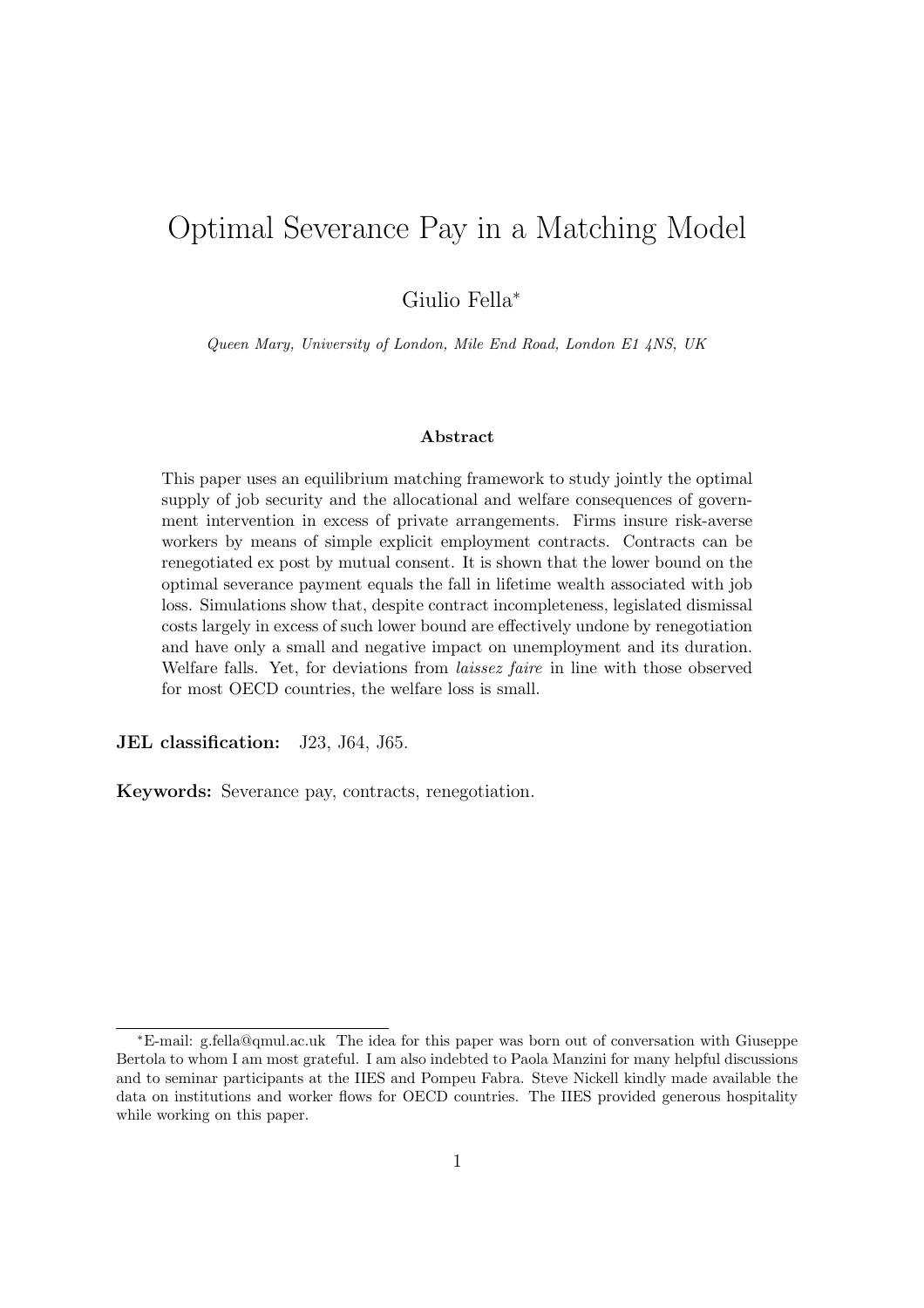## 1 Introduction

Employment contracts often contain explicit severance payments provisions<sup>1</sup>. Furthermore, in many countries minimum levels of severance payments and other forms of job security are enshrined in employment legislation. The existence of such measures is difficult to understand in the light of standard labour market models in which homogeneous<sup>2</sup> workers maximize expected labour income and wages are perfectly flexible.

From a general equilibrium perspective, risk-neutral behaviour requires perfect insurance or complete asset markets. Together with wage flexibility and unconstrained side-payments, perfect insurance implies that any spillover between a worker and her current employer is internalized and the market equilibrium is constrained efficient. There is no reason why a firm which takes aggregate quantities as given should provide job security to fully-insured workers.

Even if the existence of inefficiencies at the aggregate level (e.g. the inefficiencies associated with search externalities first pointed out by Diamond, 1982 ) called for government intervention, the type of legislated job security measures observed in practice would have no role to play. In nearly all countries mandated job security takes the form of costs which firms have to bear only if a job termination is labelled a layoff and sanctioned by a letter from the firm to the worker to that effect. Fella (1999) has shown that with flexible wages private contracting would undo any allocational effect of such conditional provisions, whether pure severance payments or not, as a firm-worker pair can always negotiate away any inefficient restriction by agreeing to label the separation  $a$  quit<sup>3</sup>.

<sup>1</sup>Pencavel (1991) documents that 39.2 per cent of US unionized workers covered by major collective agreements in 1980 were covered by severance payments clauses. For the UK, the 1990 Workplace Industrial Relations Survey reveals that 51 per cent of union companies bargain over the size of nonstatutory severance pay for non-manual workers and 42 per cent for manual workers (Millward et al. 1992). Even for Spain, a country usually associated with high level of state-mandated employment protection, Lorences et al. (1995) document that between 8 and 100 per cent of collective agreements in a given sector establish levels of job security in excess of legislated measeures.

<sup>2</sup>See Fella (2004) for a model with heterogeneous workers in which consensual termination restrictions increase firms' investment in the general training of unskilled workers.

<sup>&</sup>lt;sup>3</sup>In a seminal paper, Lazear (1990) first showed that such result applies to mandatory unconditional severance payments, though not to wasteful, *unconditional*, separation costs.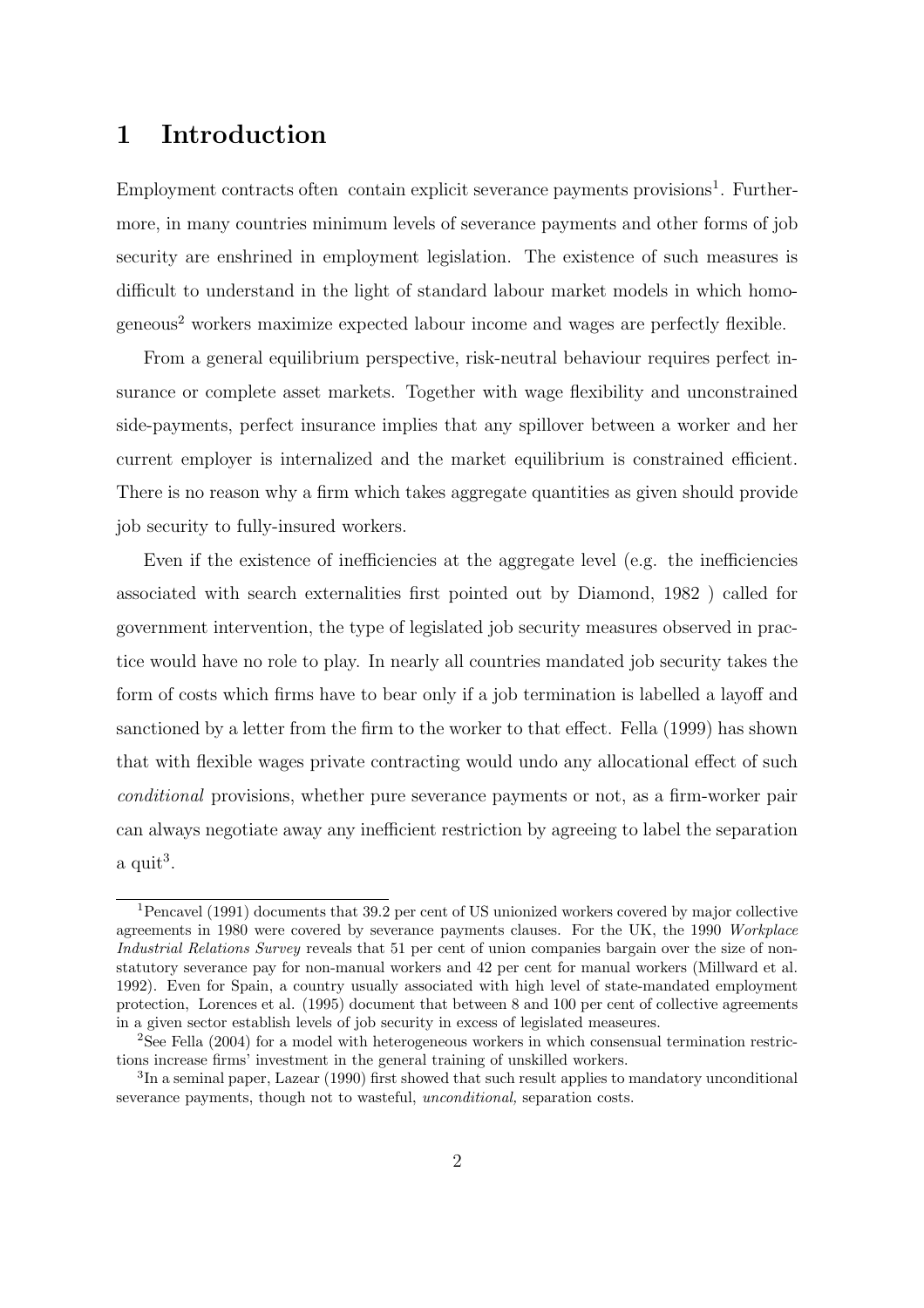In brief, it is hard for models based on risk-neutral labour market behaviour to provide a role for job security measures when wages can adjust freely. As argued in Pissarides (2001), this implies that "...much of the debate about employment protection has been conducted within a framework that is not suitable for a proper evaluation of its role in modern labor markets."

This paper, instead, addresses the role and effect of employment protection in an environment in which they play an economic role. It studies optimal severance pay provision when risk averse workers cannot insure against idiosyncratic labour income shocks. It casts this optimal contracting problem within Mortensen and Pissarides (1994) equilibrium matching model. Using an equilibrium framework, the paper can explore jointly the privately optimal size of severance pay and the allocational and welfare effects of a mandated discipline which deviates from it.

The two key features of this exercise are: (i) simple explicit contracts, and (ii) renegotiation by mutual consent.

Feature (i) rules out reputation-based complete implicit contracts and ensures that excessive mandated job security is non-neutral. This would not be the case under complete contracting, as the latter would be equivalent to complete markets. Excessive employment protection legislation would also be undone by a simple contract mandating that workers rebated to firms the excess of the legislated termination pay over its privately optimal level. Since courts are unlikely to enforce contracts aimed at circumventing legislation, though, such an arrangement would be feasible only if supported by a self-enforcing implicit agreement. Yet the arrangement cannot be self-enforcing as a worker about to be fired would have no ex post incentive to honour such an ex ante pledge<sup>4</sup>.

While feature (i) stakes the odds in favour of non-neutrality, feature (ii) imposes the natural joint rationality constraint that a firm-worker pair do not leave money on the table if they can avoid it. It allows the parties to potentially circumvent legislation,

<sup>4</sup>Privately negotiated severance payment are also unenforceable through reputation alone in the standard matching framework with anonimity in which a firm coincides with one job and, when a job becomes unprofitable, there are no third parties that can punish a firm that reneges on an implicit contract.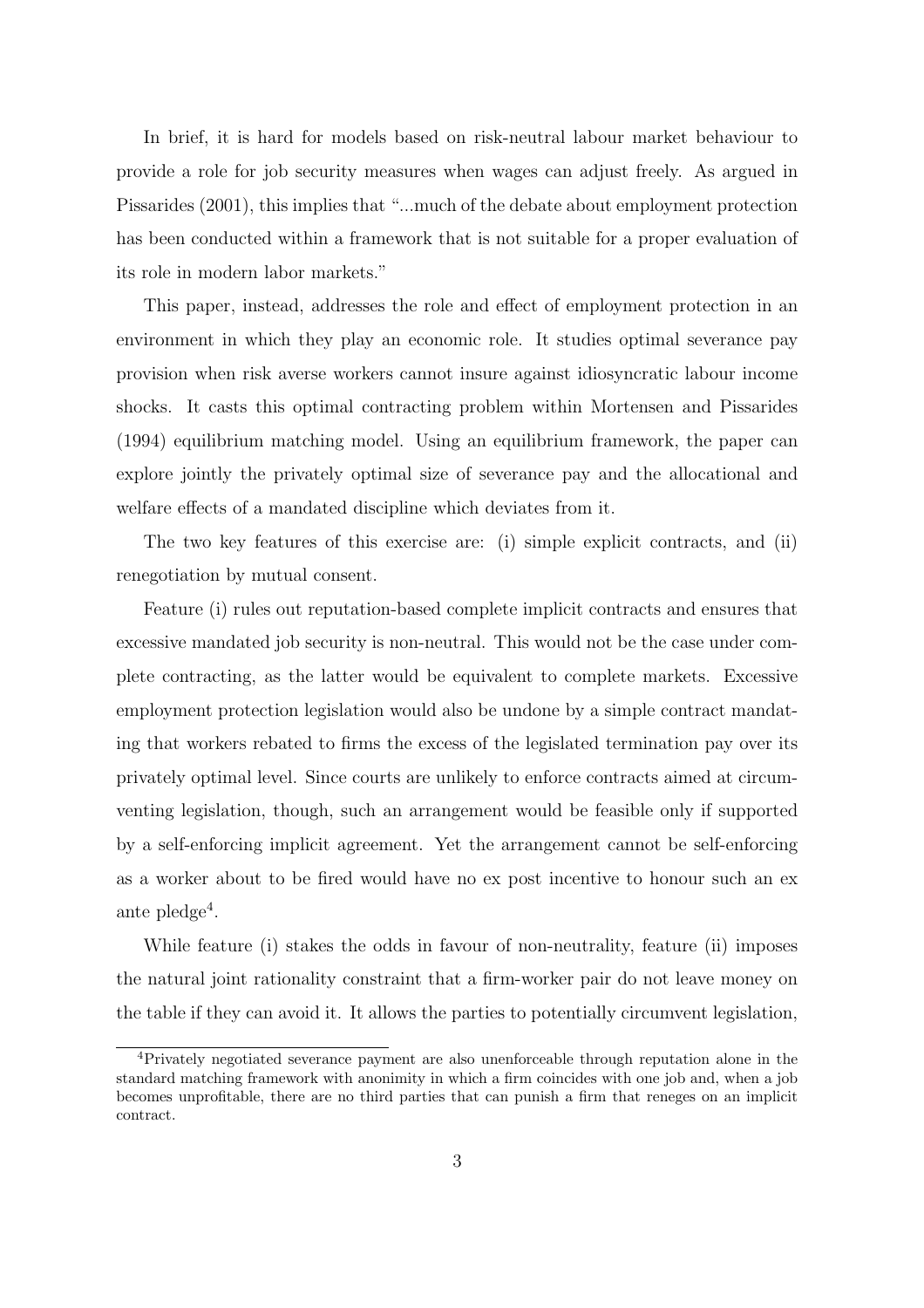if there are mutual gains from doing so, but only by means of ex post spot side payments. Since such ex post side payments are state-dependent, insurance is imperfect and excessive legislated job security is a priori non-neutral.

The paper establishes a lower bound for the optimal severance payment size. This equals the fall in lifetime wealth associated with job loss. Hence, job security in the form of positive redundancy pay is part of an optimal contract whenever workers enjoy positive rents. Positive workers' rents imply costly mobility and call for insurance against job loss.

By yielding a closed-form solution for the optimal severance pay the model provides a metric against which to assess the extent to which observed legislated measures are excessive. Such a metric is used to construct a series for optimal severance payments for a sample of OECD countries and compare it to the corresponding series for legislated payments. It turns out that for a large proportion of these countries mandated payments do not significantly exceed, and are often significantly lower than, optimal ones. Even for those countries for which this is not the case, the observed deviation from private optima is inconsistent with quantitatively important changes in the allocation of labour in the light of the model's numerical results.

The reason why, despite their a priori non-neutrality, legislated firing costs above private optima have quantitatively small allocational effects is the following. In the laissez-faire equilibrium of the benchmark economy private contracts are never renegotiated. The firm's present value of profits at the reservation productivity is exactly equal to the severance pay. The marginal firm is thus indifferent between continuing and terminating the match paying the worker a transfer equal to minus the present value of profits. A legislated severance payment in excess of the private optimum just determines the maximum transfer in case of separation. In equilibrium, the firm pays it only if the productivity shock is so low that the firm cannot credibly threat to continue the match at the contract wage. If the productivity realization is not so negative, yet below its reservation value, the parties agree to label the separation a quit and exchange a lower severance payment which equals the firm's present value of profits at the contract wage and current productivity realization. This is Pareto optimal as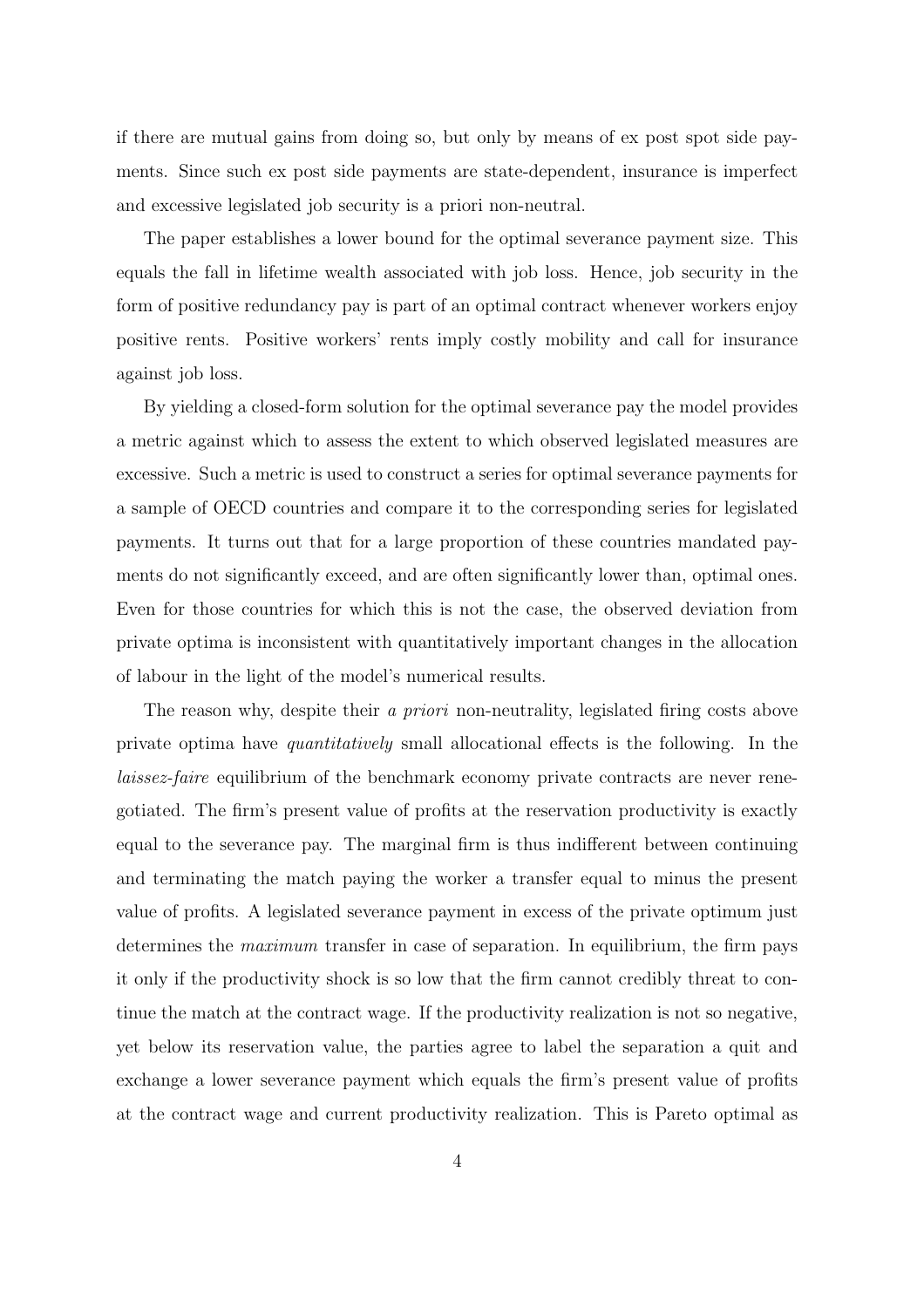it makes the worker strictly better off and leaves the firm indifferent between continuation and separation. As the legislated severance payment is renegotiated when the marginal job is destroyed it has only a minor, general equilibrium, impact on the reservation productivity and the job destruction rate. The wage component of the contract falls to rebalance the parties' respective bargaining. This induces a small fall in the unemployment rate and its duration.

While the allocation of labour is hardly affected, large deviations from private optima may have considerable negative effects on workers' welfare as, by overinsuring against job loss, they increase income fluctuation relative to laissez-faire. Yet, for only three countries in our dataset are observed deviations large enough to imply an upper bound on the welfare loss in excess of half a percentage point fall in permanent consumption.

The model is related to a number of papers in the literature. MacLeod and Malcomson (1993) is the closest antecedent to the contracting framework studied in the paper. In a risk neutral framework they show how incomplete contracts of the fixed price and severance payment variety can solve the hold up problem, as they are infrequently renegotiated. Severance payments reduce the probability of renegotiation of the fixed-price component of the contract. This paper applies MacLeod and Malcomson's insight about the infrequent renegotiation of simple, explicit, fixed-price contracts to the optimal private provision of insurance. This contrasts with the implicit contract literature pioneered by Azariadis (1975) and Baily (1974). That literature was mainly concerned with establishing minimal restrictions on contracts or information that could generate a deviation from the first-best, full-insurance outcome and a trade-off between risk sharing and productive efficiency. By assuming that reputational considerations ruled out firm-initiated renegotiation of implicit agreements that literature resolved the trade-off in favour of risk-sharing. Instead, by allowing for renegotiation by mutual consent our paper emphasizes the constraint that ex post efficiency imposes on insurance provision by means of simple, explicit contracts.

Recently, Bertola (2004) and Pissarides (2002) have explored the role of employment protection, as a means of shielding workers from idiosyncratic labour income risk,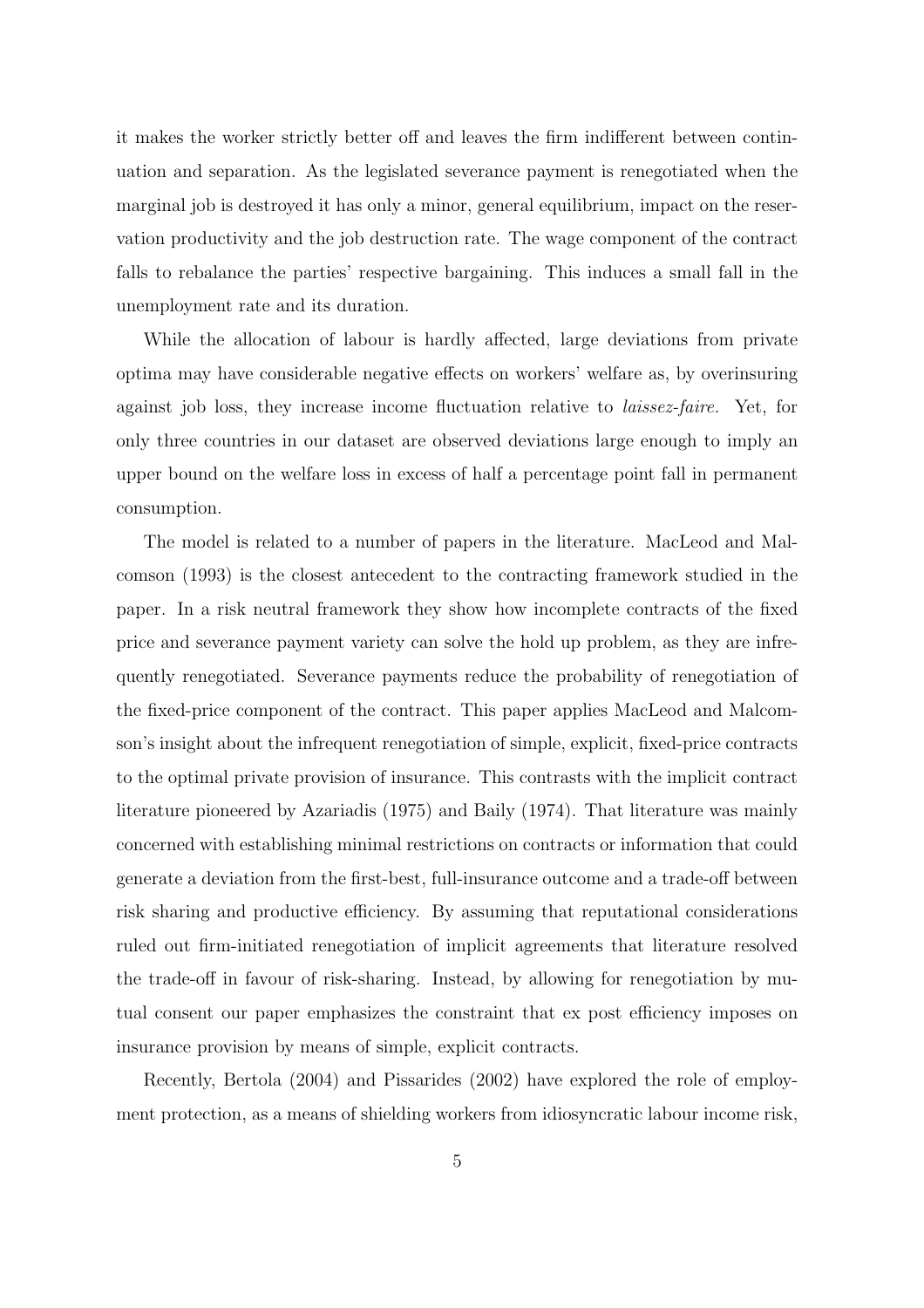within a fully dynamic framework. Bertola (2004) shows, within a competitive equilibrium environment, that collectively administered income transfers may improve welfare and efficiency by reducing consumption fluctuation associated with job mobility. Yet, the chosen framework does not allow for explicit optimal private contracts. We show that when optimal private contracts are feasible, there is no welfare-improving role for legislated employment protection. Pissarides (2002) shows that optimal private contracts feature severance pay and, possibly, advance notice. Being partial equilibrium though, his model cannot address the allocational effects of excessive government intervention. On the other hand, contrary to this paper, Pissarides (2002) does allow for the risk associated with the uncertain length of unemployment spells. He shows that, as long as state-provided unemployment insurance is low enough for it not to make it worthwhile for the parties to take advantage of such third-party income transfer, advance notice provides (imperfect) insurance exactly against this kind of risk at a lower cost to the firm than severance pay.

Alvarez and Veracierto (2001) study the unemployment and welfare impact of exogenously imposed severance payments in a model with costly frictions and self-insurance, but do not allow for optimal contracting.

The paper is structured as follows. Section 2 introduces the economic environment. Section 3 derives the equilibrium of the renegotiation game and derives the agents' Bellman equation. Section 4 characterizes the optimal contract. Section 5 calibrates the model and derives its empirical implications. Section 6 considers some extensions and Section 7 concludes.

## 2 Environment

### 2.1 Description

Time is continuous and the horizon infinite. The economy is composed by an endogenous number of establishments and a unit mass of risk-averse workers with infinite lifetimes. Workers supply labour inelastically at zero disutility. Their preferences over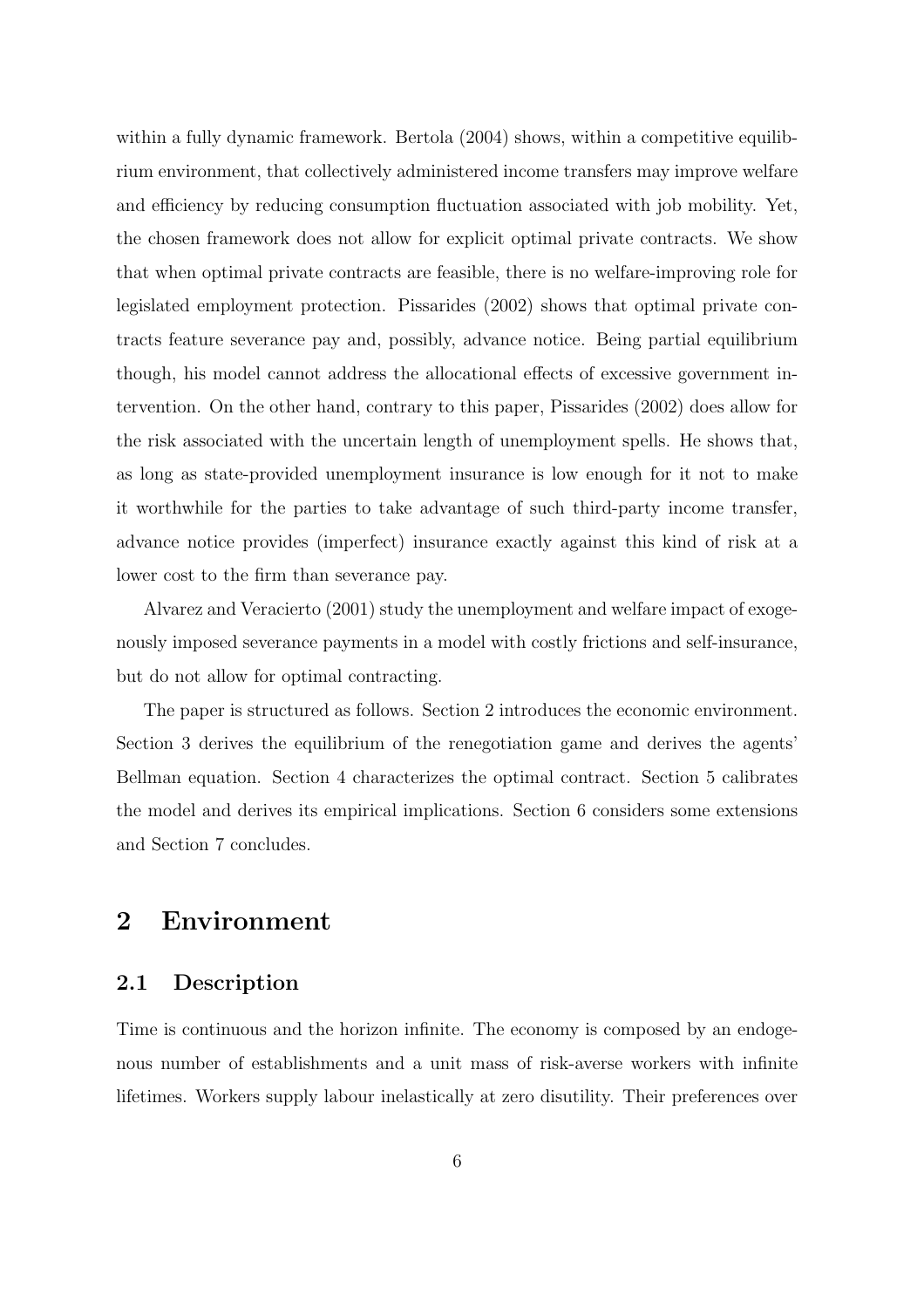the unique consumption good are represented by a strictly increasing and strictly concave felicity function u with  $u(0) = 0$  and  $u'(0) = \infty$ . All agents discount the future at the constant subjective discount rate  $r$ . To keep the state space manageable, we assume workers have no access to capital markets and just consume their current income stream. On the other hand, establishments are risk neutral. The market interest rate coincides with the subjective discount rate r. Hence, with complete markets workers would choose a flat consumption profile.

Each establishment requires one worker in order to produce. Because of search frictions, it takes time for a firm with a vacant position to find a worker. Such frictions are captured by a constant returns to scale, strictly concave, matching technology  $m(U, V)$ , where U is the number of unemployed workers and V the number of vacancies. Instantaneous matching rates depend only on market tightness  $\theta = V/U$ . The rates at which searching firms and workers find a match are respectively  $q(\theta) = m(U, V)/V$  and  $p(\theta) = m(U, V)/U.$ 

Keeping an open vacancy entails a flow cost c. If a firm and worker meet, they negotiate an initial contract  $\sigma$ . At time  $t_0$ , when the contract is signed, the worker receives instantaneous training at positive cost  $k$  and starts producing a unit flow of output. At any time  $t > t_0$ , the job may be hit by a shock with instantaneous probability  $\lambda$ . Following the shock the match-specific value of productivity takes a new value<sup>5</sup>  $y \in [y, 1]$ , with y distributed according to a continuous cumulative density function  $G(y)$ . After observing the new productivity realization the parties decide whether to continue or end the match.

A worker who becomes unemployed receives unemployment benefits b independently from the reason for separation.

The paper focuses on simple, realistic employment contracts featuring state-independent wages and termination pay. Namely, we assume that a long-term, initial contract  $\sigma = (w_c, F_c)$  only specifies a wage  $w_c$  in case production takes place and a layoff pay-

<sup>&</sup>lt;sup>5</sup>The assumption that new jobs are created at the top of the productivity distribution is without loss of generality. What matters is that a new match has positive surplus.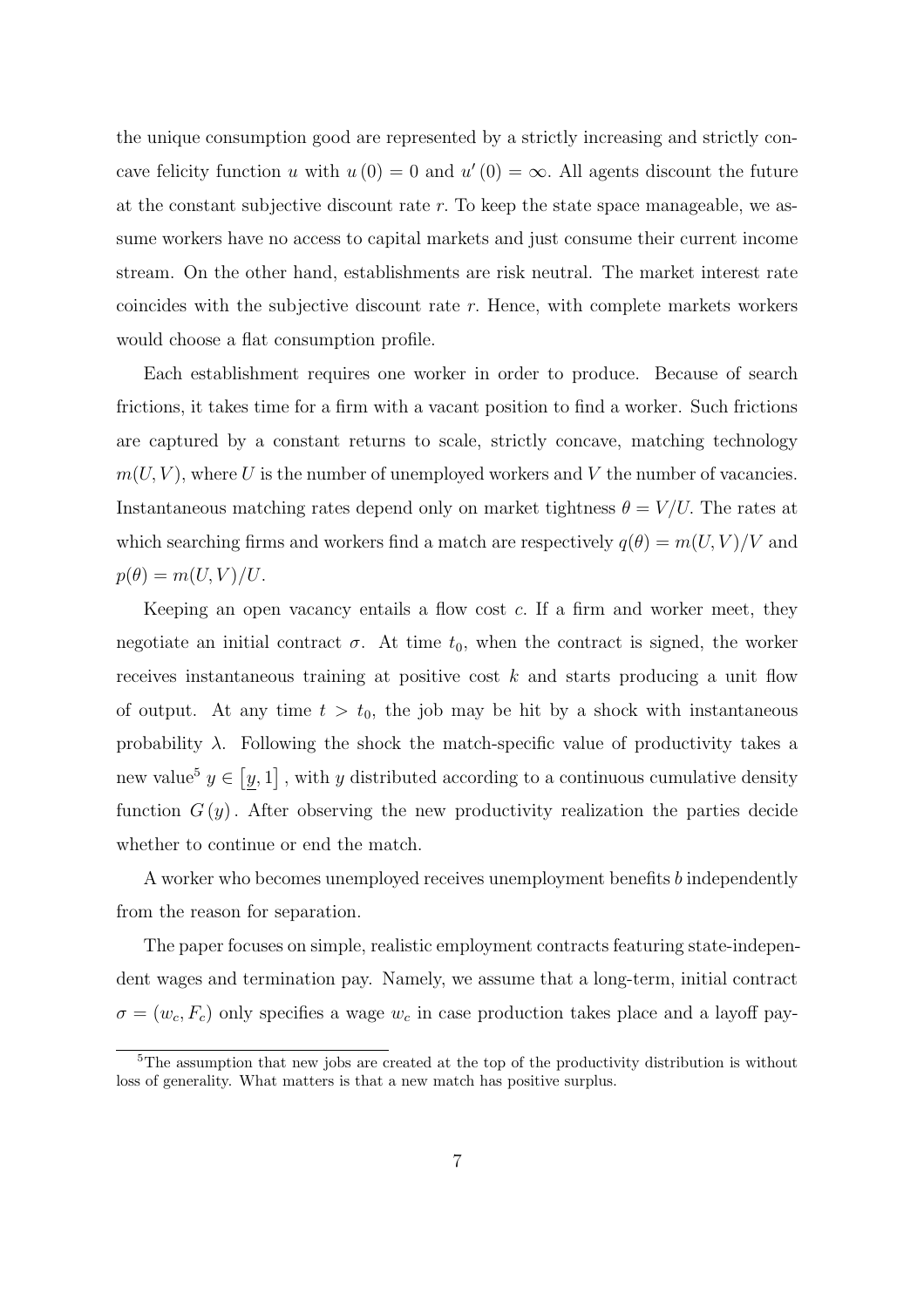ment  $F_c$  from the firm to the worker in case of layoff<sup>6</sup>.

Crucially it is assumed that termination payments can be conditioned on who takes verifiable steps to end the relationship. A separation is deemed a dismissal if and only if the firm gives the worker written notice that it no longer wishes to continue the employment relationship. The end of the relationship is deemed a quit if the worker gives written notice that she no longer intends to continue in employment 7 . That is, neither party can claim the counterpart has unilaterally severed the relationship unless they can produce a written document, signed by the other party, proving their claim. This seems broadly consistent with existing practices in most countries. A separation is consensual if both parties sign a written document stating their agreement to terminate the relationship and exchange any termination payment specified in the document. Until one of these actions is taken the employment relationship is considered in existence.

At any time the parties can renegotiate the terms of the ruling contract  $(w_c, F_c)$ . This ensures that mutual gains which are not exhausted by the ex ante contract can be reaped ex post. If the initial contract is renegotiated, there are two possibilities. Either the contract wage is renegotiated and the match continues or the parties agree to renegotiate the severance payment and separate.

Workers cannot borrow or lend and fully consume their current income in all periods<sup>8</sup> . This is of no relevance while the worker is employed as she can use the firm as banker. On the other hand, ruling out saving would miss the role of severance payment as a form of insurance against job loss. The solution we adopt is to assume that workers can annuitize their severance payment with a risk-neutral and reliable agency that can perfectly observe, and will stop paying the annuity if a worker does not search or meets

 $6$ This is broadly consistent with the form of observed labour contracts. Proposition 3 shows that even such a simple contract delivers full insurance in the benchmark economy.

<sup>7</sup>Alternatively, not showing up for work without providing a medical certificate could be interpreted as a signal that the worker has quit.

<sup>8</sup>Allowing for borrowing and lending would make the problem intractable. With decentralized trade, employment contracts and termination decisions would depend on workers' heterogeneous asset holdings.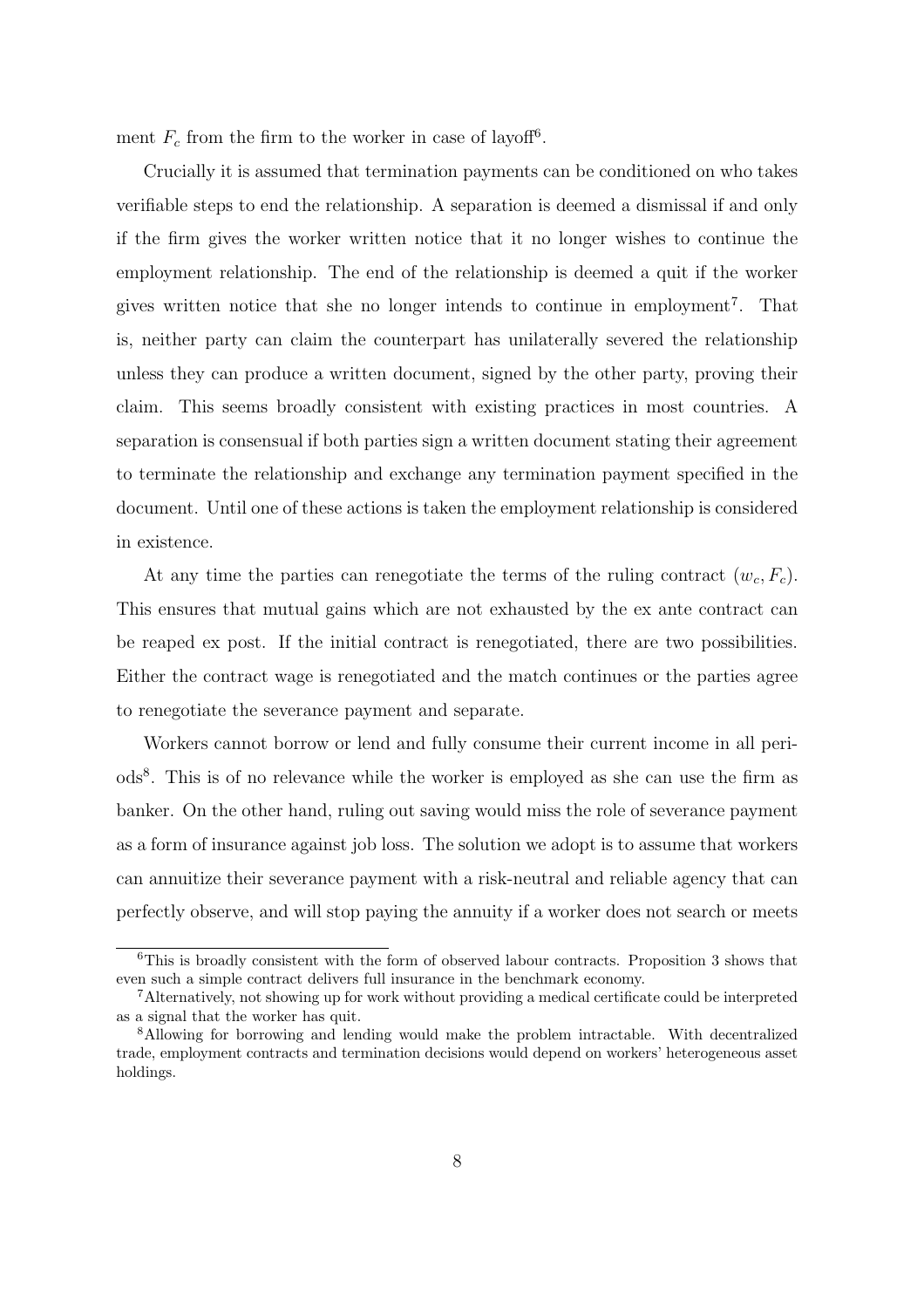a firm<sup>9</sup>. In doing so, we are abstracting from the risk associated with the uncertain duration of unemployment spells studied in Pissarides (2002). Section 6.2 relaxes this assumption.

### 2.2 Steady state

Since attention is restricted to steady state equilibria, time subscripts can be dropped.

The asset value of an unfilled job  $V_c$  satisfies the Bellman equation

$$
[r + q(\theta)]V_c = -c + q(\theta) (J(1, w_c, F_c) - k),
$$
\n(1)

where  $J(1, w_c, F_c)$  is the value to the firm of forming a new productive match with initial productivity equal to one and contract  $(w_c, F_c)$  gross of the training cost k.

Free entry in the creation of productive units requires  $V_c = 0$  and implies that

$$
J(1, w_c, F_c) - k = \frac{c}{q(\theta)}.
$$
\n
$$
(2)
$$

An unemployed worker's expected utility  $W_u(F)$  depends on the size of the separation payment  $F$  she received upon leaving her last job and satisfies

$$
[r + p(\theta)] W_u(F) = u [b + (r + p(\theta)) F] + p(\theta) W (1, w_c, F_c)
$$
 (3)

An unmatched unemployed worker's income flow is the sum of unemployment benefits plus the annuity value of her last severance payment F. With probability  $p(\theta)$  an unemployed worker becomes employed at a contract  $(w_c, F_c)$  and produces a flow of output 1.  $W(1, w_c, F_c)$  is the associated expected utility.

As in Mortensen and Pissarides (1994), the unemployment steady-state flow equilibrium condition is

$$
\lambda G\left(y_d\right)\left(1-u\right) = p\left(\theta\right)u.\tag{4}
$$

 $9$ The assumption captures the insight that, unlike unemployment benefits, severance payments are sunk and their cumulated flow is not endogenous to workers' search and job acceptance decisions.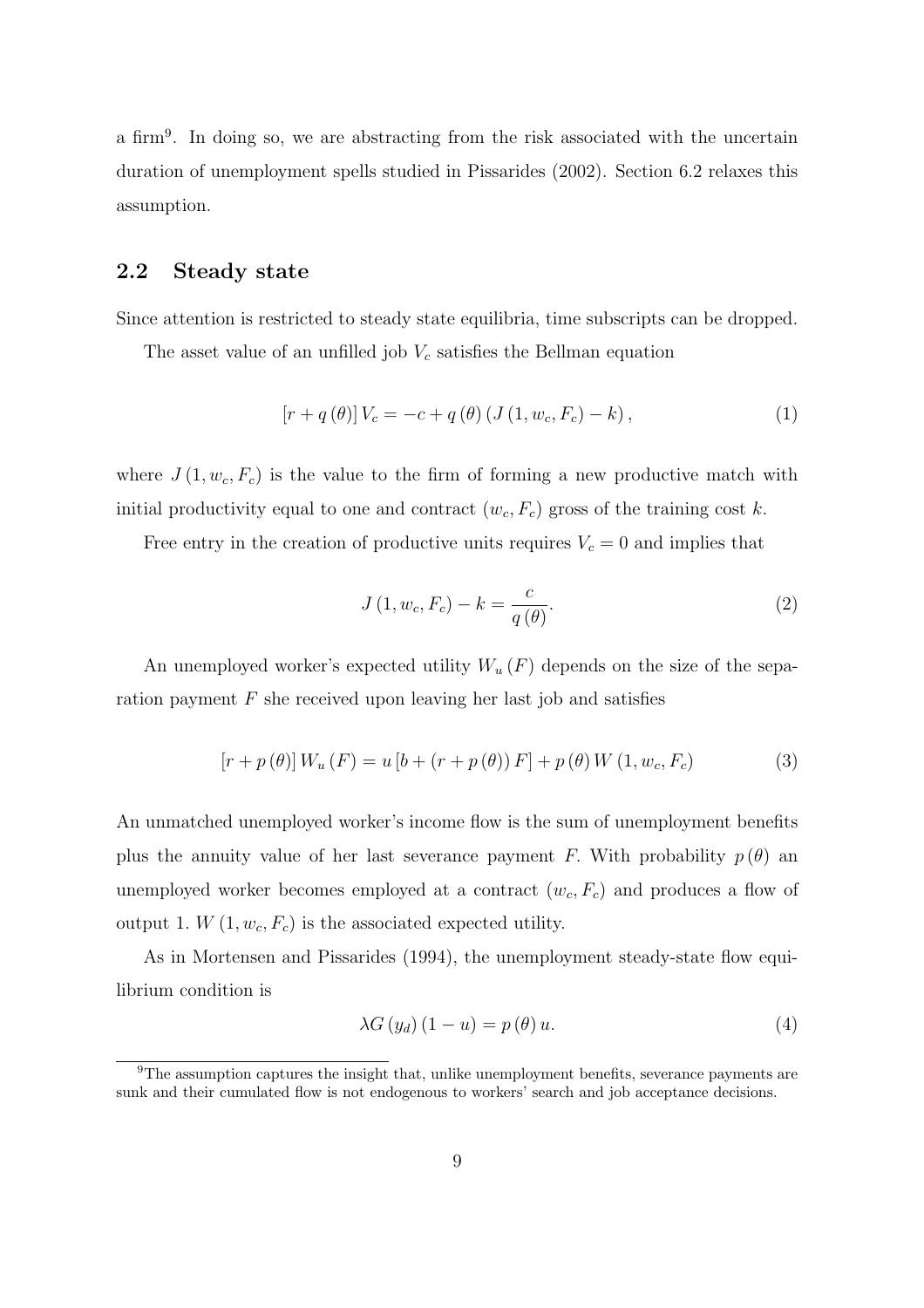In order to determine the firm and worker's expected returns from matching,  $J(1, w_c, F_c)$  and  $W(1, w_c, F_c)$ , we need to solve for the optimal contract.

## 3 Contracts and renegotiation

#### 3.1 Contract renegotiation

After the parties match and a contract is signed at time  $t_0$ , the ruling contract is  $(w_c, F_c)$ and the parties play the following infinite horizon renegotiation game along the lines of MacLeod and Malcomson (1993). The first offer of renegotiation is made at  $t_0$  and subsequent offers follow at intervals of length  $\Delta$ . There is a potentially infinite number of bargaining rounds. The following sequence of moves characterizes a bargaining round n if the game has not already ended.

- $(n,1)$  The worker chooses either to quit or selects a proposal from two mutually exclusive, continuous, bounded sets  $\{w\}$  and  $\{F\}$ . If the worker quits the game ends and the worker and firm payoffs equal respectively  $W_u(0)$  and zero. Alternatively, she proposes to produce at a wage  $w_n$  or to separate with a severance payment  $F_n$ .
- (n.2) The firm can either lay the worker off or accept the proposal or reject it. If it lays off the worker the game ends and the firm has to pay the contracted severance payment. Its payoff is  $-F_c$  and the worker's  $W_u(F_c)$ . If  $F_n$  is proposed at n.1 and the firm accepts, the game ends and the firm and worker obtain payoffs  $-F_n$  and  $W_u(F_n)$ . If  $w_n$  is proposed at n.1 then the ruling contract for the current period evolves according to the following transition law.  $\sigma'_{c} = [w'_{c}, F_{c}]$  with  $w'_{c} = w_{n}$ if the firm accepts and  $w'_c = w_c$ , the current contract wage, if the firm rejects. Trade takes place in the current round at the contract wage  $w'_c$ .

(n.3) With probability  $\lambda\Delta$  a new probability realization is drawn from the set  $[y,1]$ .

This extensive form is meant to capture the following three aspects. First, the insight of MacLeod and Malcomson (1993) that if trade takes place over time, rather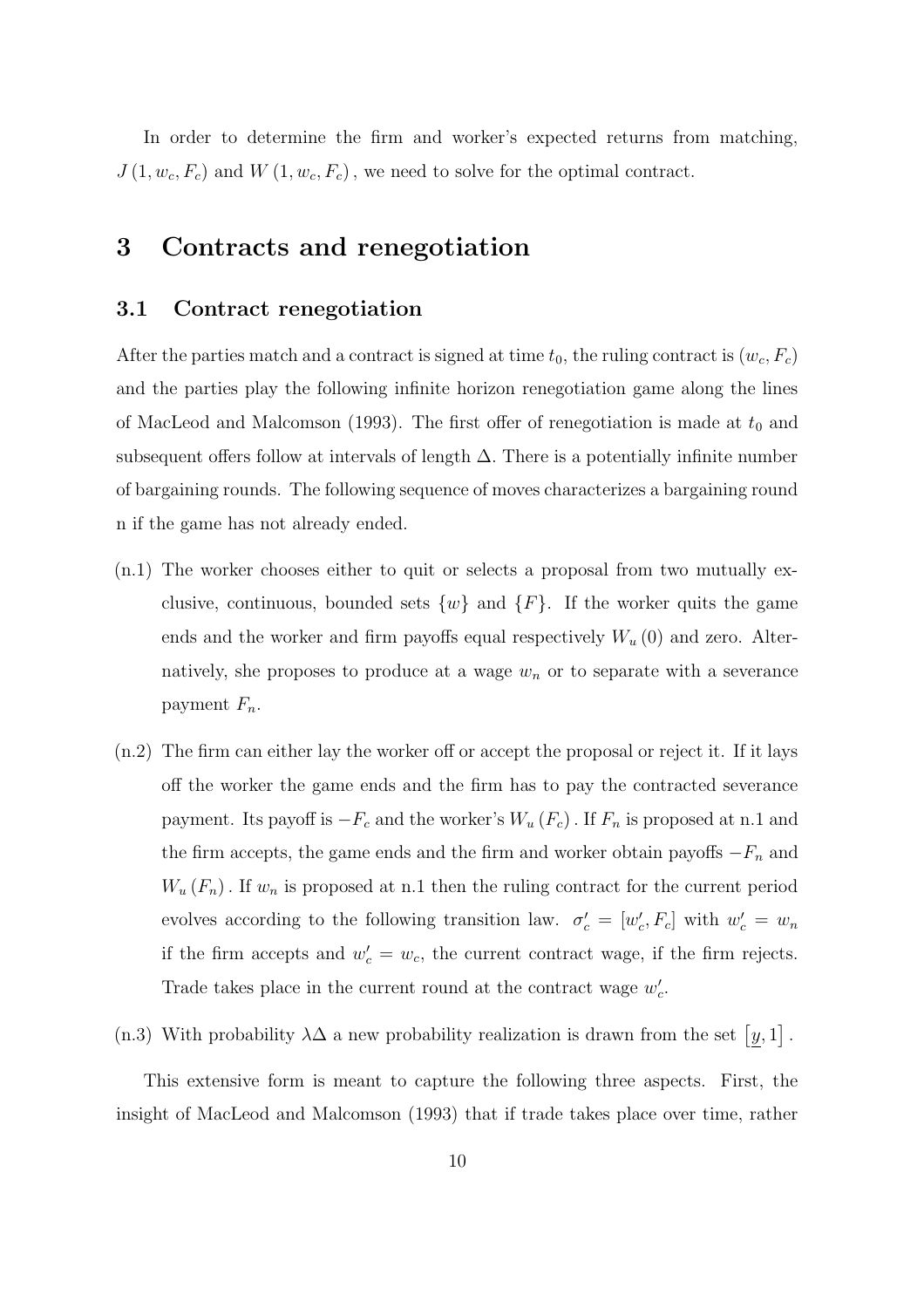than at a fixed date, simple fixed-price contracts are not necessarily renegotiated. If trade under the terms of the current contract is profitable for both parties, refusing to revise the contract is a credible threat for the party who opposes renegotiation. This is captured by the fact that trade takes place at the ruling wage unless the match ends or the contract is renegotiated<sup>10</sup>. Second, the threat to refuse renegotiation is constrained by either party's option to unilaterally end the match. The threat to end the match, when credible, limits a fixed-price contract ability to provide insurance against productivity fluctuations in case the match continues. Third, the parties can renegotiate existing arrangement when this is Pareto optimal.

The equilibrium concept used is stationary subgame perfect equilibrium (SPE) in pure strategies. That is a subgame perfect equilibrium in which strategies depend only on the current state.

The renegotiation game above is a stochastic bargaining game. Merlo and Wilson (1995) derive a sufficient condition for a stochastic alternating offer bargaining game to have a unique equilibrium. Such condition is violated if agents are risk averse. Removing the alternating offer assumption, by giving the worker all the bargaining power, is sufficient to guarantee uniqueness of a stationary equilibrium<sup>11</sup>.

We can now prove the following result.

#### **Proposition 1** For fixed  $\Delta$ , the renegotiation game has a unique stationary SPE.

#### **Proof.** See Appendix A.1.  $\blacksquare$

In the Appendix we derive equilibrium payoffs in all possible states  $(y, w_c, F_c)$ . Yet, since the initial choice of  $w_c$  and  $F_c$  affects the value of the wage at  $t > t_0$ , not all states can be reached at  $t > t_0$ . In particular,

<sup>&</sup>lt;sup>10</sup>It would be straightforward to allow the parties to choose optimally whether to trade or not at the ruling wage in case the match survives. If lockouts are illegal and the ruling contract exceeds the disutility of labour (zero in this case) trade would always take place if the match survives. Lockouts are indeed illegal in a number of countries. Furthemore, if legal lockouts destroyed insurance with positive probability, by allowing the firm to renegotiate the contract, the parties could negotiate a Pareto improving clause ruling them out.

 $11<sup>11</sup>$ As it turns out, Proposition 3 shows that giving all bargaining power to the worker is without loss of generality in the absence of government intervention as payoffs are always determined by outside options.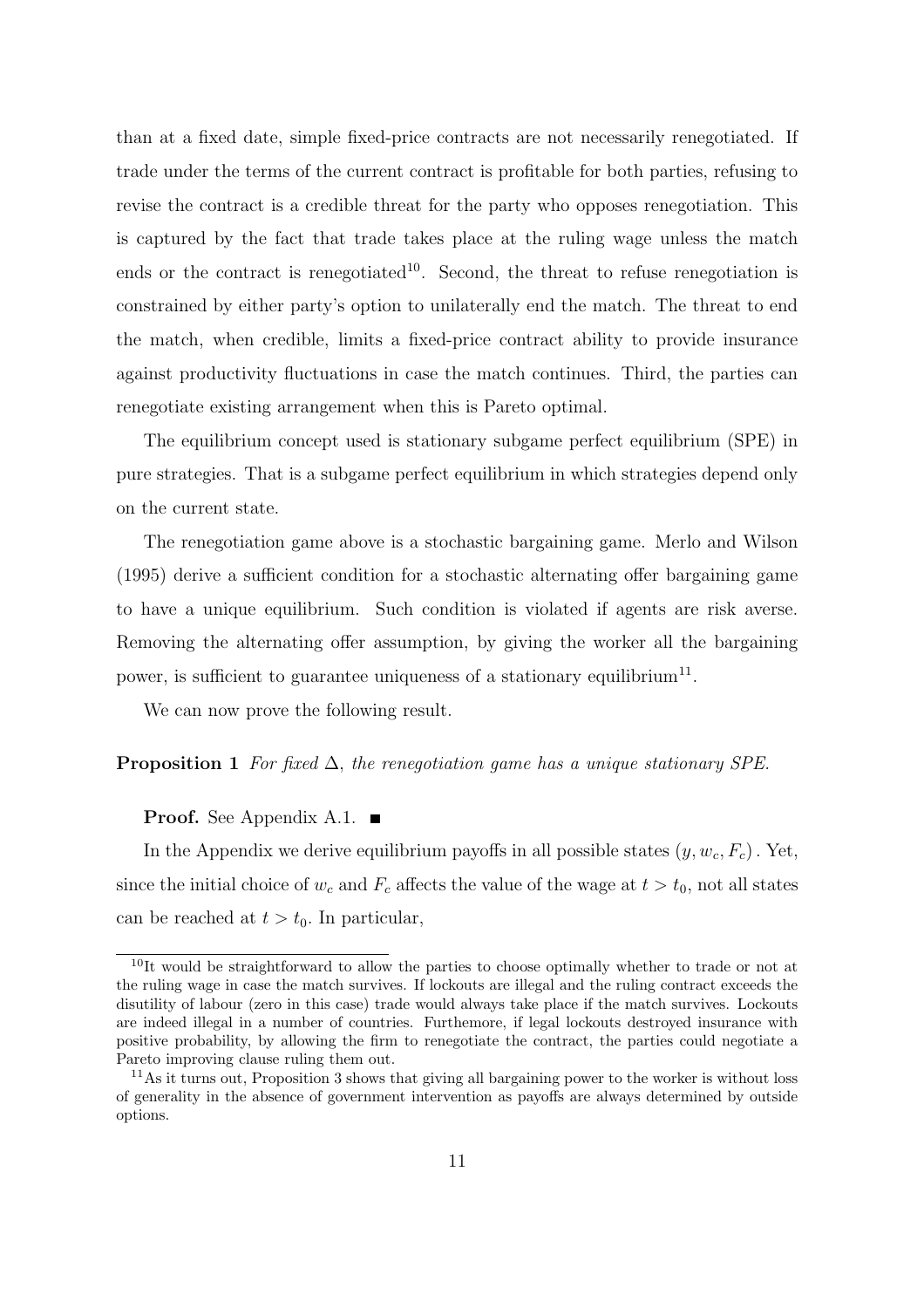**Lemma 1** Under an optimal contract  $w_c$  is never below the worker's reservation wage calculated along the equilibrium path.

#### **Proof.** See Appendix A.1.  $\blacksquare$

Even if at this stage we do not provide a full characterization of the optimal contract, Lemma 1 allows to simplify the expressions for the Bellman equations that follow. Its intuition is straightforward. If at  $t_0$  w<sub>c</sub> were above the worker's reservation wage, the worker would never accept to renegotiate the initial contract to a wage below her reservation wage at some  $t > t_0$ . Furthermore, an optimal contract cannot feature a wage  $w_c$  below the worker's reservation wage at  $t_0$ . In a stationary equilibrium, the worker would quit at n.1 if this were the case as in equilibrium the firm would not accept to renegotiate the wage in the current round. This cannot be optimal ex ante given that gains from trade are positive at  $t_0$ .

We can now characterize the firm's and worker's value functions in state  $(y, w_c, F_c)$ in terms of the respective Bellman equations in the limit as bargaining frictions become negligible.

**Proposition 2** Under an optimal contract as the interval between offers goes to zero  $(\Delta \rightarrow 0)$ , the firm's and worker's value functions at any  $t \geq t_0$  converge to

$$
J(y, w_c, F_c) = \max\left\{-F_c, \frac{y - w_c + \lambda \int_{\frac{y}{2}}^1 J(y', w_c, F_c) dG}{r + \lambda}\right\},
$$
\n
$$
(5)
$$

$$
W(y, w_c, F_c) = \max \left\{ W_u \left( -J(y, w_c, F_c) \right), \frac{u(w) + \lambda \int_{\underline{y}}^1 W(y', w', F_c) dG}{r + \lambda} \right\}, \quad (6)
$$

with  $w' = \min \{w_c, w(y, F_c)\}\$ and

$$
w(y, F_c) = y + (r + \lambda) F_c + \lambda \int_{\underline{y}}^{1} J(y', w, F_c) dG.
$$
 (7)

**Proof.** See Appendix A.1.  $\blacksquare$ 

Equation (5) implies that in the unique equilibrium the firm's can either threat to fire the worker or to continue the relationship at the current wage contract  $w_c$ . The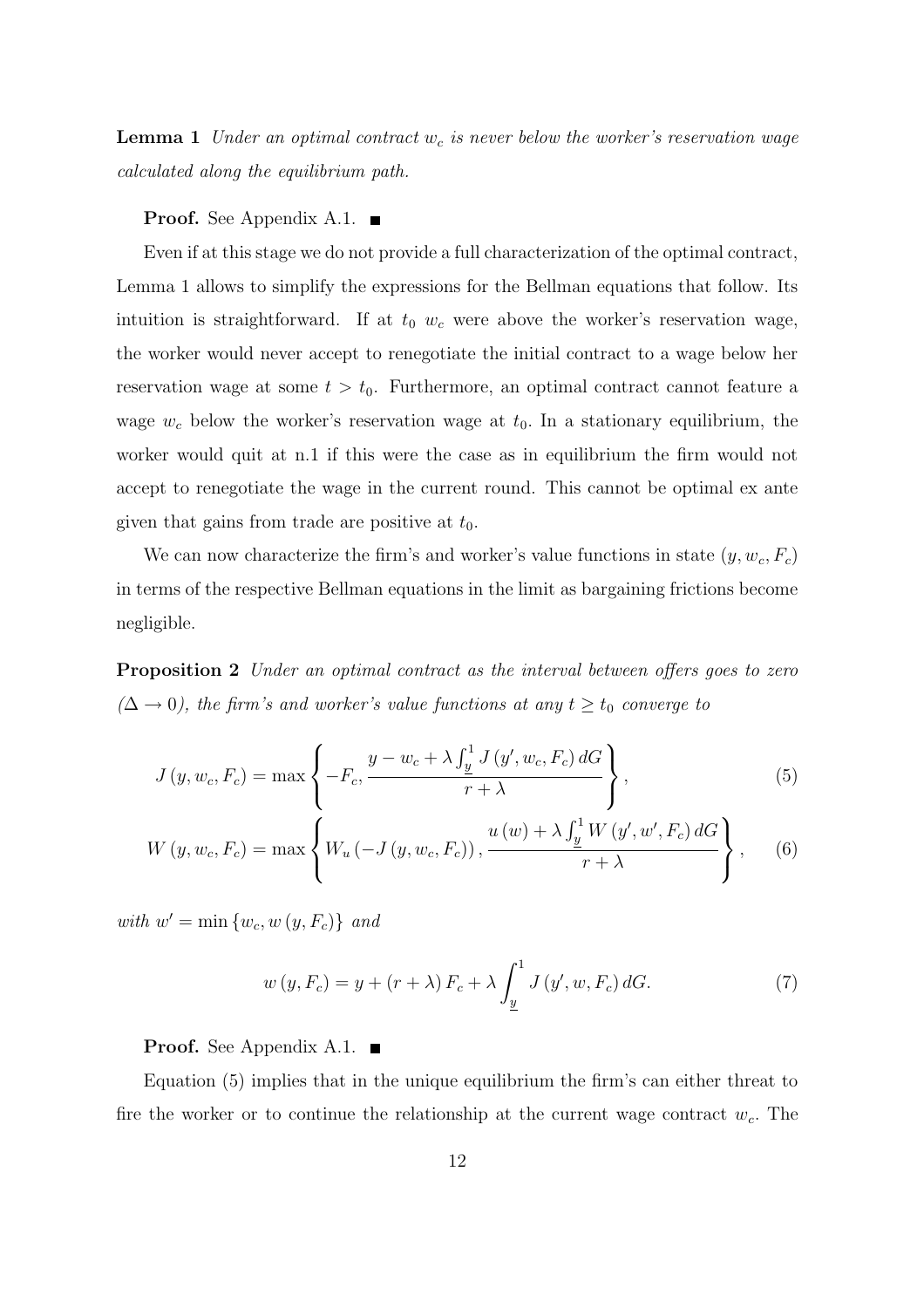firm's payoff is the one associated with the credible of the two threats: the one that yields the highest payoff to the firm. Therefore if the match continues  $w_c$  is renegotiated if and only if the firm prefers firing the worker than producing at  $w_c$ . In such a case  $w_c$  is renegotiated down to the firm's reservation wage in equation (7). This is the wage that gives the firm a payoff exactly equal to  $F_c$ , what she would obtain by firing the worker. On the other hand, if the match ends, the worker cannot force the firm to unilaterally terminate the match and pay  $F_c$ . The firm has no incentive to fire the worker when  $J(y, w_c, F_c) \geq -F_c$ . In such a case, if separation is jointly optimal the termination payment will be renegotiated down to  $-J(y, w_c, F_c)$  which leaves the firm indifferent between terminating and continuing the match at  $w_c$ .  $W_u$  ( $-J(y, w_c, F_c)$ ) is the corresponding payoff to the worker.

Equations (5)-(7) apply only to an optimal contract as they do not allow for a worker's option to quit. It follows from Lemma 1 that such an option is never exercised under an optimal contract and can be disregarded.

The right hand side of  $(5)$  is increasing in y and decreasing in  $w_c$ . Hence, for given  $w_c$  and  $F_c$  there exists a reservation value of productivity  $y^*(w_c, F_c)$  such that  $J(y, w_c, F_c) = -F_c$  if  $y < y^*(w_c, F_c)$  while  $J(y, w_c, F_c)$  equals the second term inside the maximum operator in (5) if  $y \geq y^*(w_c, F_c)$ . Alternatively, for given y and  $F_c$ ,  $w(y, F_c)$  in equation (7) is the firm's reservation wage that leaves the firm indifferent between firing the worker and producing. Therefore it is  $y \geq y^*(w_c, F_c)$  if and only if  $w_c \leq w(y, F_c)$  and the contract wage is not renegotiated.

It follows that  $F_c$  but not  $w_c$  is renegotiated under the following conditions.

**Corollary 1** Under an optimal contract, if  $y \geq y^*(w_c, F_c)$ , as  $\Delta \to 0$ :

- 1. if  $y \ge y_d$  trade takes place at the ruling wage  $w_c$  in the current round;
- 2. if  $y < y_d$  the parties agree immediately to separate with a severance payment  $F = -J(y, w_c, F_c);$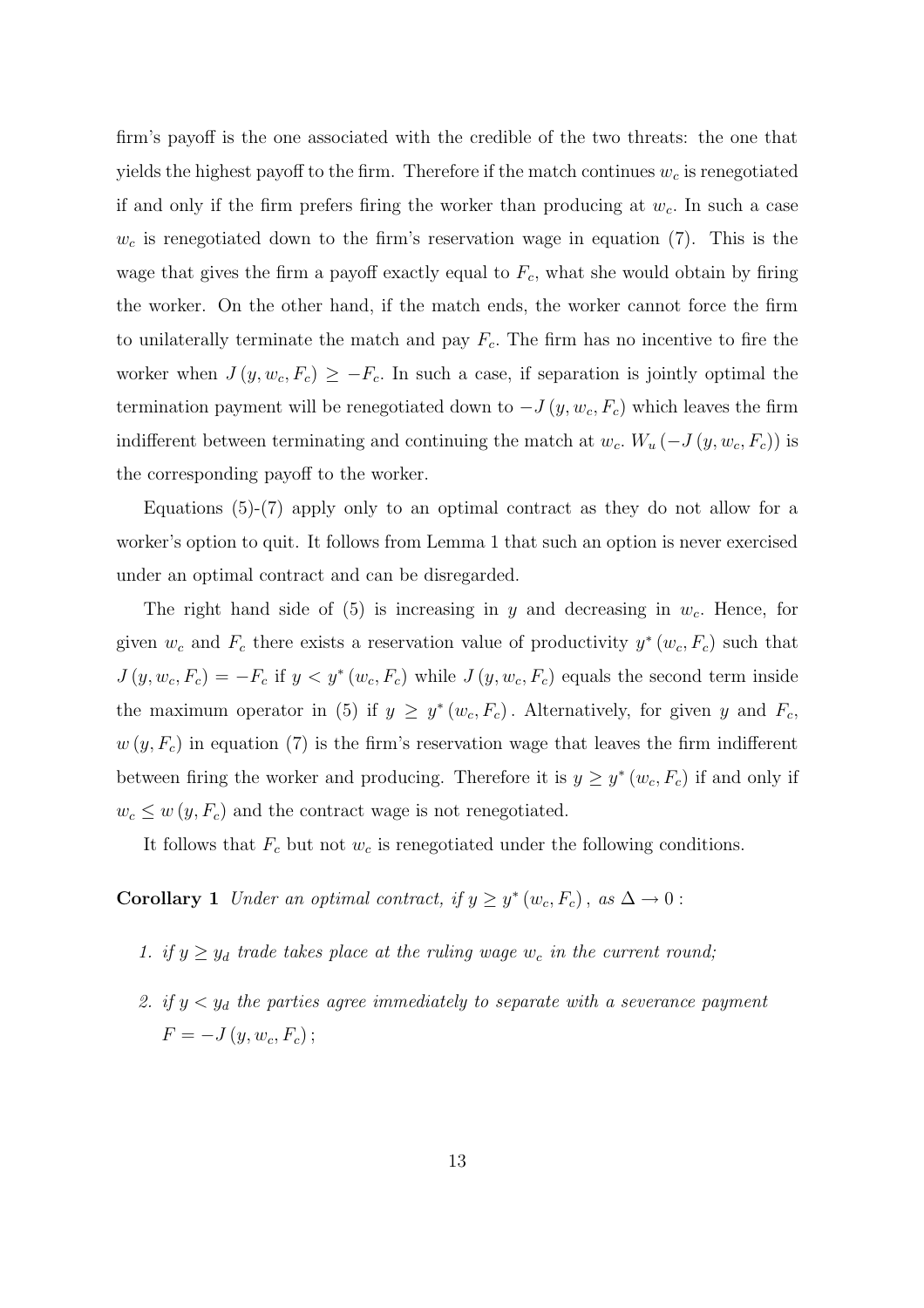#### 3.  $y_d$  satisfies

$$
\frac{u(w_c) + \lambda \int_{\underline{y}}^1 W(y', w_c, F_c) dG}{r + \lambda} = W_u(-J(y_d, w_c, F_c)).
$$
\n(8)

Conversely  $w_c$  is renegotiated down to  $w(y, F_c)$  while  $F_c$  is not renegotiated if the following Corollary applies.

- **Corollary 2** Under an optimal contract if  $y < y^*(w_c, F_c)$  as  $\Delta \to 0$ :
	- 1. if  $y \ge y_d$  the parties agree immediately to renegotiate  $w_c$  to  $w(y, F_c)$  and trade in the current round;
	- 2. if  $y < y_d$  the parties agree immediately to separate with a severance payment  $F_c$ ;
	- 3.  $y_d$  satisfies

$$
\frac{u(w(y_d, F_c)) + \lambda \int_{\underline{y}}^1 W(y', w, F_c) dG}{r + \lambda} = W_u(F_c).
$$
 (9)

Corollaries 1 and 2 together imply that, given a contract  $(w_c, F_c)$  at time  $t \geq t_0$ , there are two possibilities. If  $y_d > y^*(w_c, F_c)$ , the wage component of the contract is never renegotiated as the firm's threat to fire the worker is not credible if continuation is efficient. Conversely, the contracted severance payment  $F_c$  will be renegotiated down for  $y \in [y^*, y_d)$ ; i.e. for productivity realizations such that termination is jointly optimal but the firm has no incentive to unilaterally fire the worker at cost  $F_c$ . Viceversa if  $y_d < y^*(w_c, F_c)$ ,  $F_c$  is never renegotiated. On the other hand,  $w_c$  is renegotiated down to  $w(y, F_c)$  if  $y \in [y_d, y^*)$  as the firm can credibly threat to fire the worker unless she accepts a wage no larger than  $w(y, F_c)$ . Only, in the knife-edge case  $y_d = y^*(w_c, F_c)$ neither  $w_c$  nor  $F_c$  are ever renegotiated and the ex ante transfers established by the contract are realized ex post in all states.

Corollaries 1 and 2 apply independently from whether the termination cost  $F_c$  born by the firm is embodied in a private contract or mandated by legislation. Furthermore, it is often argued, following Lazear (1990), that legislated dismissal payments have different effects depending on whether they involve or not third party payments. As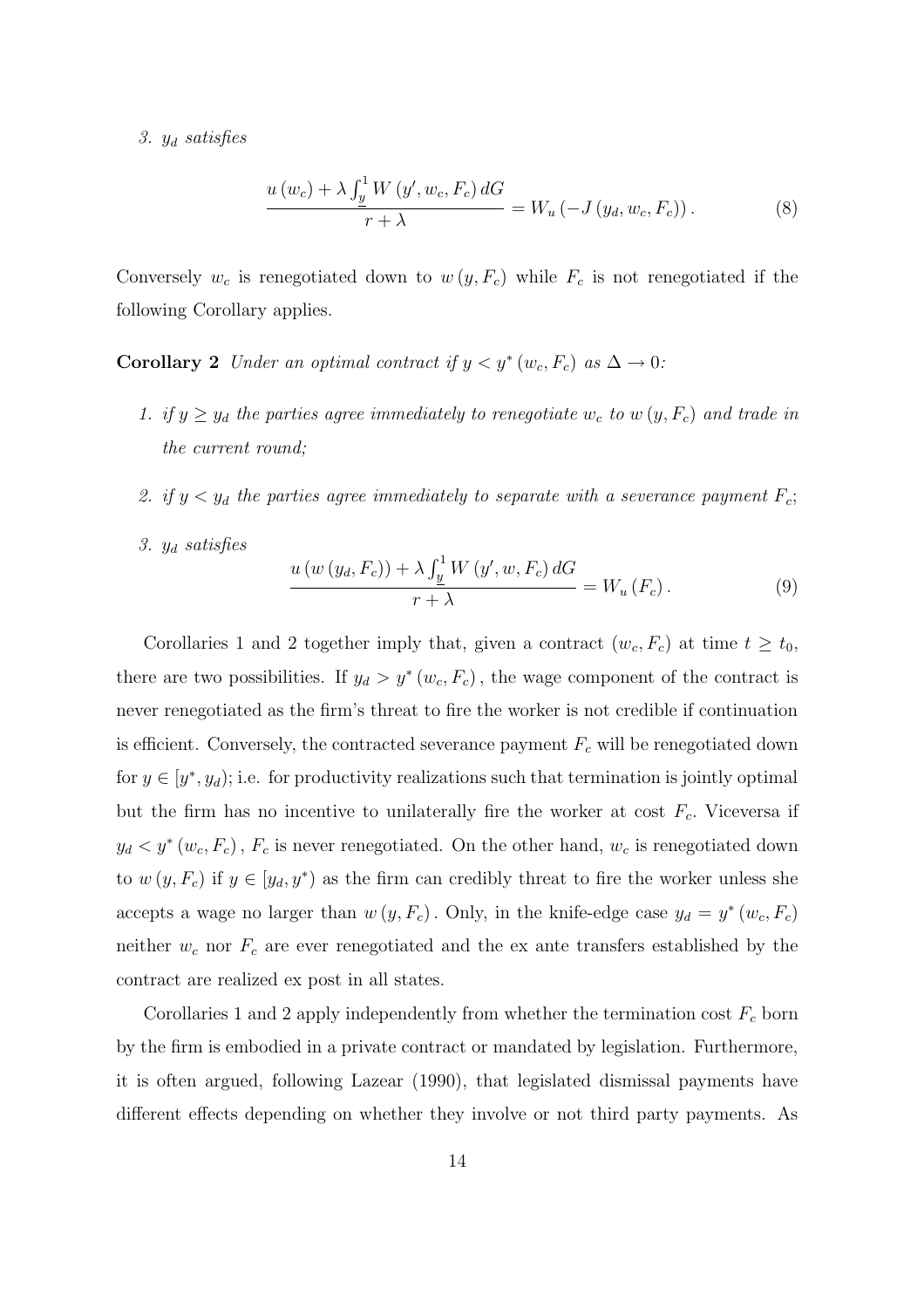noted in Malcomson (1997) and Fella (1999), though, as long as information is symmetric, Lazear's argument applies only to unconditional separation payments, but not to restrictions which, as it is the case in this model and in practice, are conditional on firms initiating separation<sup>12</sup>.

### 3.2 Initial contract

An optimal initial contract maximizes the present value of the firm's expected profits at  $t_0$  subject to the worker receiving a given level of utility. Alternative (efficient) bargaining solutions just select different values for the worker's utility level. Among these, the axiomatic Nash bargaining solution is most used in the matching literature.

We therefore assume without much loss of generality that the initial contract satisfies the axiomatic Nash bargaining solution, or

#### Assumption 1 The initial contract solves

$$
\max_{w_c, F_c} N = (J(1, w_c, F_c) - k)^{1-\gamma} (W(1, w_c, F_c) - W_u(0))^{\gamma}
$$
(10)

$$
s.t. \frac{u(w_c) + \lambda \int_{\underline{y}}^1 W(y', w_c, F_c) dG}{r + \lambda} \ge W_u(0)
$$
\n(11)

$$
J(1, w_c, F_c) \ge k \tag{12}
$$

Note that the assumption that workers lose their entitlement to the annuity when they meet a firm implies that a worker's threat point is  $W_u(0)$  and not  $W_u(F)$ .

Constraint (11) follows from Lemma 1, while (12) is the participation constraint for the firm.

We can now derive the optimal contract.

<sup>&</sup>lt;sup>12</sup>To see this suppose that, in case the firm sends a layoff letter, it has to pay a firing cost  $F_c$  of which only a fraction  $F'_c < F_c$  accrues to the worker, while the rest is a deadweight loss. Of course, the firm has an incentive to send a layoff letter only when  $-F_c > J(y, w_c, F_c)$ . Yet, even in such a case it is optimal for the parties to avoid the deadweight loss by labelling the separation a quit, rather than a layoff, and negotiating a pure transfer  $F_c - \delta$  from the firm to the worker with  $\delta$  arbitrarily small. With  $F_c - \delta$  a pure transfer, the deadweight  $F_c - F'_c$  is never incurred and, therefore, has no effect on either separation decision or ex ante payoffs.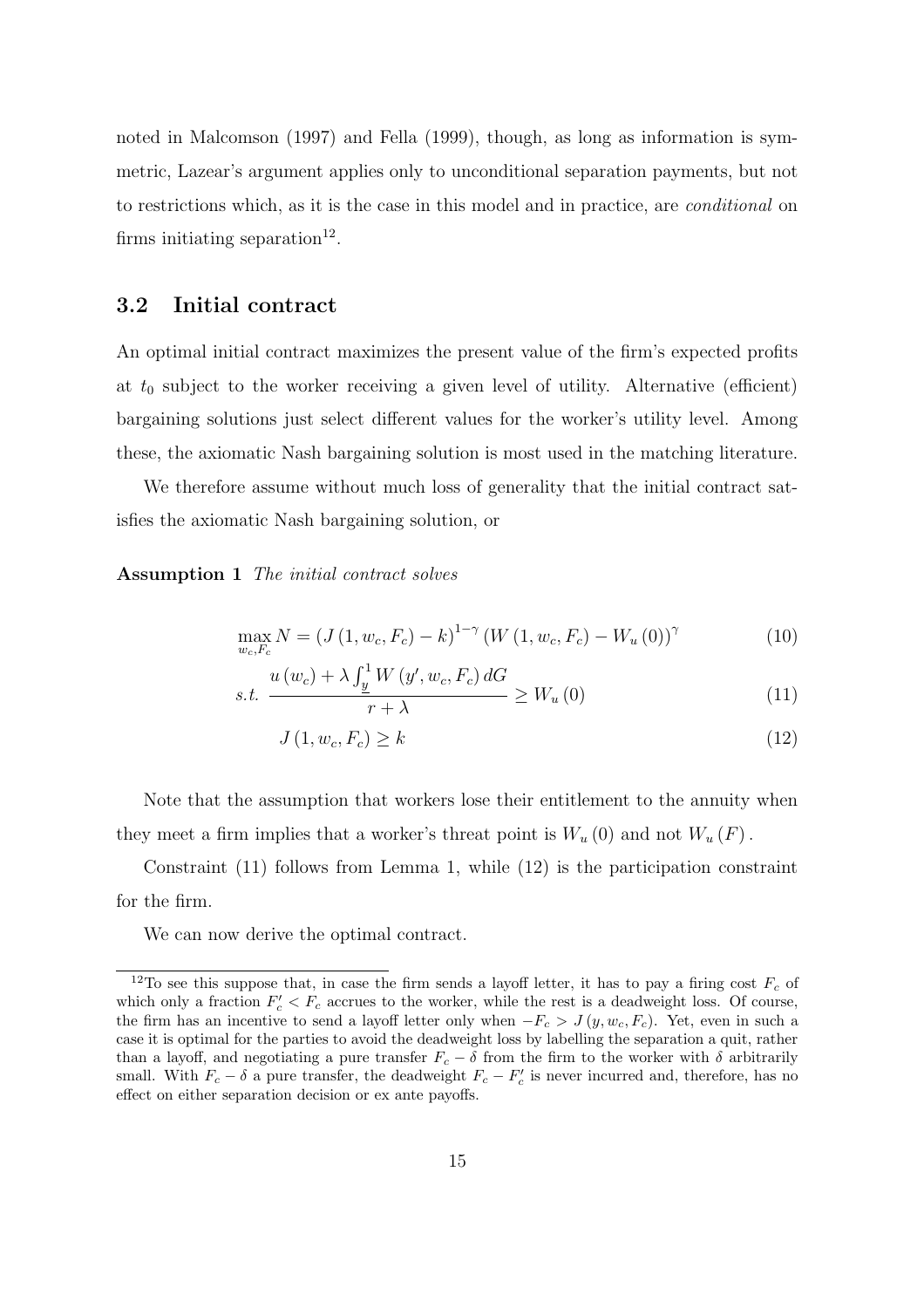## 4 The optimal contract

The maximization problem in equation (10) is continuous and piecewise differentiable in  $\sigma = (w_c, F_c)$  on  $[-\infty, \infty]^2$ . So at a maximum the first derivative of the maximand N in  $(10)$  is either zero or non-increasing (non-decreasing) to the right (left).

The optimal contract (off-corners) has to lie on the contract curve

$$
\frac{\partial W\left(1,\ldots\right)/\partial F_c}{\partial W\left(1,\ldots\right)/\partial w_c} = \frac{\partial J\left(1,\ldots\right)/\partial F_c}{\partial J\left(1,\ldots\right)/\partial w_c} \tag{13}
$$

and satisfy the surplus sharing condition

$$
\frac{1-\gamma}{\gamma} \frac{W(1,.) - W_u(0)}{J(1,.) - k} = -\frac{\partial W(1,.)}{\partial J(1,.)/\partial w_c}.
$$
\n(14)

Since the training cost  $k$  is positive the firm's participation constraint in equation (12) implies  $J(1, w_c, F_c) > -F$  or

**Lemma 2** Under an optimal contract, at  $t_0$  it is  $y^*(w_c, F_c) < 1$ .

For the firm's participation constraint to be satisfied, the firm's reservation productivity at  $t_0$  has to be strictly smaller than the initial match productivity. If this were not the case, Corollary 2 would imply  $J(1, w_c, F_c) = -F$  which violates constraint (12). It follows from Corollary 1 that  $w_c$  is not immediately renegotiated at  $t_0$ . Therefore, under an optimal contract,  $J(1,.)$  is given by the second expression inside the maximum operator in equation (5) evaluated at  $y = 1$ . Also, given that gains from trade are positive when a match is formed  $W(1,.)$  is given by the second expression inside the maximum operator in (6) evaluated at  $y = 1$  and  $w' = w_c$ . Therefore the partial derivatives of  $J(1,.)$  and  $W(1,.)$  can be obtained by differentiating (5) and (6) using equation (3). The derivations are relegated to Appendix A.2. Replacing for the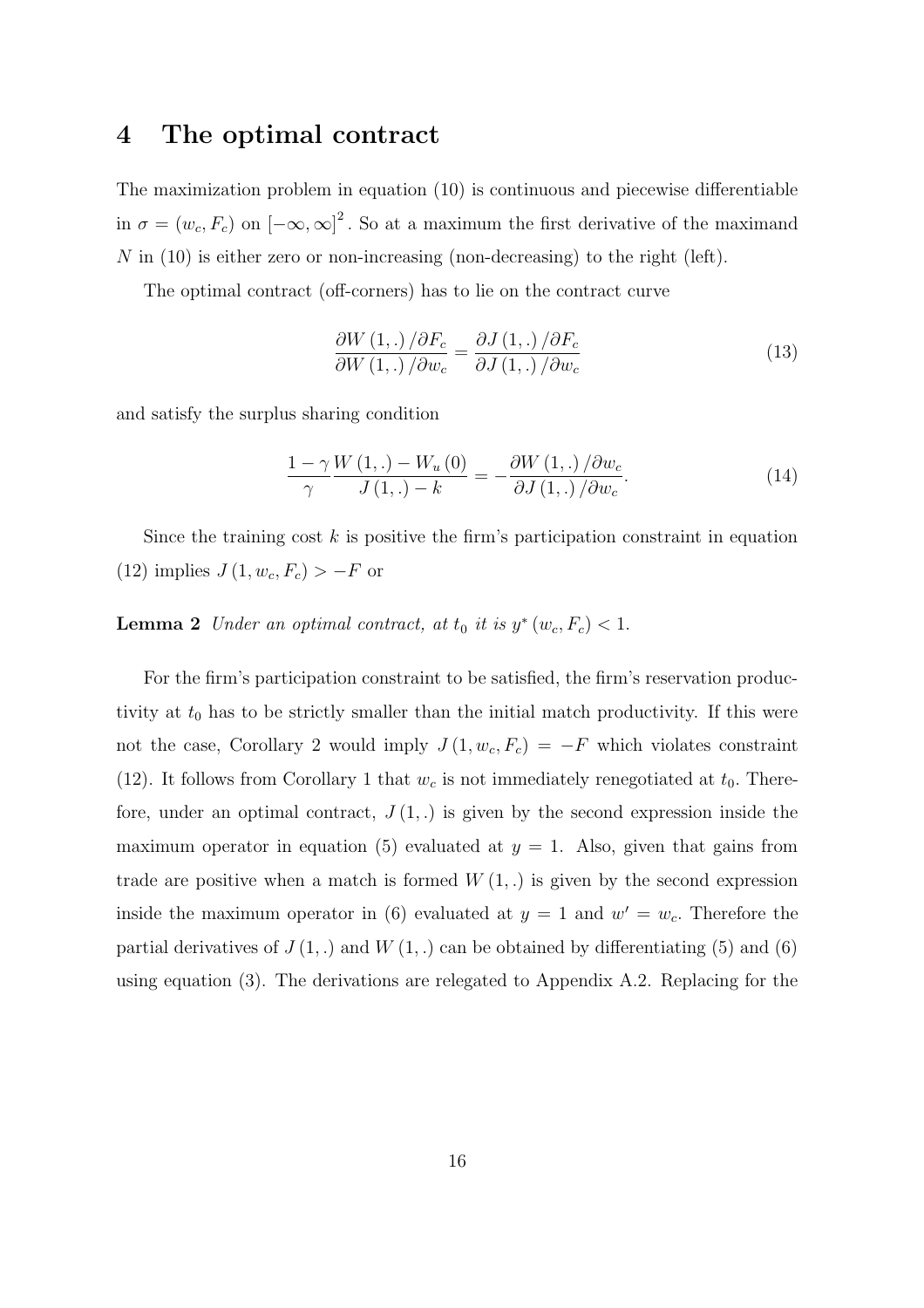partial derivatives (14) can be rewritten as

$$
\frac{1-\gamma}{\gamma} \frac{W(1,.) - W_u(0)}{J(1,.) - k} = \frac{r + \lambda G(y^*)}{r + \lambda G(\max\{y^*, y_d\})} \left[ u'(w_c) + \lambda \int_{\min\{y_d, y^*\}}^{y_d} \frac{u'(b - (r+p) J(y,.))}{r + \lambda G(y^*)} dG \right].
$$
\n(15)

If  $F_c$  is never renegotiated -  $y^* \ge y_d$  - then the ratio of the parties marginal benefits from  $w_c$  is just  $u'(w_c)$  and (14) reduces to the standard Nash bargaining solution when one agent is risk averse. If instead  $F_c$  is renegotiated with positive probability -  $y^* < y_d$ - then  $w_c$  has an additional benefit for the worker as it increases the severance payment in those states in which  $F_c$  is renegotiated. This corresponds to the second term in the square bracket.

Replacing for the partial derivatives in the contract curve (13) and rearranging yields

$$
\int_{y_d}^{\max\{y_d, y^*\}} \left[ \frac{\partial W\left(y, w, F_c\right)}{\partial F_c} - u'\left(w_c\right) \right] dG +
$$
\n
$$
G\left(\min\left\{y_d, y^*\right\}\right) \left[ u'\left(b + \left(r + p\right) F_c\right) - u'\left(w_c\right) \right] = 0.
$$
\n(16)

Since the firm and worker share the same discount rate and objective probability distribution, one can interpret the optimality condition (16) just in terms of the marginal cost and benefit to the worker of a higher severance payment  $F_c$ . The worker's pays for  $F_c$  through a lower  $w_c$ . This reduces her ex ante utility by  $u'(w_c)$ . On the other hand,  $F_c$  increases a worker's utility in those states in which (a) the match continues and  $w_c$  is renegotiated and (b) the match terminates and  $F_c$  is not renegotiated. The first set of states is non-empty only if  $y^* > y_d$  and the associated positive utility gain to the worker is  $\partial W(y, w, F_c) / \partial F_c$ . The marginal utility increase in the second set of states is  $u'(b + (r + p) F_c)^{13}$ .

We are now in a position to prove the main result of the paper.

<sup>&</sup>lt;sup>13</sup>To be precise  $F_c$  affects costs and benefits also in those states in which separation takes place and the severance pay is renegotiated. Yet, it turns out that in such states the marginal cost and benefit are the same and cancel out.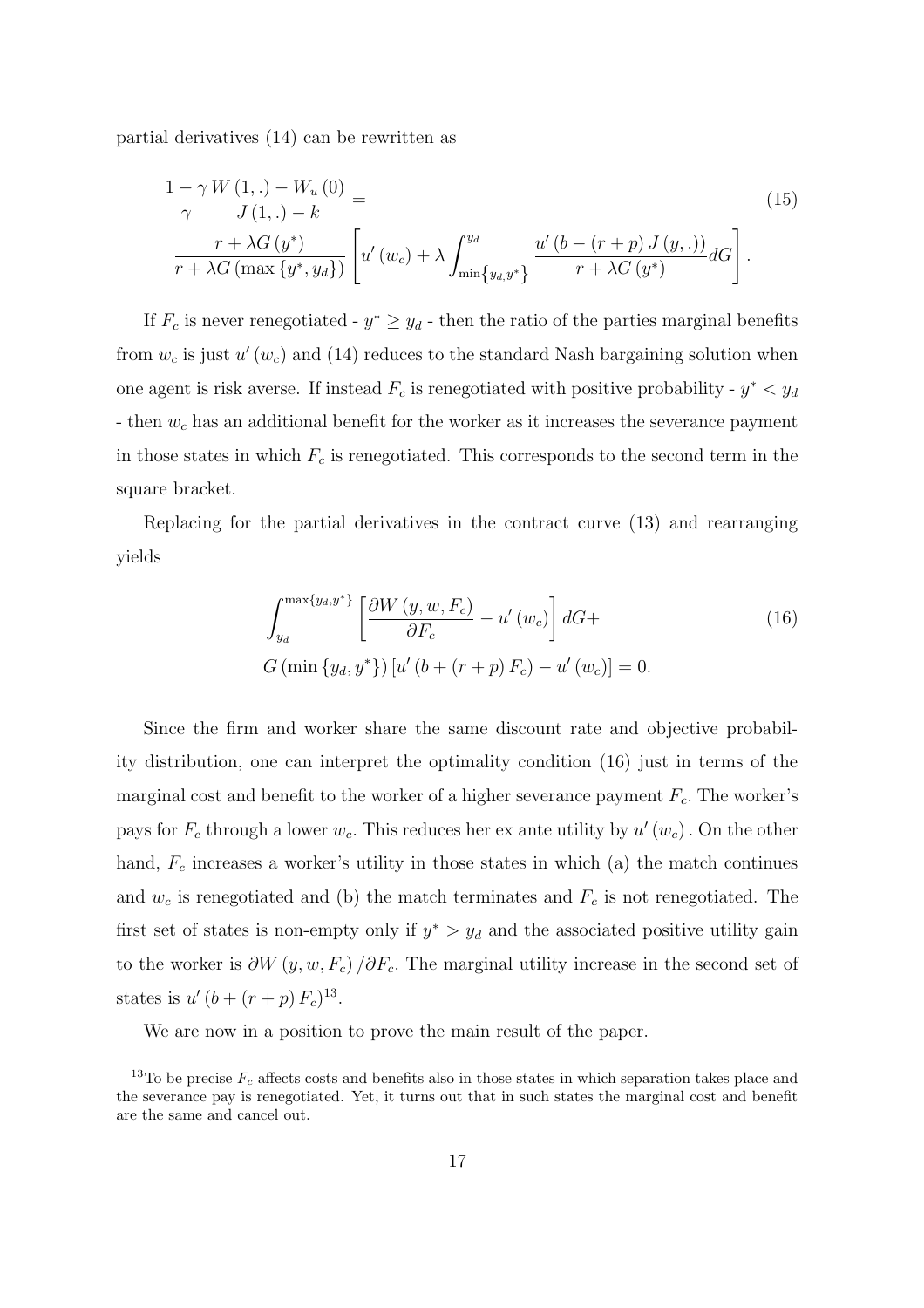**Proposition 3** The unique optimal contract features  $w_c = b + (r + p) F_c$  and is never renegotiated.

#### **Proof.** See Appendix A.1.  $\blacksquare$

Proposition 3 characterizes the optimal severance payment size. Given that unemployed workers have access to perfect annuity markets, they are fully insured against the uncertain duration of an unemployment spell and severance payments are a perfect substitute for unemployment insurance. Their optimal size equals the expected loss in lifetime income associated with transiting through unemployment. This equals the expected present value of the income loss  $w_c - b$  over the expected length of an unemployment spell.

Also, the optimal contract is never renegotiated and features full insurance. This is actually a knife-edge result, given the simple explicit contracts the parties have at their disposal. The reason is that neither party can commit not to terminate the relationship or renegotiate the contract if optimal. Hence, for given  $w_c$ , the severance payment has to perform two conflicting roles. First, it has to ensure that the firm does not renegotiate the contract wage down. This would destroy insurance in those states in which the match survives. Secondly,  $F_c$  cannot be so large that it is renegotiated down in case of separation. This would make the income of job losers fluctuate with productivity. In fact, though,  $w_c$  is not given so that the parties have exactly two instruments to achieve the two objectives. They can trade off, at a constant level of utility for the worker, a higher (lower)  $F_c$  for a lower (higher)  $w_c$  until both parties ex post incentives to renegotiate are eliminated. Therefore, even such a simple contracts is able to provide perfect insurance in this benchmark case.

The optimal severance payment in Proposition 3 is always strictly positive if  $w_c > b$ or, equivalently, workers have positive bargaining power. In fact,

# **Corollary 3** The unique optimal contract features  $F_c = 0$  if and only if  $\gamma \to 0$ .

If employed workers enjoy no rents over their unemployed counterparts, their participation constraint is binding, unemployment entails no utility cost and a contract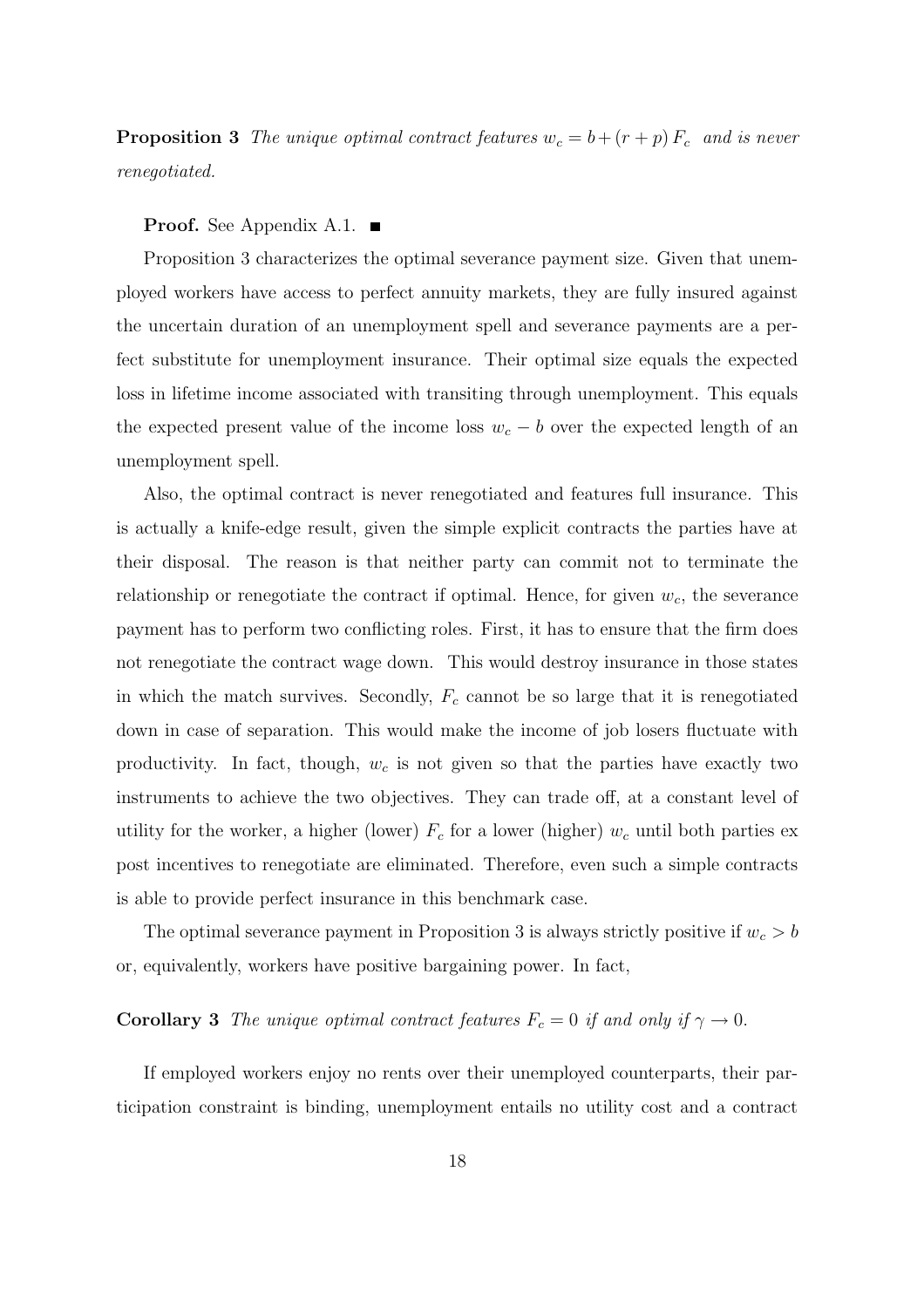that results in a wage equal to workers' income from unemployment is optimal and requires no severance payment. Such a contract features  $w_c = b$ . When separation is optimal the firm fires the worker at zero cost and the worker suffers no income loss.

Instead, if workers have positive bargaining power employed workers enjoy positive rents and insurance requires such rents to be spread evenly across states and time.

Clearly, mandated employment protection matters only in so far as it exceeds privately optimal levels. In such a case the following proposition applies.

**Proposition 4** If  $F_c$  is exogenously set at a level  $F_c > (w_c - b)/(r + p)$ , the unique *optimal contract features*  $y_d > y^*$ .

**Proof.** See Appendix A.1.  $\blacksquare$ 

Proposition 4 implies that if somebody, e.g. the government, imposes on the parties a severance payment in excess of the optimal one then the parties adjust (reduce) wages in such a way that Corollary 1 applies for  $y \ge y_d$  and  $y \in (y^*, y_d)$ . The wage component of the contract  $w_c$  is never renegotiated, while the parties agree to renegotiate the mandated severance payment down to  $-J(y, w_c, F_c) > 0$  for  $y \in (y^*, y_d)$ .

Excessive mandated intervention, overinsures job losers and calls for a fall in wages to reestablish ex ante share. Yet, the ability of the government to impose higher than laissez-faire job security is limited by renegotiation.

## 5 Implications

### 5.1 Actual versus optimal severance pay

Proposition 3 summarizes the main message of the paper: when labour reallocation is a time-consuming process, severance payments are a necessary part of an optimal insurance contract whenever employed workers enjoy rents over their unemployed counterparts.

A key prediction of the model is the functional relationship between the optimal severance pay on the one hand and wages, benefits and unemployment duration on the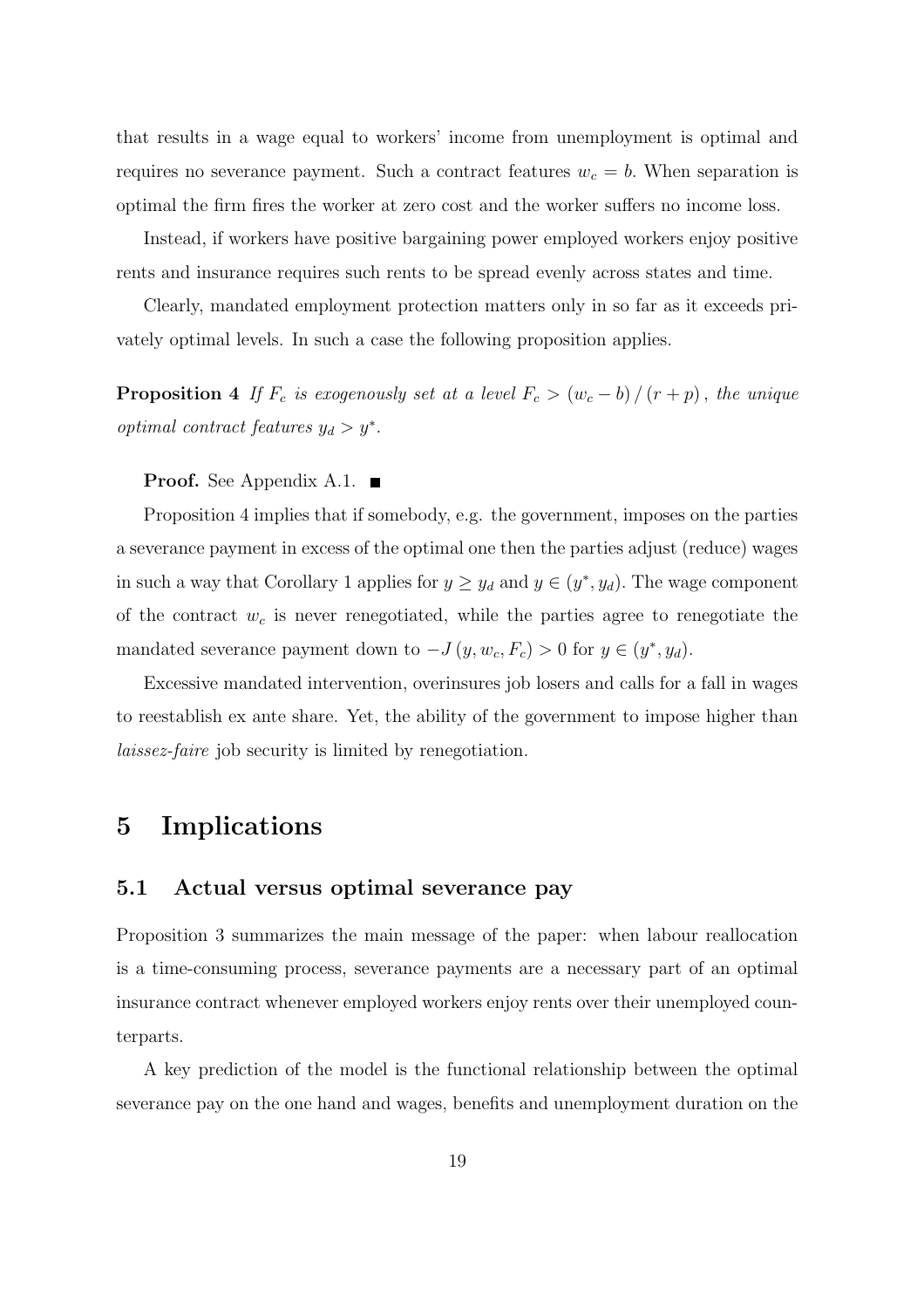other. Severance payments are usually expressed as a function of the last wage. For this reason it is useful to define the variable  $f_c = F_c/w_c$  which measures the severance payment in units of per-period wage. The fact that in reality unemployment benefits b are a function  $\rho w_c$  of the last wage imply that in the *laissez-faire* equilibrium of Proposition 3 it is

$$
f_c = (1 - \rho) / (r + p(\theta)),
$$
\n(17)

where  $\rho$  is the replacement rate.

In what follows we will refer to  $f_c$  as the optimal severance payment. Equation (17) implies that the optimal severance payment is fully determined by just three variables, the unemployment benefit replacement rate, the interest rate and unemployment duration. This implies that the optimal severance payment is an increasing function of all exogenous factors which increase equilibrium unemployment duration such as training and search costs, workers' bargaining power and frictions in the matching process.

In expressing the optimal severance pay as a function of observable quantities, equation (17) provides an operational metric which can usefully inform the debate on whether observed legislated job security measures are excessive.

To this effect, we choose an annual interest rate of 4 per cent and use data on unemployment duration and benefit replacement rates <sup>14</sup> for seventeen OECD countries to construct an optimal severance series on the basis of equation (17). The data with details of their sources are reported in Table 4 in Appendix A.3. For comparison, we have also constructed series for actual legislated dismissal payments and notice periods for blue and white collar workers assuming a representative worker with job tenure equal to the average completed job tenure derived from the worker-flow data in Nickell, Nunziata, Ochel and Quintini (2002). The resulting four series are reported in Table 4 in Appendix A.3. Since in a number of countries notice periods constitute the main bulk of dismissal costs for firms, our series for observed legislated severance payments add up dismissal payments and notice periods. The result are two series for

<sup>&</sup>lt;sup>14</sup>The optimal severance payment should be a function of unemployment duration in the counterfactual laissez-faire equilibrium which is unobservable. Yet, as argued in Section 5.2, the distinction is not quantitatively important.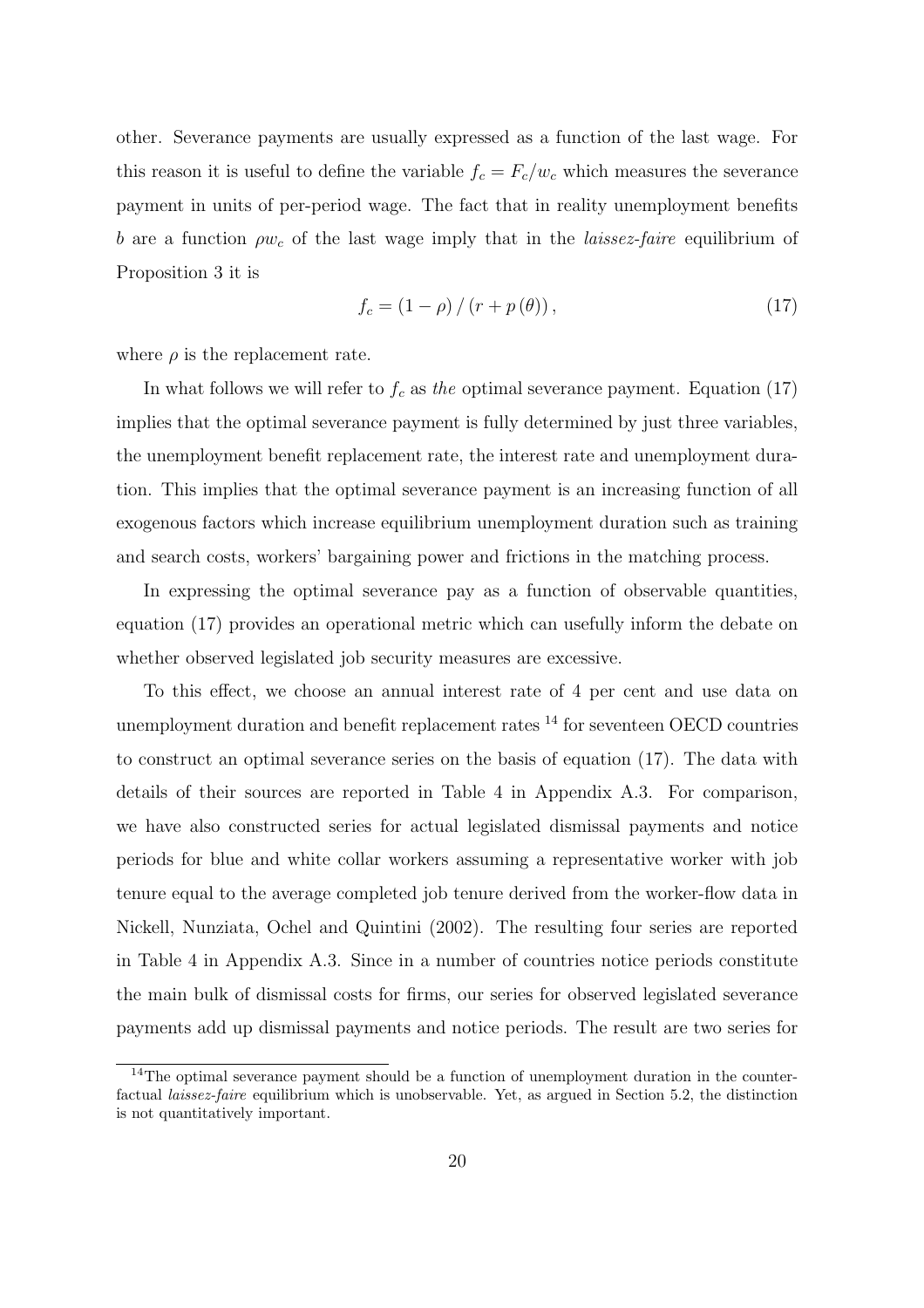

Figure 1: Optimal and actual severance payments

legislated severance payments for white and blue collar workers.

Figure 1 plots the model's optimal severance payment on the horizontal axis against the two series for legislated severance payment for a worker of average tenure. Two things should be kept in mind in interpreting Figure 1. First, as long as firms' risk neutrality is a good approximation to reality, the optimal severance payment in our model is just a lower bound for the size of the optimal payment, for reasons discussed in Section 6. On the other hand, our series for legislated payments are likely to constitute an upper bound for actual legislated dismissal payment to the extent that the actual cost to firms of notice requirements falls short of total wage payments over the legislated notice period in so far as workers find a new job before the expiration of their notice. Hence, if legislated severance payments were in line with optimal private arrangements one should observe most data points to lie on or above the forty-five degree line.

The figure highlights that, for a number of countries, legislated payments are significantly below the level consistent with optimal insurance. In particular, legislated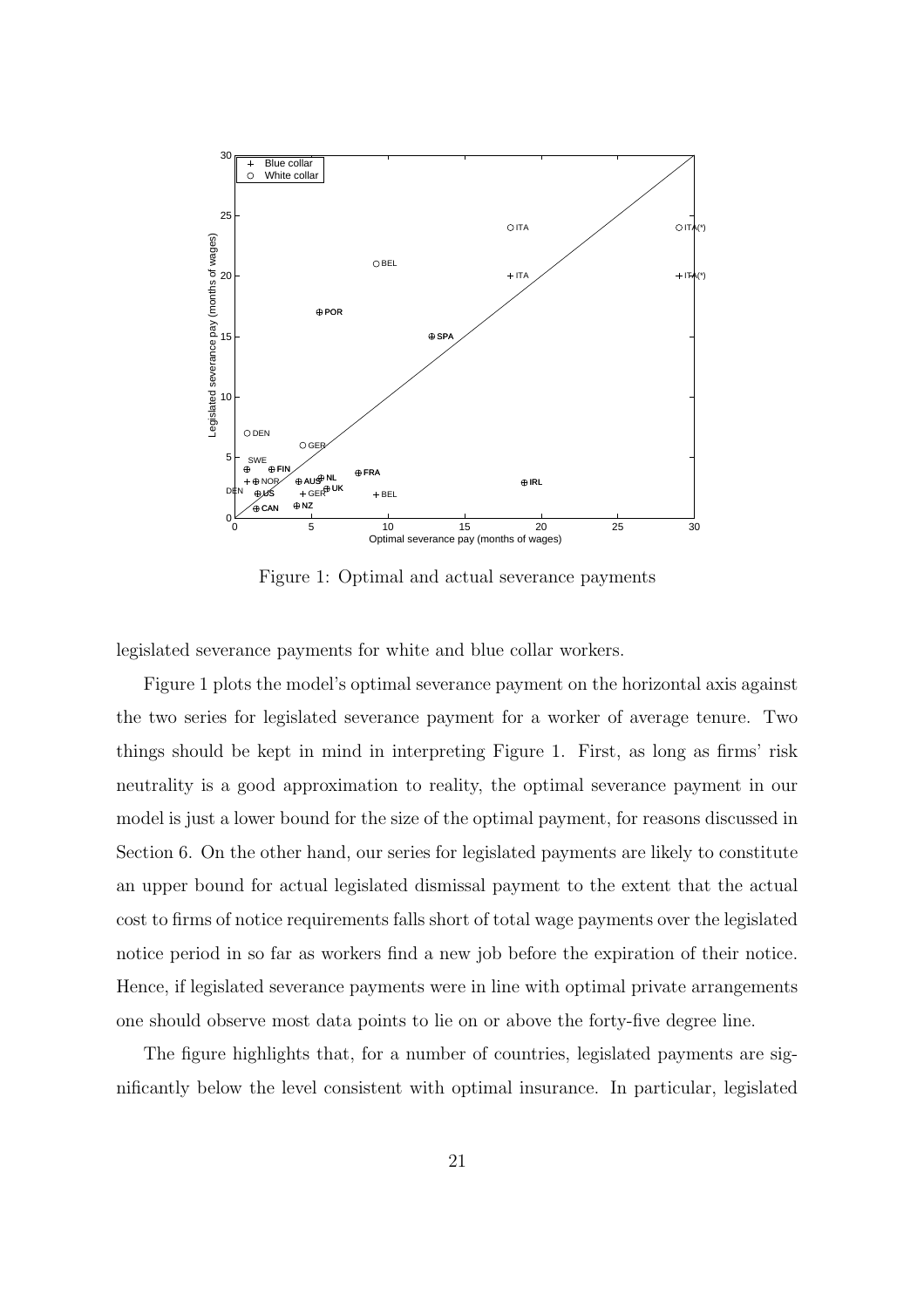severance payments for all workers in Ireland and for blue collar workers in Belgium are significantly below their optimal level. Given the high duration of unemployment in these two countries over the sample period, legislated payments underinsure workers. The same is also true for France and New Zealand. Spain and Italy, two countries which are normally deemed to have extreme levels of employment protection, turn out to have legislated payments which exceed their optimal lower bound by respectively seventeen and at most thirty-three per cent. This is not so surprising in the light of an average unemployment duration in excess of thirty months for Italy and forty months for Spain. The two starred observations for Italy refer to the period before 1991, the year in which the replacement rate was raised from three to forty per cent. It makes clear the extent to which despite the very high levels of dismissal costs Italian workers were underinsured before the reform.

Portugal presents an interesting case. Its level of severance payments is not only high in absolute terms, but nearly three times its optimal lower bound. With effectively the same replacement rate but an unemployment duration roughly on third of the Spanish one, its optimal severance payment should also be roughly one third. Yet, observed legislated payment in Portugal are higher than in Spain. Also severance payments for white collar workers in Belgium and for all workers in Norway are roughly twice their privately optimal lower bound. This applies to Sweden and Denmark to an even greater extent. Firing costs are five times their optimal lower bound in Sweden and equal 3.7 (blue collar) and 8.6 (white collar) times their lower bound in Denmark. It is worth keeping in mind, though, that for these last four cases notice periods constitute the bulk of the legislated severance payment reported in the figure<sup>15</sup>. Hence, the actual cost to firms and transfer to workers may actually be lower.

The above discussion makes clear that if one judges legislated employment protection measures by how much insurance against the cost of job loss they imply then, with the possible exception of Portugal, there is little support for the view that Mediterranean countries, or indeed most OECD countries, feature levels of employment protec-

<sup>15</sup>See the table in section A.3.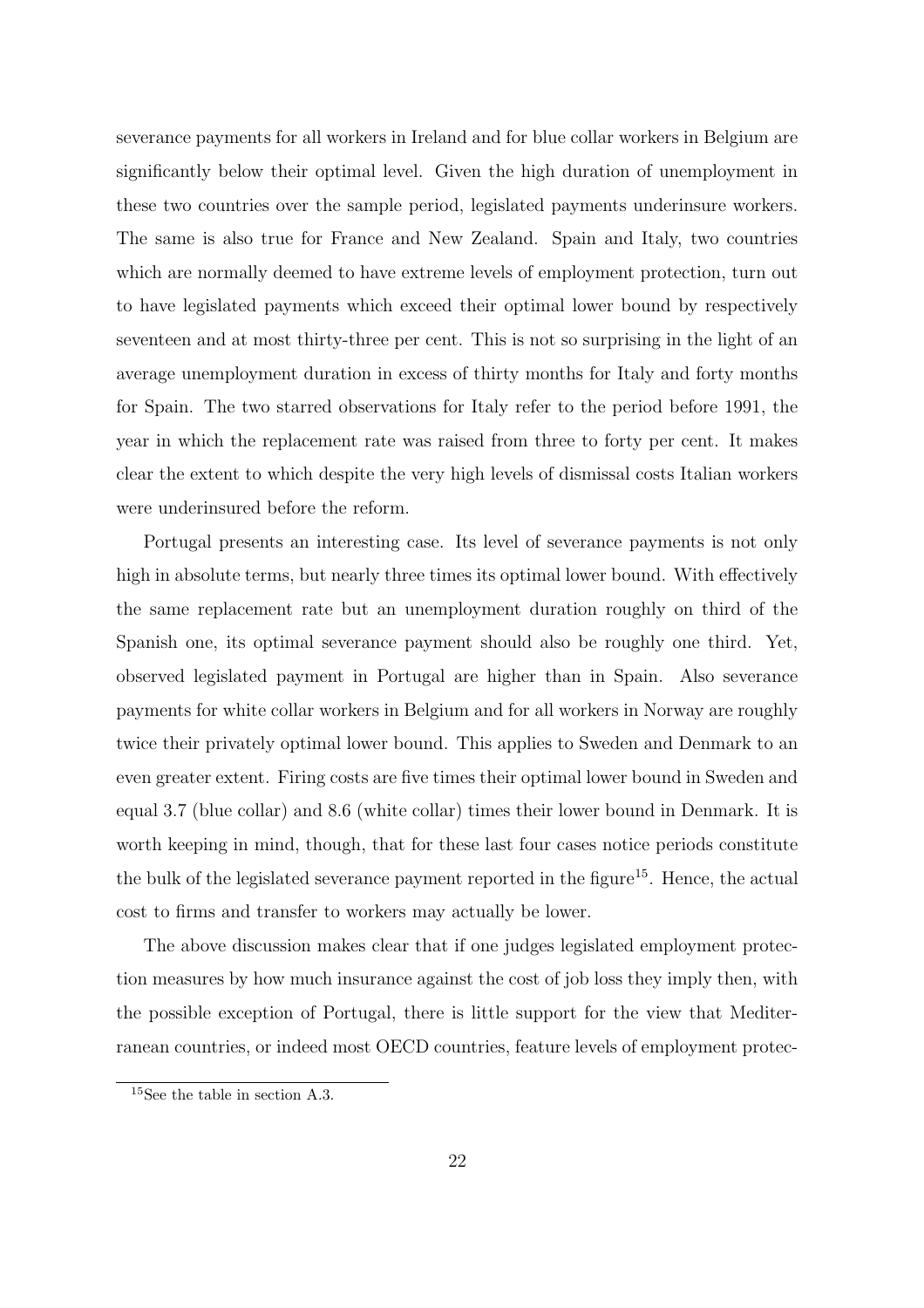tions significantly in excess of privately optimal levels. There is an important caveat, though. Since series for optimal severance payments is constructed using *observed* unemployment duration the above comparison does not allow for the widely-debated possibility that the positive relationship between legislated employment protection measures and unemployment duration reflects the reverse causation going from high mandated job security to low job creation. This imply that countries with high levels of mandated job security would have high optimal severance payments based on observed unemployment duration. We tackle this possibility in the next subsection.

### 5.2 Quantitative impact of excessive mandated job security.

We have been able to characterize the features of an optimal contract and obtain insight into the rationale for the existence of severance payments in an effectively partial equilibrium set up. Yet, the question of the allocational and welfare impact of excessive mandated job security is of an equilibrium nature and can only be answered numerically.

To this effect we calibrate our model economy to the Portuguese one. As noted in Subsection 5.1 Portugal is characterized by legislated dismissal costs dramatically in excess of the optimal lower bound predicted by the model. Furthermore, it is also one of the countries where the main bulk of dismissal costs is the severance pay. Therefore, it appears a natural benchmark to investigate the consequences of excessive government intervention.

We choose a constant relative risk aversion utility function  $u(c) = c^{1-\sigma}/(1-\sigma)$  and Cobb-Douglas matching function  $m(U, V) = U^{\alpha} V^{1-\alpha}$ . The productivity distribution is assumed uniform on  $[y, 1]$ . With benefits equal to  $b = \rho w_c$  where  $\rho$  is the replacement ratio and  $\bar w$  the average wage, the model has ten parameters:  $\{r, c, k, y, \rho, \sigma, \alpha, \lambda, \gamma, f_c\}$  .

All flow variables are per quarter. The interest rate is  $r = 0.01$ . Following Millard and Mortensen (1997), the cost of creating a vacancy c and the training cost  $k$  are set to  $c = 0.33$  and  $k = .275$ . The lower support of the distribution is set to  $y = 0.32$  to obtain a coefficient of variation for output shocks of 0.3 as in Blanchard and Portugal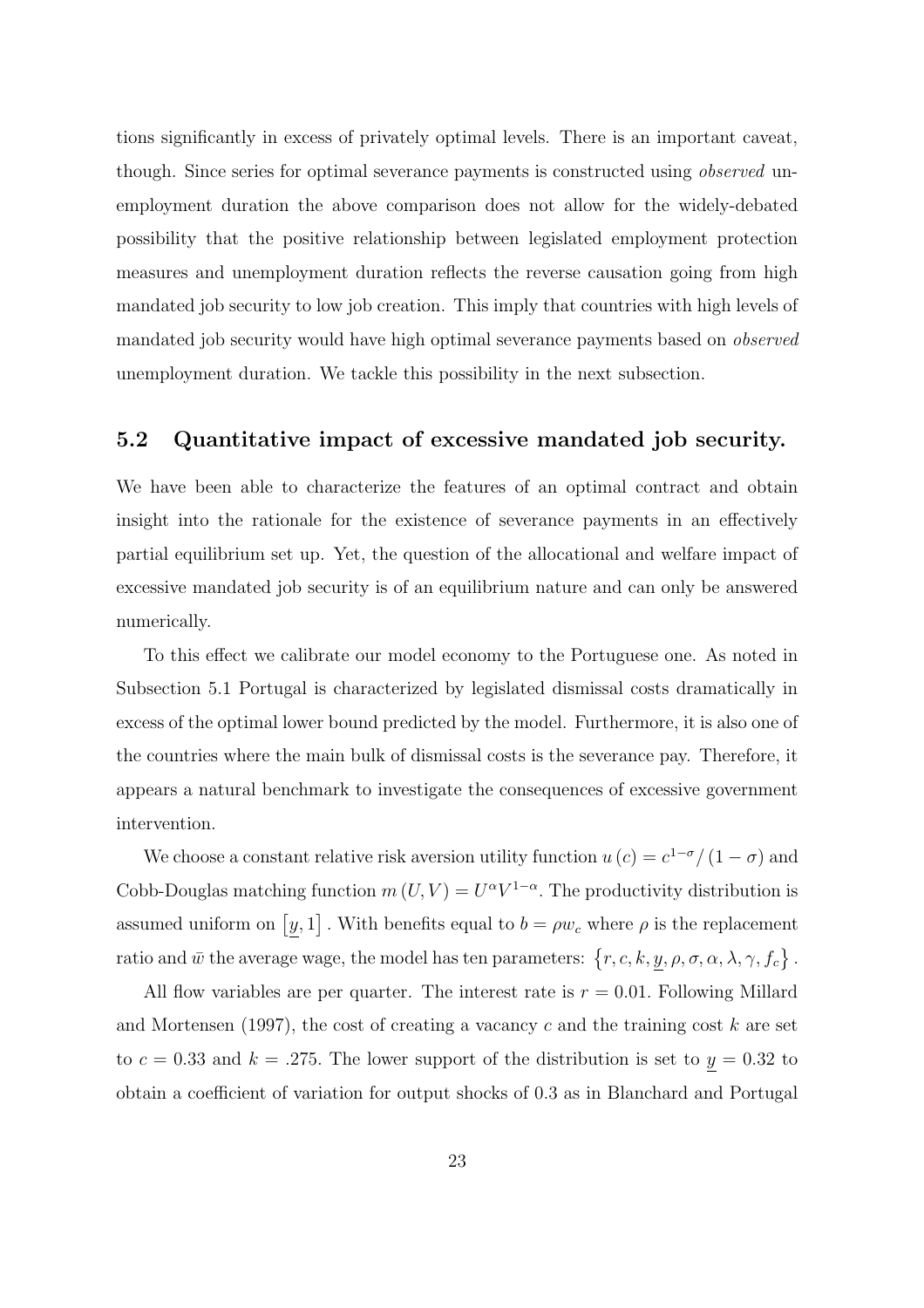| Variables                                                                        | Portugal | Model   |  |  |
|----------------------------------------------------------------------------------|----------|---------|--|--|
| Unemployment rate                                                                | $6.5\%$  | $6.4\%$ |  |  |
| Avg. unemployment duration (months)                                              | 17       | 17      |  |  |
|                                                                                  |          |         |  |  |
| $r = .01, \gamma = .97, \rho = .65, f_c = 17, c = .33, k = .275, \lambda = .013$ |          |         |  |  |
| $G(.)$ is uniform on [.32,1]                                                     |          |         |  |  |
| Matching function is Cobb-Douglas with $\alpha = 0.5$                            |          |         |  |  |
| u(.) is CRRA with risk-aversion coefficient $\sigma = 0.9$                       |          |         |  |  |

Table 1: Calibration statistics

(2000). The Portuguese benefit replacement rate is  $\rho = 0.65$ . The ratio between the legislated severance pay and the quarterly wage is  $f_c = 5.7$  which corresponds to its value of seventeen months in Table 4. The chosen value for the coefficient of relative risk aversion is  $\sigma = 0.9$  which is close to the value of  $\sigma = 1^{16}$  in Hopenhayn and Rogerson (1993) and Alvarez and Veracierto (2001). The elasticity of the matching function  $\alpha$ is set to 0.5 consistently with the evidence in Petrongolo and Pissarides (2001). The remaining two parameters  $\lambda$  and  $\gamma$  are chosen to match an average unemployment duration of 17 months and an unemployment rate of 6.5 per cent. The chosen value for unemployment duration comes from the OECD unemployment duration database<sup>17</sup> (see Blanchard and Portugal (2000), figure 4). Table 1 summarizes the calibration  $procedure<sup>18</sup>$ .

We can now tackle the question of the employment and welfare costs of mandated employment protection. Table 2 summarizes our findings. It shows the allocational and welfare impact of imposing a severance payment in excess of its privately optimal value of 5.7 months in the calibrated economy.

<sup>&</sup>lt;sup>16</sup>With benefit proportional to wages and  $\gamma$  < 1, the optimal contract wage converges to zero as  $\sigma$ goes to 1 from the left. The worker's threat point is not even defined if  $\sigma \geq 1$ . The accuracy of the numerical simulation worsens dramatically for  $\sigma > 0.9$ .

 $17Bover$ , García-Perea and Portugal (2000) calculate a slightly higher value of 20 months for the period 1992-1997 using the Portuguese Labour Force Survey. Despite using the same worker outflow data in their empirical part, Blanchard and Portugal (2000) assume a much lower value of 9 months in their calibration.

<sup>&</sup>lt;sup>18</sup>The value -  $\gamma = 0.97$  - of the bargaining power parameter may appear very high if compared to calibrated values in the range 0.3-0.6 under risk neutrality (see, for example, Millard and Mortensen, 1997). The reason is twofold. First, compared to the risk neutral case, risk aversion reduces the worker's effective bargaining power. Second, in our calibration the worker's utility from leisure is zero while it exceeds one quarter of maximum output in Millard and Mortensen (1997).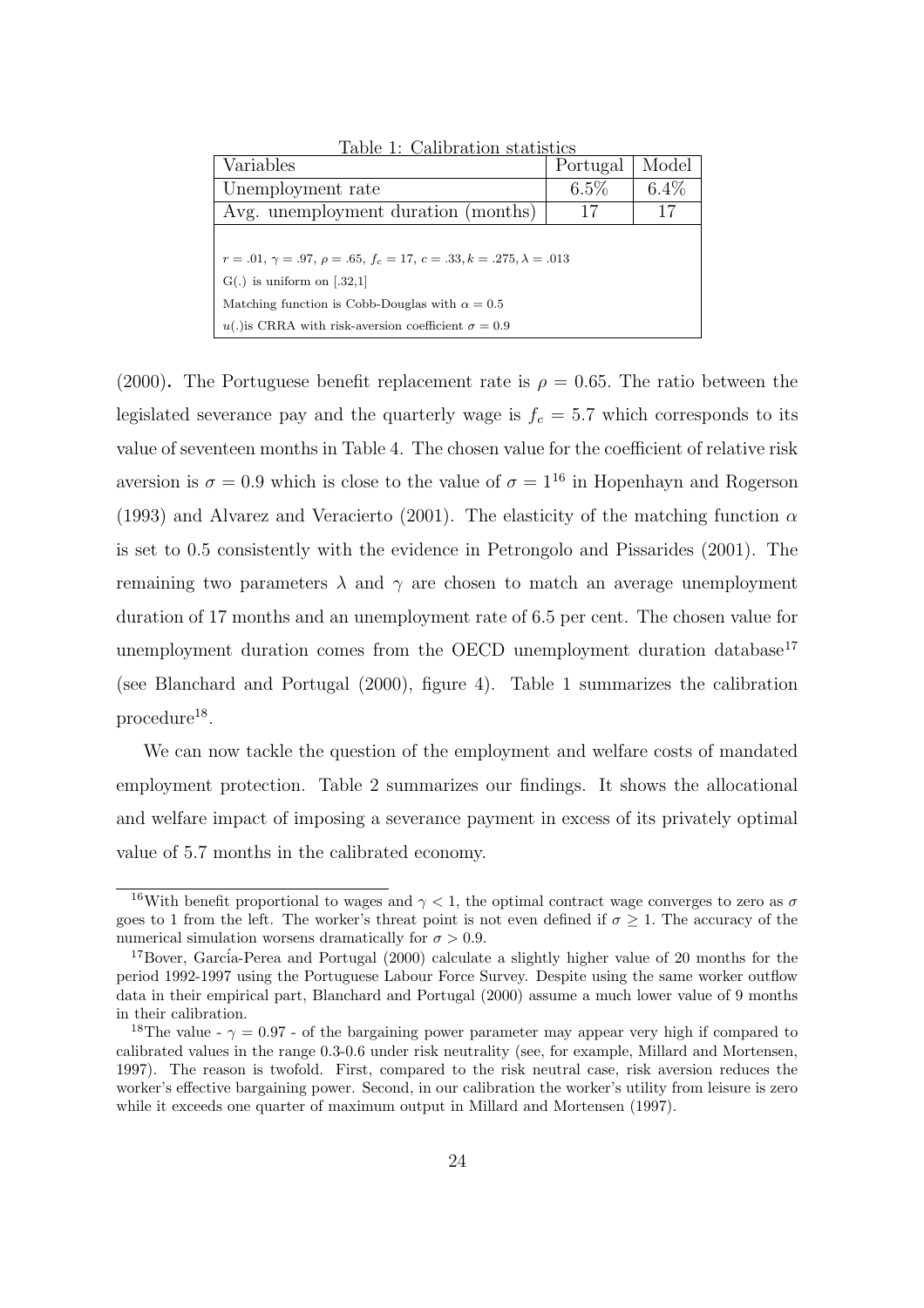|                                  | Laissez-faire<br>Mandated |       |       |
|----------------------------------|---------------------------|-------|-------|
| Months of wages                  | 5.7                       | 17    | 50    |
| Unemployment duration            | 100                       | 96.8  | 89.1  |
| Job destruction                  | 100                       | 99.9  | 100.2 |
| Unemployment rate                | 100                       | 96.9  | 90.8  |
| Net output                       | 100                       | 100.2 | 100.6 |
| Welfare (employed)               | 100                       | 99.1  | 94.5  |
| Welfare (unemployed, $f_c = 0$ ) | 100                       | 99    | 94.4  |
| Welfare (average job loser)      | 100                       | 101.7 | 100   |

Table 2: Mandated severance payments (endogenous unemployment benefits).

Clearly legislated severance payments below private optima are not binding and have no effect. Instead, rows three to nine in Table 2 report the percentage changes in labour allocation, output net of training and vacancy posting costs, and workers' welfare<sup>19</sup> associated with severance pay equal to 5.7 months, its *laissez faire* optimum, and respectively seventeen and fifty months. Seventeen months is the legislated value in Portugal which we have used in our calibration. Fifty months corresponds to a ratio of 8.6 between legislated severance pay and its optimal value. This is the highest value in our dataset which is observed for white collar workers in Denmark.

The effect of legislated severance payment widely in excess of private optima on job destruction is negligible and ambiguous. As the legislated severance payment is renegotiated, separation is hardly affected. Unemployment duration and the unemployment rate fall by roughly three per cent when severance payments equal three times their laissez-faire value and eleven per cent when they are 8.6 times as large. This fall in unemployment duration may appear surprising at first sight. Even if wages fall in response, government intervention by increasing income uncertainty should increase the cost to the firm of providing a given level of utility and reduce, rather than increase, job creation. This turns out not to be the case as, at given benefit replacement rate, the reduction in wages reduces steady state unemployment benefits and workers' threat

<sup>&</sup>lt;sup>19</sup>The values of all equilibrium variables of interest have been normalized to 100 in the decentralized equilibrium. Workers' welfare is measured in terms of the percentage of permanent consumption in the *laissez faire* equilibrium which would give worker the same level of utility as in the equilibrium with government intervention. Profits do not feature in the welfare calculation as they are exhausted by training and vacancy posting costs.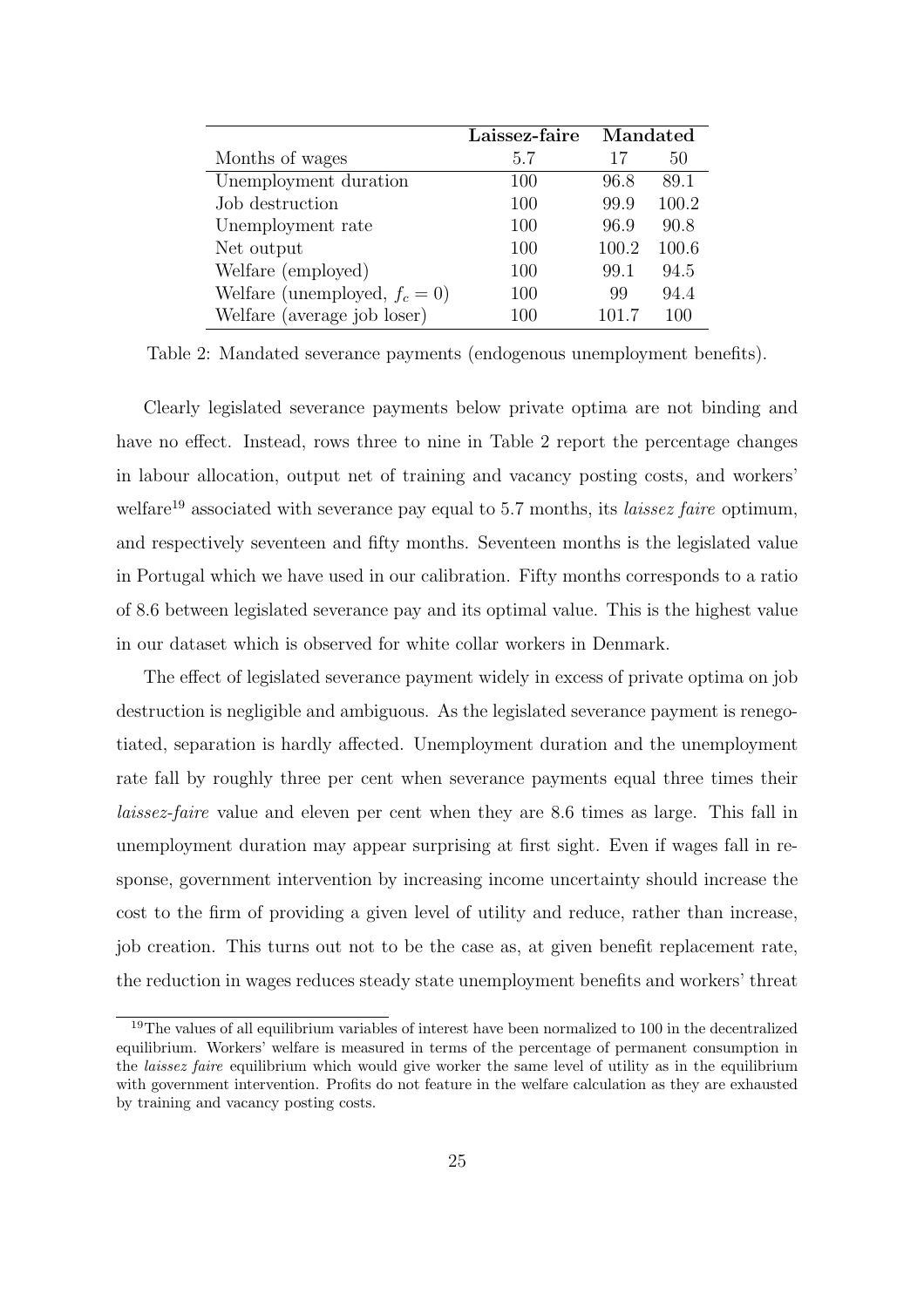|                                  | Laissez-faire | Mandated |       |
|----------------------------------|---------------|----------|-------|
| Months of wages                  | 5.7           | 17       | 50    |
| Unemployment duration            | 100           | 101.2    | 103.5 |
| Job destruction                  | 100           | 100.1    | 100.8 |
| Unemployment rate                | 100           | 101.2    | 104.2 |
| Net output                       | 100           | 99.9     | 99.7  |
| Welfare (employed)               | 100           | 99.2     | 94.9  |
| Welfare (unemployed, $f_c = 0$ ) | 100           | 99.2     | 95.1  |
| Welfare (average job loser)      | 100           | 101.9    | 100.8 |

Table 3: Mandated severance payments (exogenous unemployment benefits).

point in bargaining thus increasing firms' return to job creation. This can be easily seen by simulating the model keeping unemployment benefits constant at their initial value in laissez-faire equilibrium. The results are reported in Table 3.

Job destruction is still virtually unaffected while, as expected, job creation and the unemployment rate increase though their absolute change is even smaller when benefits are exogenous. As a consequence also the absolute change in net output is smaller<sup>20</sup>.

This result that even with incomplete markets, if firms and workers can write optimal contracts, however simple, legislated dismissal costs have very small effects constitutes one important insight of this paper. It implies that even in the absence of complete markets there is no causal relationship from legislated dismissal costs to high unemployment rates and duration. On the contrary, our findings imply that the causation goes the other way round, from factors, such as high workers' bargaining power or high matching frictions, that result in high unemployment duration to optimal severance payments. Also, the optimal severance payment is larger, the lower the amount of insurance provided by the state through unemployment benefits $^{21}$ .

Turning to welfare, the impact of excessive government intervention are qualitatively similar independently from whether benefits are endogenous or exogenous. As legislated payments increase, the average job loser's welfare first increases and then decreases as the increase in income variance more than offsets the increase in the expected

<sup>&</sup>lt;sup>20</sup>The sign of change in net output is the opposite of the sign of the change in job duration as our parameterization implies job creation is inefficiently low in laissez faire.

 $^{21}$ It can never be optimal for unemployment benefits to provide perfect insurance, given that, unlike severance pay, they induce moral hazard in search.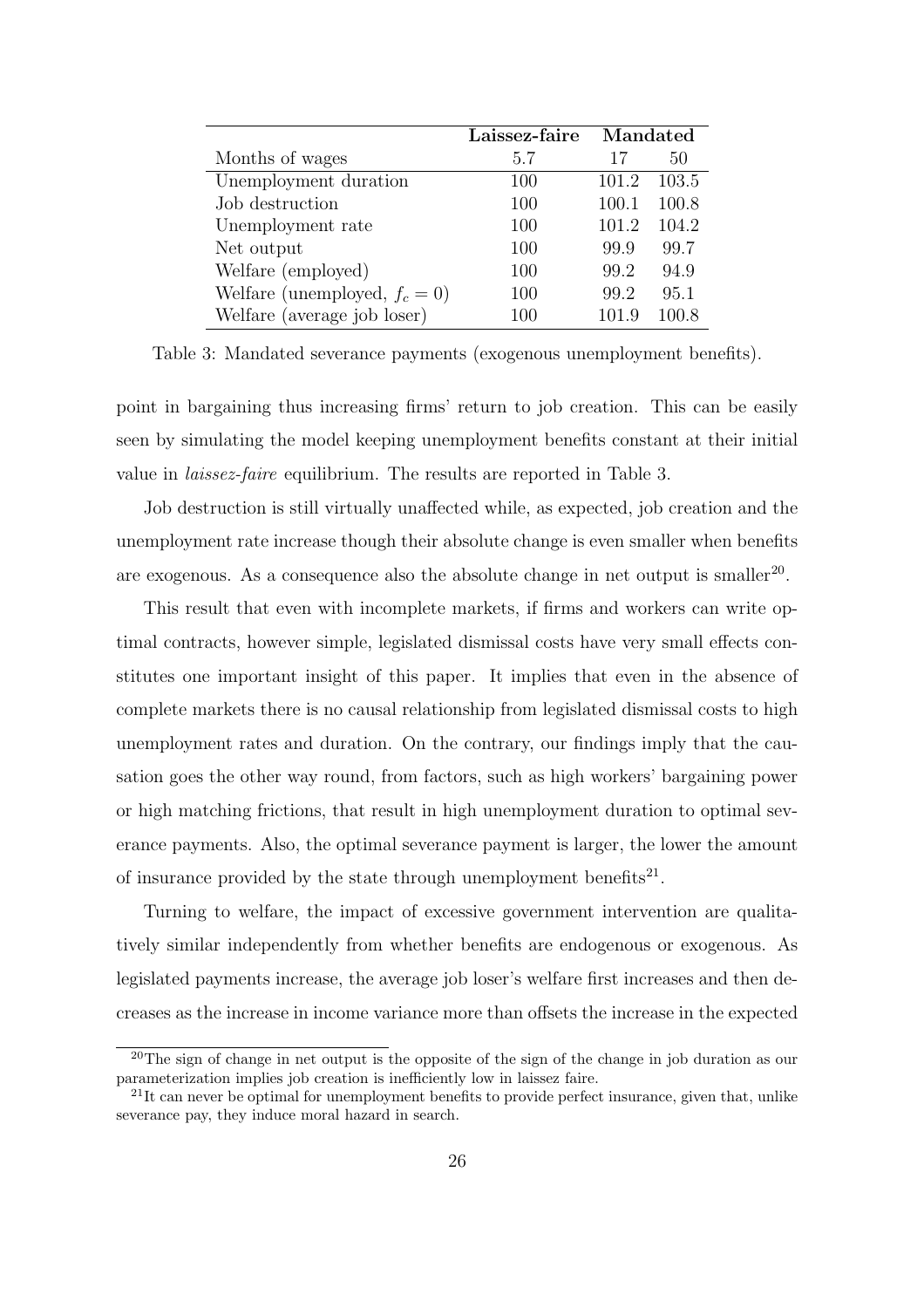severance pay. On the other hand, welfare falls for employed workers and, potential, new entrants into the labour market who have not received severance pay. The fall in welfare is nearly one per cent for the case in which mandated payments equal three times their privately optimal value and a very large five per cent when they equal 8.6 times the private optimum.

It is worth noting that the fact that efficiency, as measured by net output, and the welfare of unemployed workers move in opposite direction in Table 2 implies that the distortion stemming from overinsurance more than offsets the reduction in search externalities. Also it needs to be emphasized that the comparisons involve alternative steady states. So, while employed workers would be better off in the steady state of the laissez faire economy, they would lose if at a point in time excessive legislated job security were scrapped. Since contract wages are not renegotiated up as long as they remain above reservation wages in the post-reform equilibrium, employed workers would suffer a negative windfall given that their contract wages were fixed in the past at a lower level reflecting higher expected layoff payments. This is consistent with the fact that employed workers are often very opposed to reduction in mandated job security.

It also has to be pointed out that the size of the welfare losses derived reflects two extreme deviations from *laissez-faire*. For most countries in our dataset the difference between optimal and legislated severance payments is substantially lower. This is clearly seen in Figure 2 which plots the unemployed welfare loss against the ratio between the legislated and optimal severance pay in our dataset together with the cumulative sample density 22 . For 47 per cent of our data points legislated measures are no larger than their optimal lower bound. For 82 per cent of observations, that is all countries other than Portugal, Sweden and Denmark, the ratio between legislated and optimal payments is no larger than 2.3. The associated upper bound on the welfare loss is lower than half a percentage point.

It is obviously of interest to know how sensitive the result is to changes in the

<sup>22</sup>Observations for white and blue collars are treated as separate data points.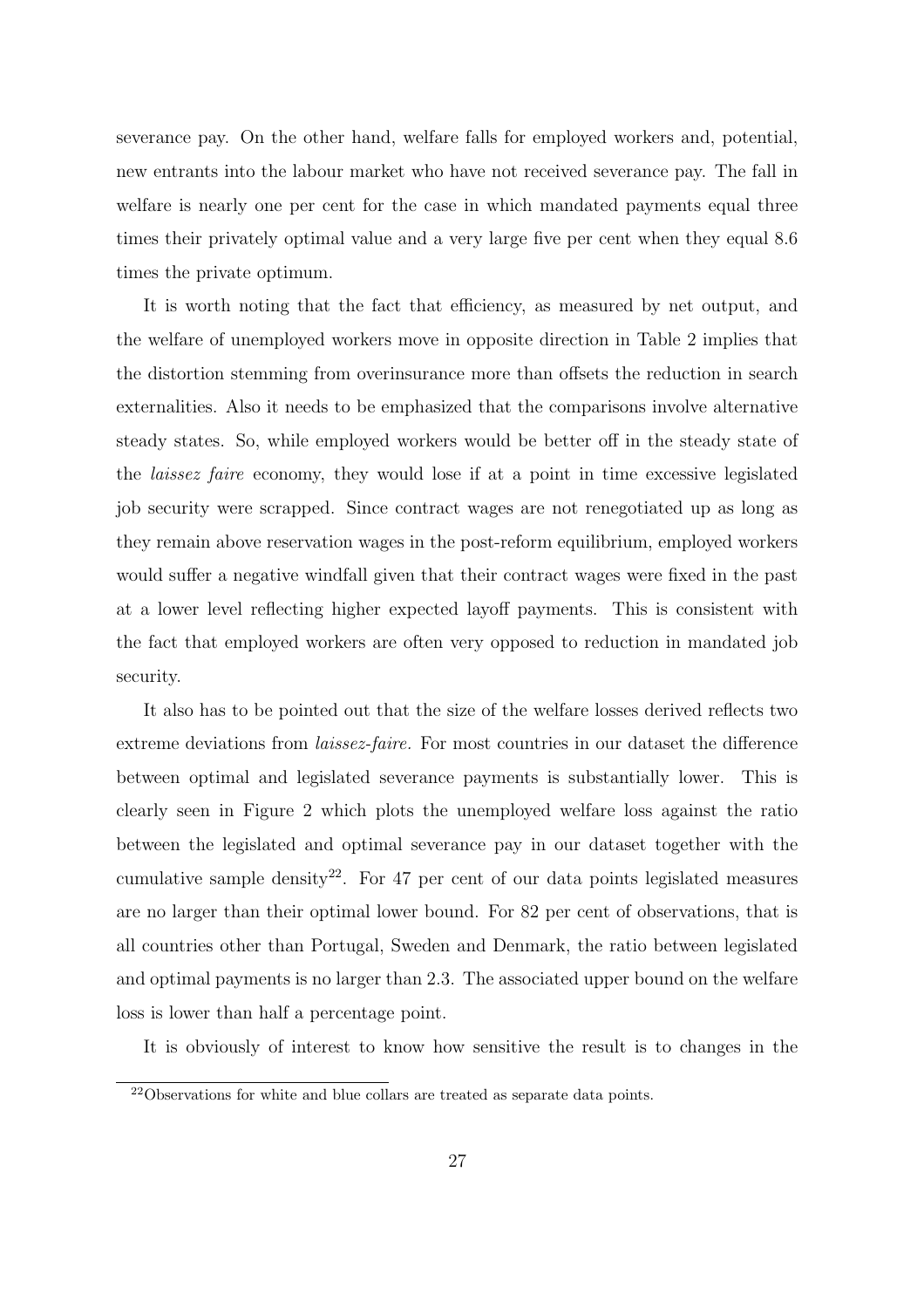

Figure 2: Welfare loss versus legislated/optimal severance pay ratio.

key parameters. It turns out that for all tried parameterization the allocational and welfare effects of mandated severance payments are a feature of the ratio between mandated and laissez faire payments and not of their absolute level. The result is remarkably robust to alternative parameterizations being driven by the optimal nature of contracts rather than any other features<sup>23</sup>. Only the size of the workers' welfare changes is sensitive to the degree of risk aversion.

## 6 Extensions

This paper has relied on a number of simplifying assumptions to derive a closed form solution for the optimal severance pay wage ratio in terms of observable quantities. In what follows we discuss how relaxing such assumptions alters the main conclusions. The general message can be anticipated here. Not surprisingly, given the simplicity of the contract considered, the perfect insurance result of Proposition 3 does not survive. More importantly, the optimal severance payment is never below the value derived in

<sup>&</sup>lt;sup>23</sup>Calibrating the model to the US economy produces very similar results. They are available upon requests.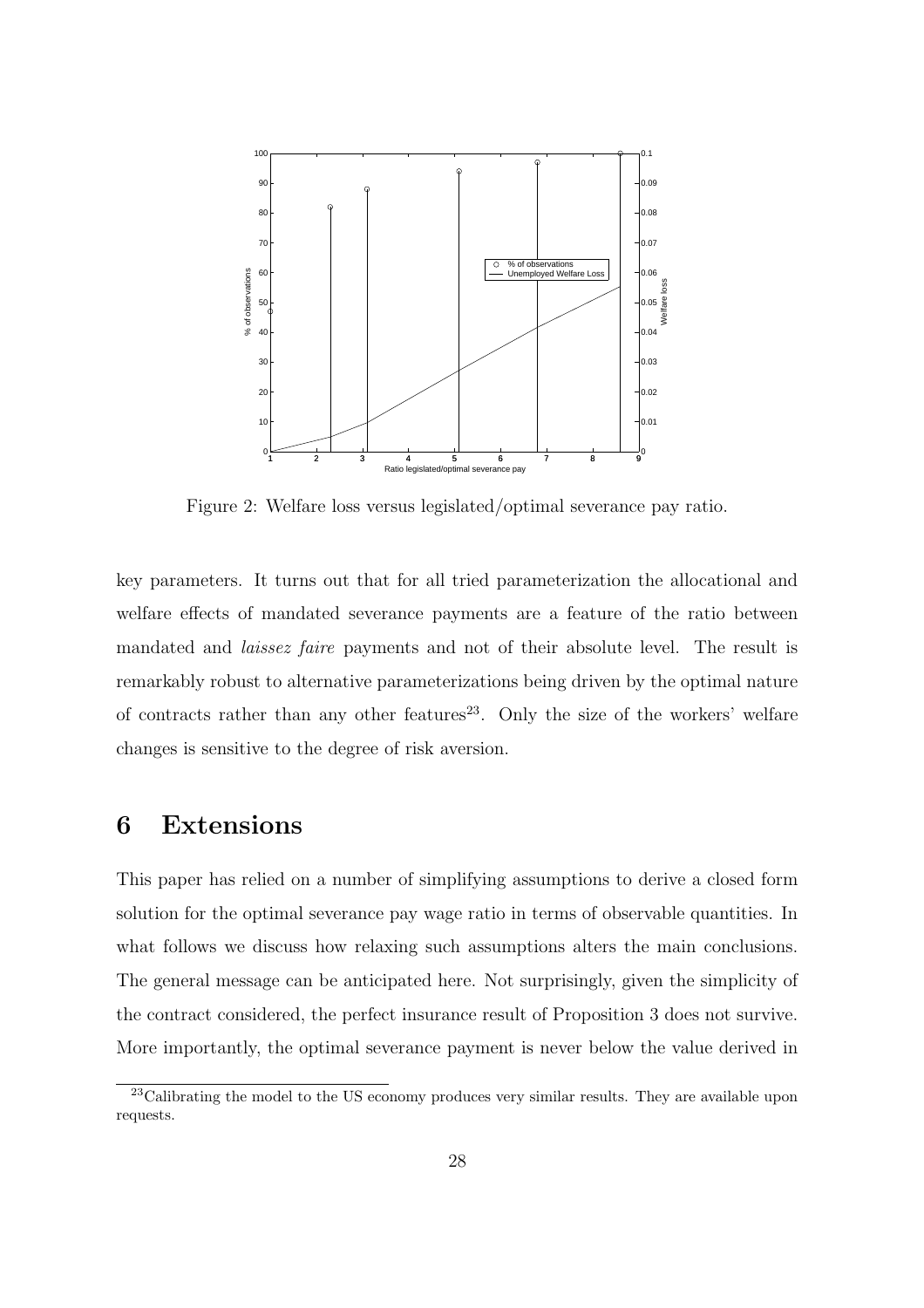Proposition 3. Also the efficiency and welfare losses derived in Section 5.2 are an upper bound on the corresponding losses under less restrictive assumptions.

### 6.1 Leisure and quits

In the above analysis, the optimal contract is never renegotiated in the *laissez faire* equilibrium. This result is actually knife-edge and relies on the expected utilities of the marginal worker and the marginal job loser being the same under a contract which provides full insurance against the match productivity risk. This is not true in general, though.

Consider, for example, the case in which the utility of leisure is positive. If the utility function is separable in consumption and leisure the contract curve is still given by equation (16). Assume Proposition 3 still holds and the contract is never renegotiated. Employed and laid off workers have the same income in all states. Yet, employed workers have lower utility since they enjoy less leisure. At the full insurance contract, therefore, workers would be willing to be laid off at a level of the severance payment marginally below the full insurance one. Therefore, the contractual severance payment must be renegotiated down with positive probability and insurance is imperfect. Yet, since  $y^* < y_d$ , the optimal severance payment still satisfies  $w_c = b + (r + p) F_c$ , as can be seen from equation (16).

Similarly, suppose employed workers quit to unemployment for exogenous reasons with instantaneous probability  $\delta$ . Quitters are not entitled to severance payments and their expected utility is  $W_u(0)$ . It can be easily shown that the contract curve is still given by equation (16). Under a contract which fully insured workers against the match productivity risk, employed workers would have lower expected utility as they would face the additional risking of having to enter unemployment for exogenous, and uninsurable, reasons. Again, the contractual severance payment satisfies  $w_c =$  $b + (r + p) F_c$  and is renegotiated down with positive probability.

Furthermore, the fact that a fraction of entries into unemployment do not involve the payment of severance payments implies that the allocational and welfare effects of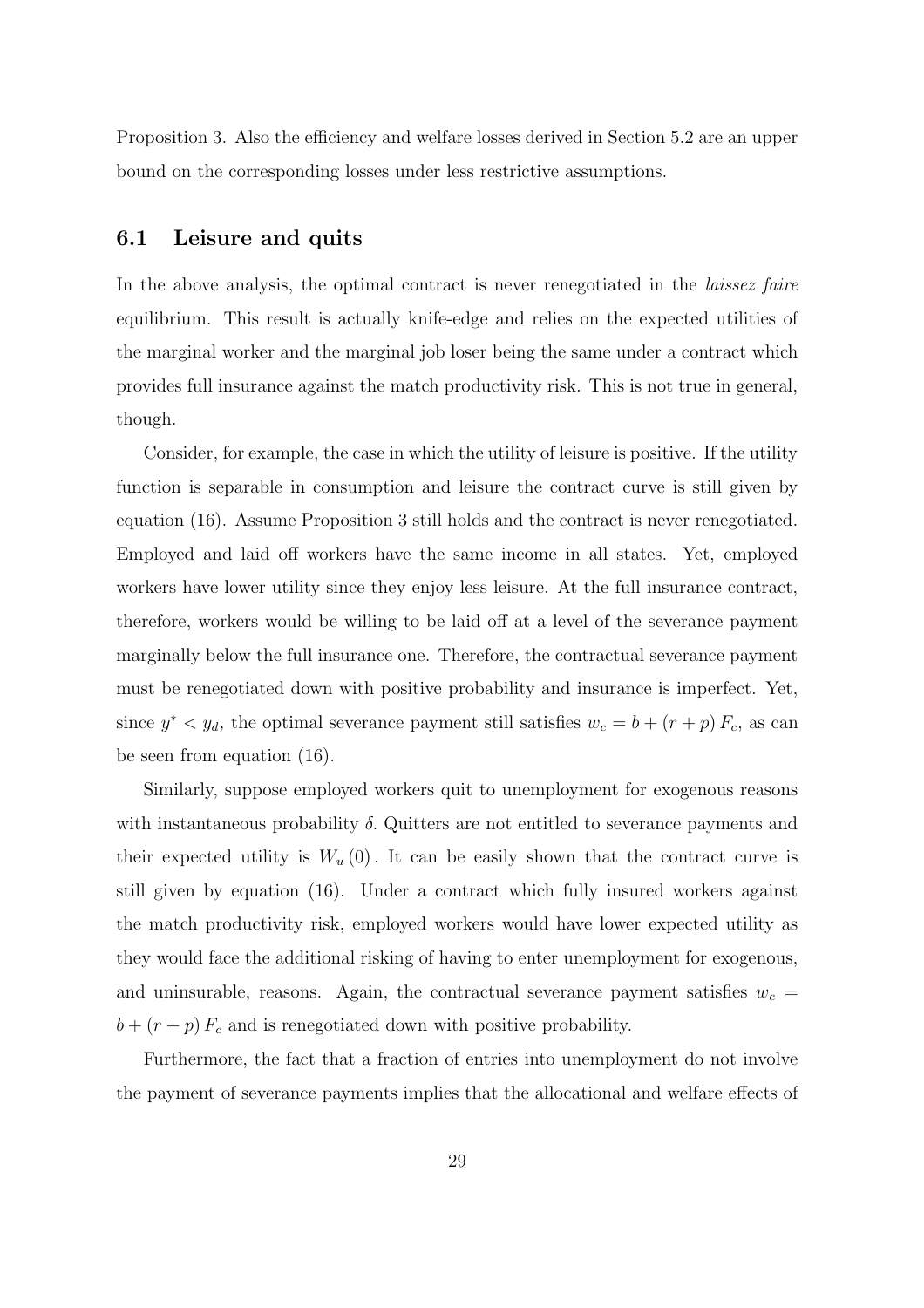excessive legislation are lower that in an economy with the same unemployment inflow but no quits. Since the simulations in Section 5.2 identify all unemployment inflows with layoffs they overstate expected termination transfers and the efficiency and welfare costs associated with excessive mandated job security.

### 6.2 Self-insurance and finite benefit duration

The simplicity of the expression for the optimal severance payment in (17) hinges on the two assumptions that benefits have infinite duration and that severance payments can be fully annuitized. Therefore, the model abstracts from unemployment risk: the risk associated with the uncertain length of an unemployment spell and the associated risk of losing benefits before finding a new job. With no unemployment risk, self insurance through borrowing and lending would make little difference as the worker can use the current employer as a banker and insurer against job loss.

Self insurance becomes important in the presence of unemployment risk. To see how this alters the main result consider the following simple, partial equilibrium, twoperiod model. Now workers can borrow and lend at rate r equal to their subjective discount rate. Assume, without loss of generality, that  $r = 0$  and workers have no initial wealth. At the beginning of the first period a newly matched firm-worker pair sign a contract  $(w_c, F_c)$  before knowing the productivity realization. After signing a contract they draw a permanent productivity shock y. The possible outcomes are the same as in the main text. If the parties stay together they produce for two periods. If they separate the worker receives unemployment benefit b in the current period. In the second period she finds a job paying some wage  $\bar{w} > b$  with some positive probability  $p$  and remains unemployment and receives  $b$  with the complementary probability.

Conditional on the productivity realization the counterparts of the Bellman equations (5) and (6) are  $J(y, w_c, F_c) = \max\{-F_c, 2(y - w_c)\}\$ and  $W(y, w_c, F_c) =$  $\max\{2u(w'), W_u(-J(y, w_c, F_c))\}\$  with  $w' = \min\{w_c, w(y, F_c)\}\$  and  $w(y, F_c) = y +$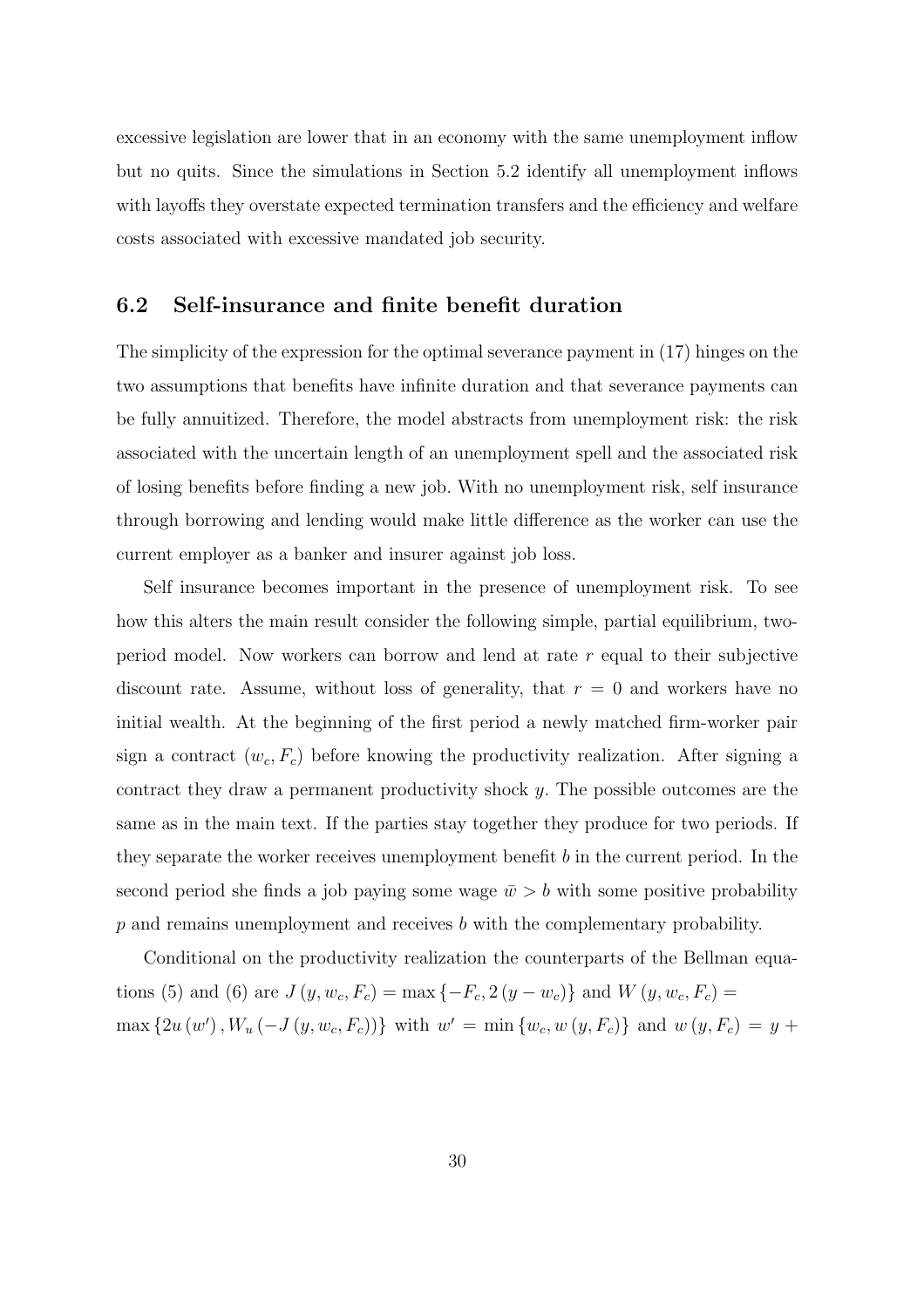$F_c/2$ . The expected utility of entering unemployment with a severance payment F is

$$
W_u(F) = \max_{c_u} u(c_u) + pu(F - c_u + \bar{w}) + (1 - p) u(F - c_u + b).
$$
 (18)

An optimal contract maximizes a worker's expected utility  $E[W(y, w_c, F_c)]$  subject to  $E[J(y, w_c, F_c)] \geq \bar{J}$ , where E is the unconditional expectation operator and  $\bar{J}$  is some given value for expected profits.

The following result obtains.

**Proposition 5** In the presence of unemployment risk, if  $u''' \geq 0$  the optimal severance pay  $F_c$  is strictly larger than the present value of a job loser's expected income loss relative to continuing in employment at the contract wage  $w_c$ .

#### **Proof.** See Appendix A.1.  $\blacksquare$

If the unemployment risk cannot be diversified and prudence is non-negative, the optimal severance payment exceeds the fall in lifetime wealth associated with losing one's job relative to being employed at the contract wage  $w_c$ . This is obvious if  $w_c$  is never renegotiated. For a worker to accept to end the relationship her expected utility from unemployment cannot be lower than the expected utility of being employed at  $w_c$ . Since unemployment is riskier than employment, this requires a job loser's lifetime wealth to be strictly higher. The result is less trivial if  $w_c$  is renegotiated with positive probability since then the only restriction imposed by voluntary separation is that a job loser must be as well off as the marginal worker who is employed at a wage  $w(y, F_c) < w_c$ .

Proposition 5 implies that the optimal severance payment in Proposition 3 is indeed a lower bound for the optimal severance pay. This is even more so as the model neither allows for the possibility that workers lose entitlement to benefits before finding a new job or for the kind wage of losses in new occupations documented for example by Topel (1990). Both these aspects would further increase the fall in lifetime wealth associated with job loss.

The possibility of borrowing and lending also reduces the welfare loss associated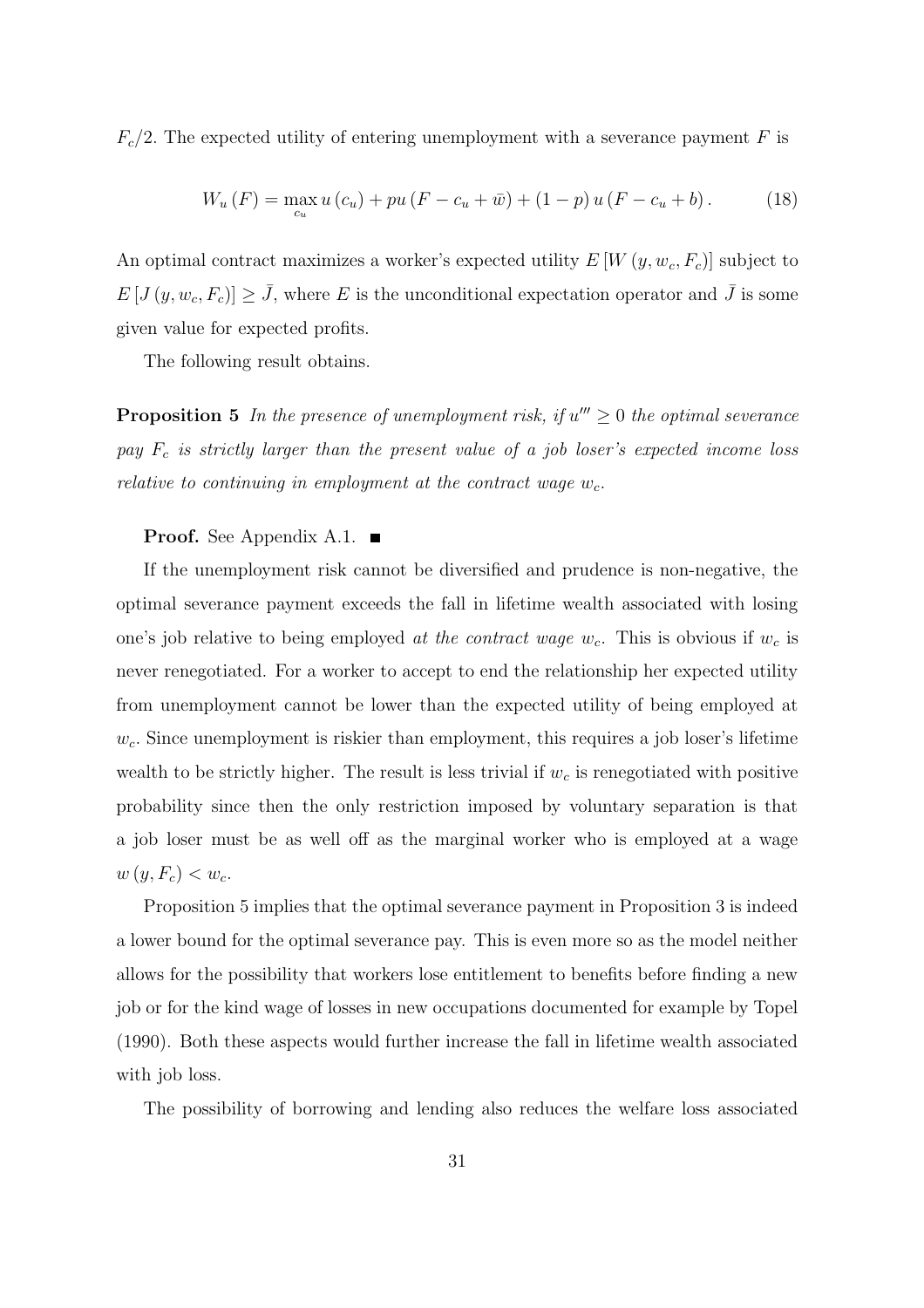with excessive government intervention, relative to its value in Tables 2 and 3, as workers can now smooth consumption relative to income.

### 6.3 Alternating offer bargaining

The assumption that workers have got all the bargaining power in the renegotiation game implies that workers capture all the surplus from separation. If instead firms capture a positive share of the surplus from separation, the agreed severance payment when  $F_c$  is renegotiated is lower for given  $w_c$  and y. Hence, the redistribution associated with excessive job security is smaller. This further reinforces the conclusion that the welfare loss derived in Section 5.2 is a lower bound.

## 7 Conclusion

This paper characterizes firms' optimal provision of insurance by means of simple employment contracts when risk averse workers cannot access financial markets and searching for a job is a costly activity. It establishes that positive severance payments are part of an optimal contract whenever employed workers enjoy positive rents. More importantly, the paper derives a lower bound on the optimal severance payment as a function of observable quantities. Such bound equals the fall in lifetime wealth associated with job loss and is therefore decreasing in unemployment benefit replacement rates and increasing in unemployment duration.

The existence of rents to employed workers and the persistence of income losses associated with worker displacement are well documented. Topel (1990) finds wage losses of the order of 10-20 per cent for displaced workers in the US. Cohen, Lefranc and Saint-Paul (1997) document that such losses are even larger in France. Rosolia and Saint-Paul (1998) also find large wage losses for displaced workers in Spain.

The paper makes no attempt to explain if and why severance payments should be enshrined in legislation rather than in written private, explicit contracts. In fact, firms have the same incentives to evade both legislated and privately contracted severance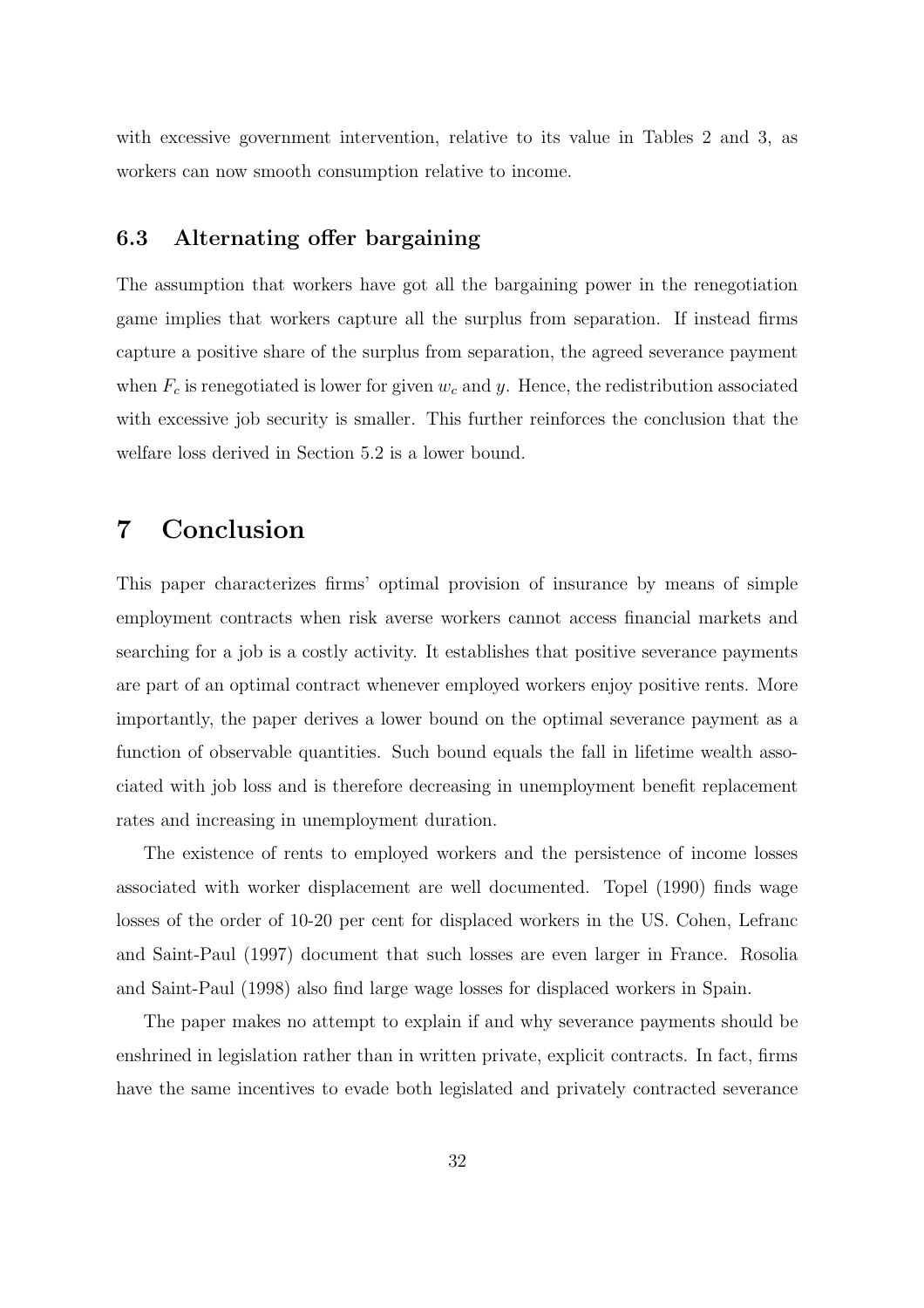payments and courts face the same informational asymmetries in enforcing both types of measures. Nevertheless, if the assumption is made that observed legislated measures reflect the degree to which private arrangements call for them the model predicts that there should be a direct relationship, *coeteris paribus*, between job security measures and the expected income loss associated with transiting through unemployment.

Indirect evidence consistent with the above assumption comes from Boeri, Borsch-Supan and Tabellini (2001) who find a negative correlation between an index of employment protection and a measure of benefit coverage. More direct evidence can be obtained by regressing observed legislated dismissal costs against the expected income cost of job loss. Estimating such relationship for blue and white collar workers separately yields $^{24}$ 

$$
f^{BC} = 1.84 + 0.55 f^*, \qquad \bar{R}^2 = 0.23 \qquad s.e. = 5.20
$$

and

$$
f^{WC} = 2.74 + 0.70f^*, \qquad \bar{R}^2 = 0.24 \qquad s.e. = 6.39.
$$

There is a positive and statistically significant relationship between the series for the optimal severance pay  $f^*$  and those for legislated dismissal costs for blue and white collar workers  $f^{BC}$  and  $f^{WC}$  in Table 4.

In principle, such positive correlation may reflect the reverse causation from high legislated job security to high unemployment duration which has been most emphasized in the literature on employment protection. Numerical simulations of our model, though, indicate that such reverse causation is unwarranted despite the lack of perfect insurance. Optimal private contracting undoes excessive legislated job security to a great extent. Legislated payments dramatically in excess of privately optimal ones have negligible effects on job destruction and a small negative effect on the unemployment rate and its duration. Excessive mandated job security though overinsures workers and increases income fluctuation thus reducing welfare. The upper bound on such welfare

<sup>24</sup>Standard errors in parenthesis.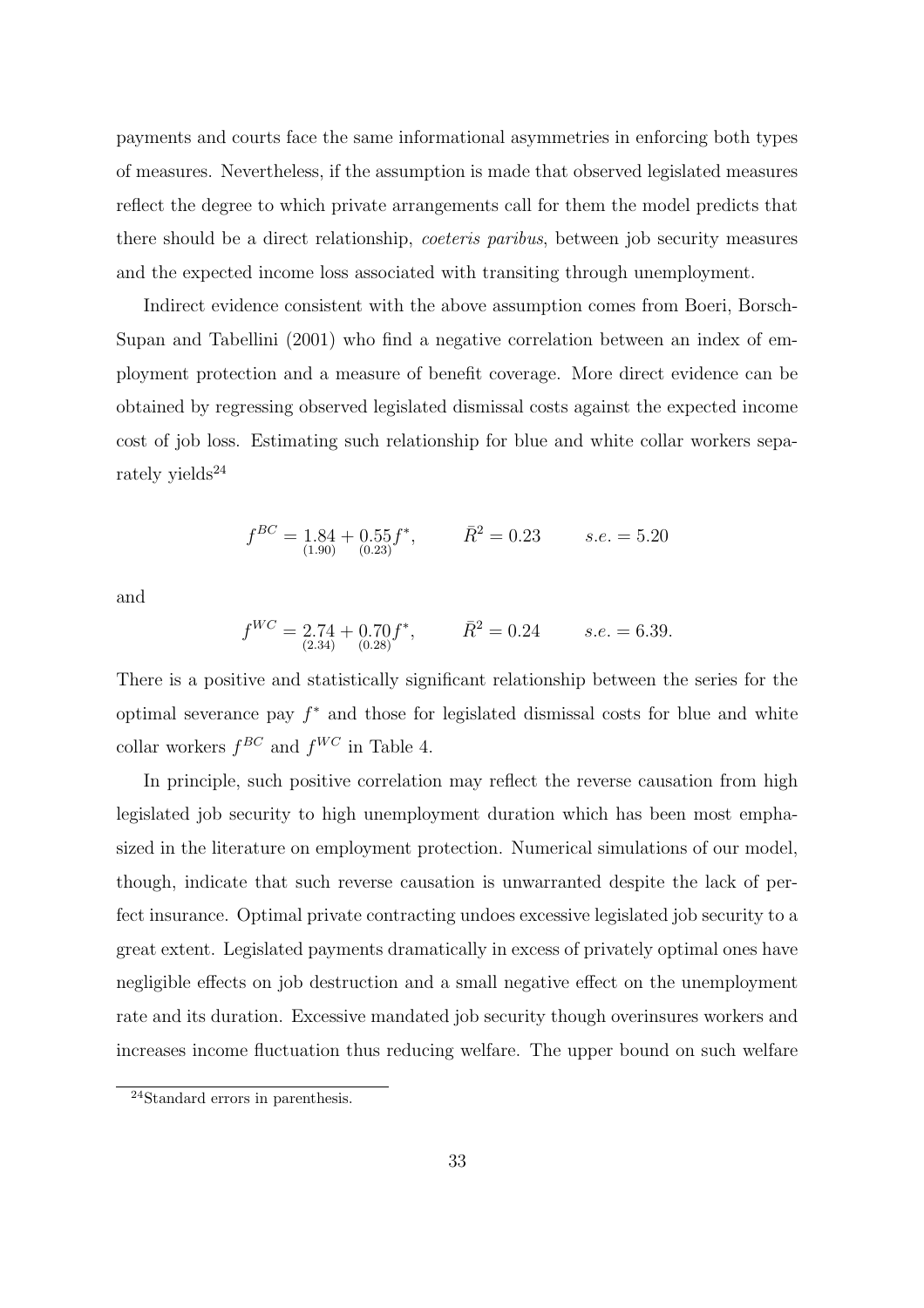loss can be potentially large. On the other hand, deviations between legislated and optimal severance pay equal to those observed for the bulk of OECD countries in our sample imply only marginal welfare losses.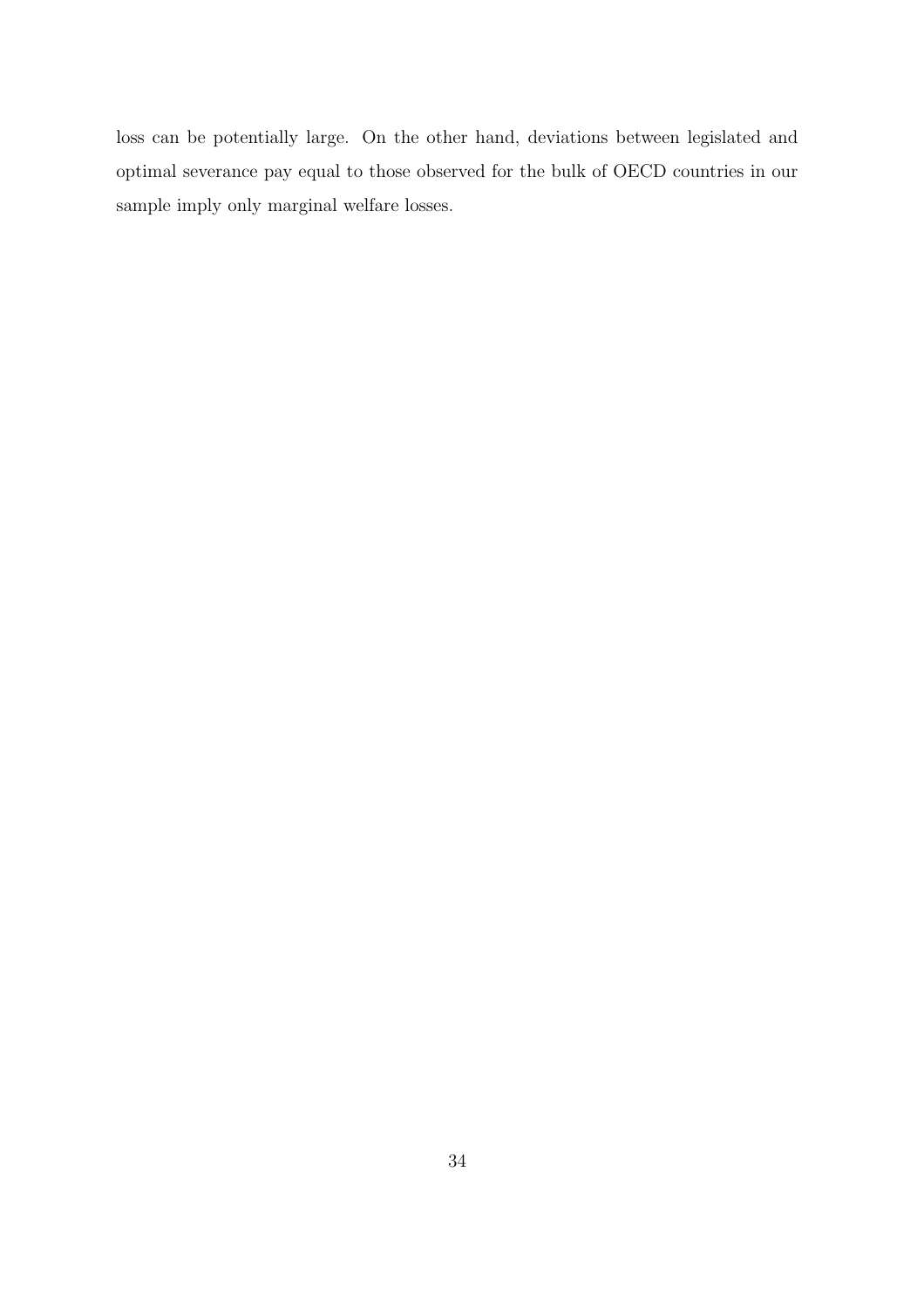## References

- Alvarez, Fernando and Veracierto, Marcelo (2001), 'Severance Payments in an Economy with Search Frictions', *Journal of Monetary Economics* **47**, 477–498.
- Azariadis, Costas (1975), 'Implicit Contracts and Underemployment Equilibria', Journal of Political Economy 83, 1183–1202.
- Baily, Martin (1974), 'Wages and Employment under Uncertain Demand', Review of Economic Studies 41, 37–50.
- Bertola, Giuseppe (2004), 'A Pure Theory of Job Security and Labor Income Risk', Review of Economic Studies 71, 43–61.
- Bertola, Giuseppe , Boeri, Tito and Cazes, Sandrine (1999), Employment protection and labour market adjustment in OECD countries: Evolving institutions and variable enforcement, Employment and Training Papers 48, ILO.
- Blanchard, Olivier and Portugal, Pedro (2000), 'What Hides Behind an Unemployment Rate: Comparing Portuguese and U.S. Labor Markets', American Economic Review 91, 187–207.
- Boeri, Tito , Borsch-Supan, Axel and Tabellini, Guido (2001), 'Welfare State Reform', Economic Policy 32, 7–44.
- Bover, Olympia, García-Perea, Pilar and Portugal, Pedro (2000), 'Iberian Labour Markets', *Economic Policy* **31**, 380–428.
- Brandolini, Andrea and Torrini, Roberto (2002), La Tutela del Rapporto di Lavoro Subordinato Secondo gli Indicatori dell'OCSE, mineo, Bank of Italy.
- CCH New Zealand Ltd (2002), Court of Appeal Sets the Rules, available at http://www.cch.co.nz/employ/articles/appcourt.asp.
- Cohen, Daniel , Lefranc, Arnaud and Saint-Paul, Gilles (1997), 'French Unemployment: A Transatlantic Perspective', Economic Policy 25, 265–285.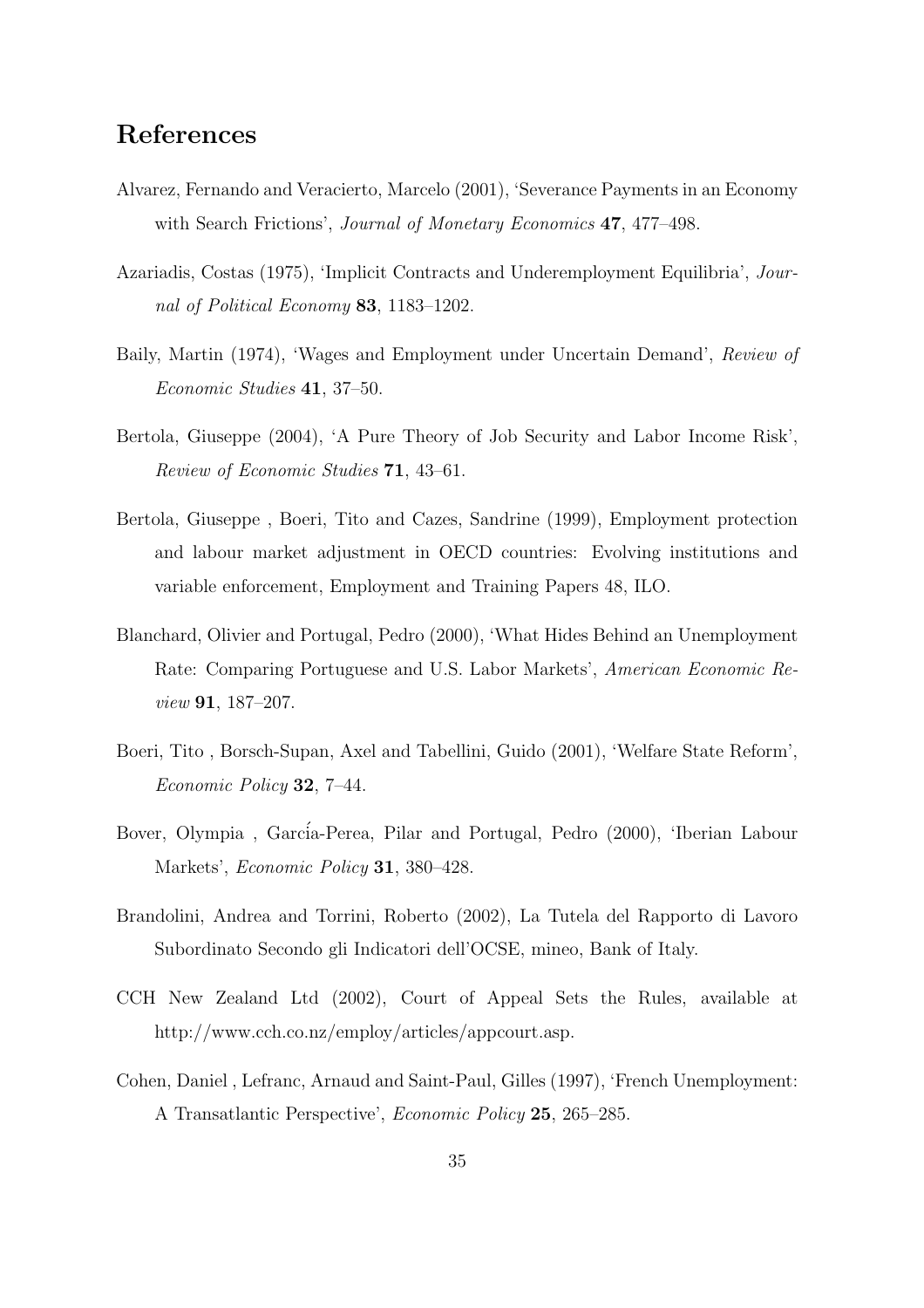- Diamond, Peter A. (1982), 'Wage Determination and Efficiency in Search Equilibrium', Review of Economic Studies 49, 217–27.
- European Foundation (2002), Portugal: Termination of the Contract of Employment, Technical report, European Foundation for the Improvement of Living and Working Conditions, http://www.eurofound.eu.int/emire/PORTUGAL/ TERMINATIONOFTHECONTRACTOFEMPLOYMENT-PT.html.
- Fella, Giulio (1999), When Do Firing Costs Matter?, Working Paper N. 400, Queen Mary, University of London.
- Fella, Giulio (2004), 'Termination Restrictions and Investment in General Training', European Economic Review. forthcoming.
- Grubb, David and Wells, William (1993), 'Employment Regulation and Patterns of Work in E.C. Countries', OECD Economic Studies 21, 7–58.
- Hopenhayn, Hugo and Rogerson, Richard (1993), 'Job Turnover and Policy Evaluation: A General Equilibrium Analysis', Journal of Political Economy 101, 915–938.
- Ichino, Pietro (1996), Il lavoro e il mercato, Mondadori, Milano.
- IRS (Industrial Relations Service) (1989), Termination of Contract in Europe, Technical report, EIRR: Report No. 1, London: Eclipse Publications.
- Lazear, Edward P. (1990), 'Job Security Provisions and Employment', Quarterly Journal of Economics 105, 699–726.
- Lorences, Joaquín, Fernandez, Víctor and Rodriguez, César (1995), 'Differencias Interterritoriales de Salarios y Negociacion Colectiva en España', *Investigaciones* Economicas XIX, 309–324.
- MacLeod, W. Bentley and Malcomson, James M. (1993), 'Investments, Holdup and the Form of Market Contracts', American Economic Review 83, 811–837.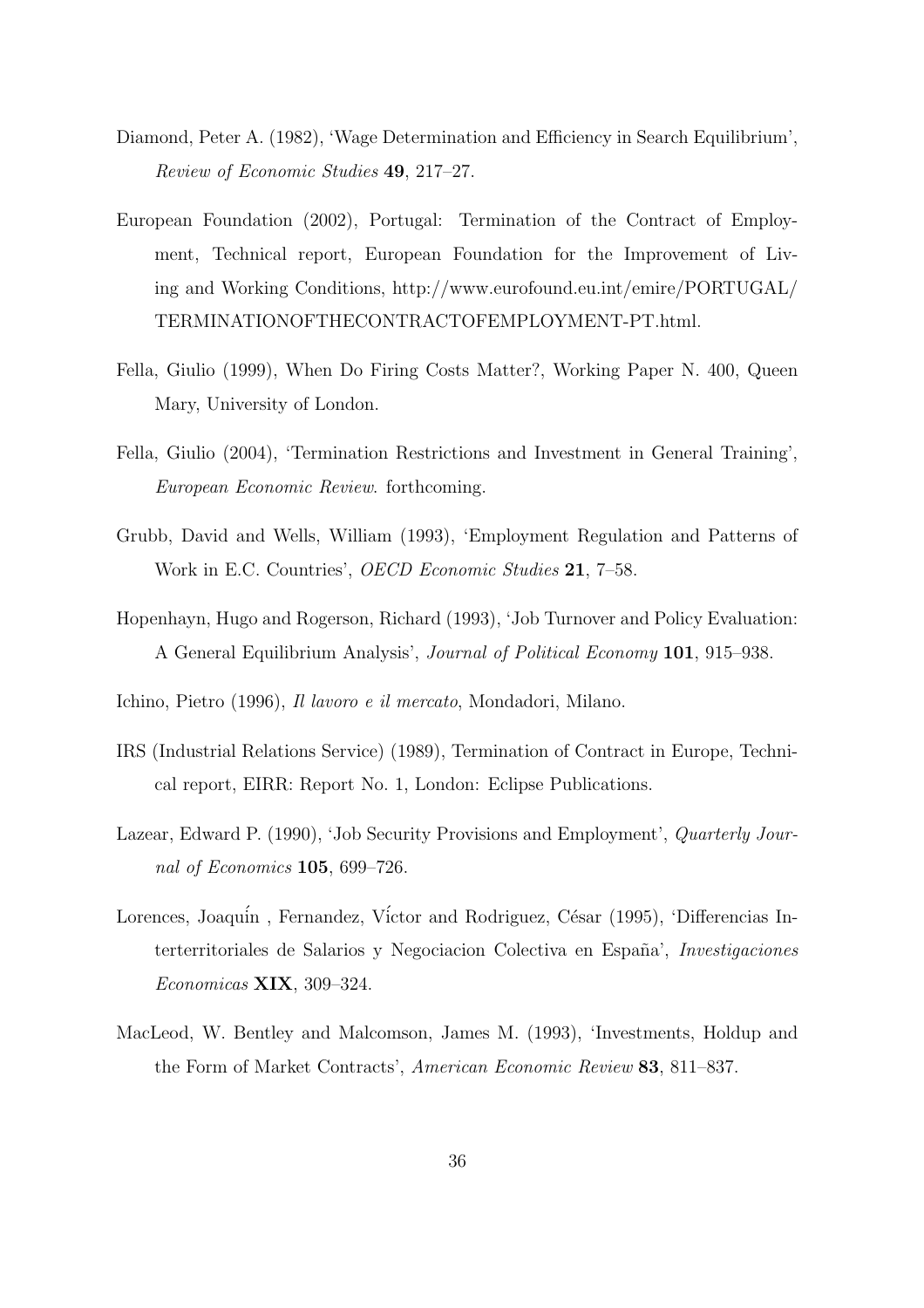- Malcomson, James M. (1997), 'Contracts, Hold-Up and Labor Markets', Journal of Economic Literature 35, 1916–1957.
- Merlo, Antonio and Wilson, Charles (1995), 'A stochastic model of sequential bargaining with complete information', Econometrica 63, 371–399.
- Millard, Stephen P. and Mortensen, Dale T. (1997), The Unemployment and Welfare Effects of Labour Market Policy: A Comparison of the US and the UK, in Dennis Snower and Guillermo de la Dehesa, eds, 'Unemployment Policy: Government Options for the Labour Market', Cambridge University Press, Cambridge: UK.
- Millward, Neil et al. (1992), *Workplace Industrial Relations in Transition*, Aldershot, Dartmouth.
- Mortensen, Dale T. and Pissarides, Christopher A. (1994), 'Job Creation and Job Destruction in the Theory of Unemployment', Review of Economic Studies 61, 397– 415.
- Nickell, Stephen (1997), 'Unemployment and Labor Market Rigidities: Europe versus North America', Journal of Economic Perspectives 11, 55–74.
- Nickell, Stephen , Nunziata, Luca , Ochel, Wolfgang and Quintini, Glenda (2002), The Beveridge Curve, Unemployment and Wages in the OECD from the 1960s to the 1990s, CEP Discussion paper 502.
- Office of Policy (2002), Social Security Programs Throughout the World, Technical report, U.S. Social Security Administration, http://www.ssa.gov/policy/docs/progdesc/ssptw/.
- Pencavel, John H. (1991), Labor Markets under Trade Unionism, Basil Blackwell, Oxford.
- Petrongolo, Barbara and Pissarides, Christopher A. (2001), 'Looking into the Black Box: A Survey of the Matching Function', Journal of Economic Literature 39, 390–431.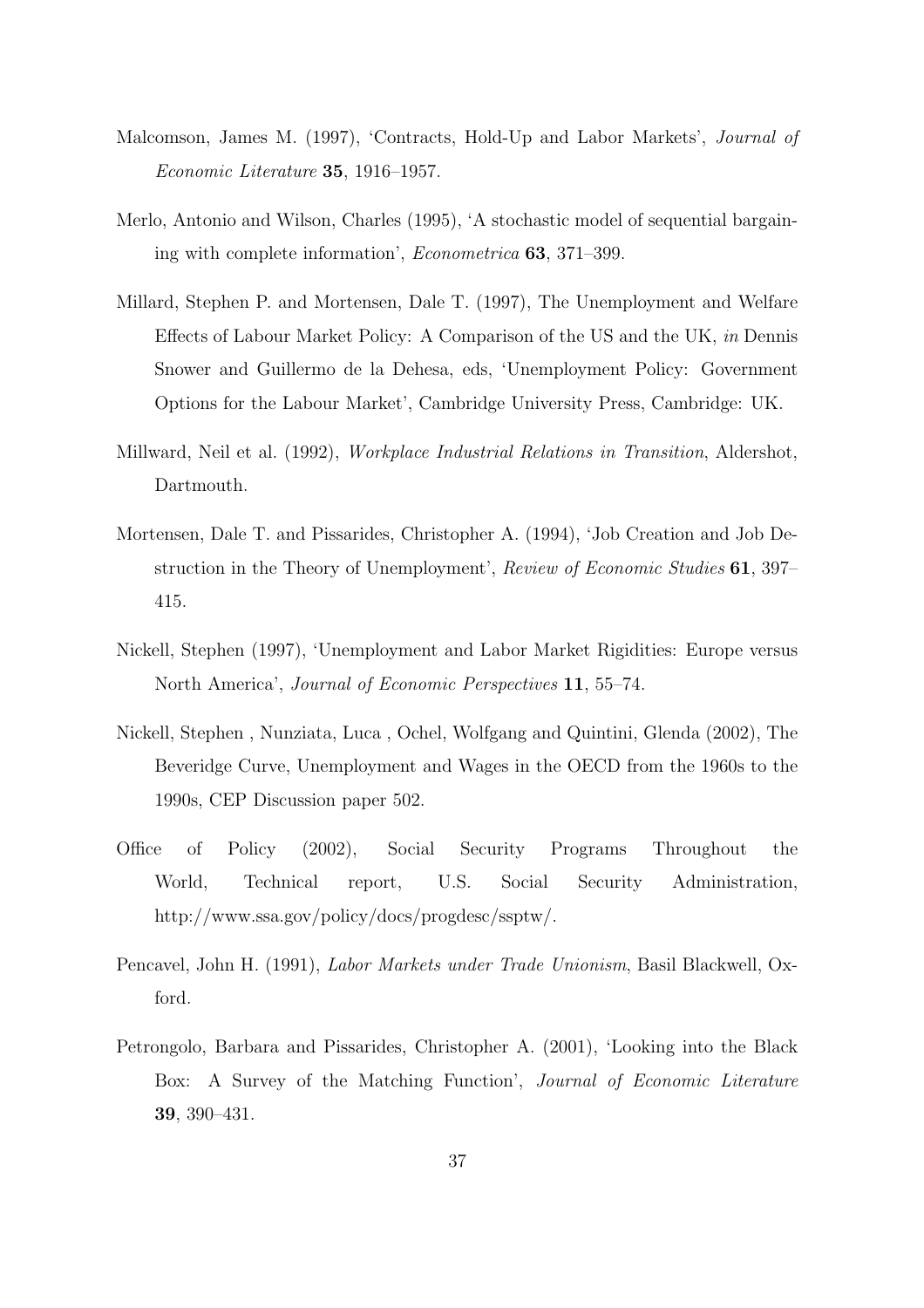- Pissarides, Christopher A. (2001), 'Employment Protection', Labour Economics 8, 131– 159.
- Pissarides, Christopher A. (2002), Consumption and Savings with Unemployment Risk: Implications for Optimal Employment Contracts, mimeo.
- Rosolia, Alfonso and Saint-Paul, Gilles (1998), The Effect of Unemployment Spells on Subsequent Wages, Working Paper, Universidad Pompeu Fabra.
- Topel, Robert (1990), Specific Capital and Unemployment: Measuring the Costs and Consequences of Job Loss, in Olivier J. Blanchard et al., ed., 'Carnegie-Rochester Conference Series on Public Policy', North-Holland, Amsterdam.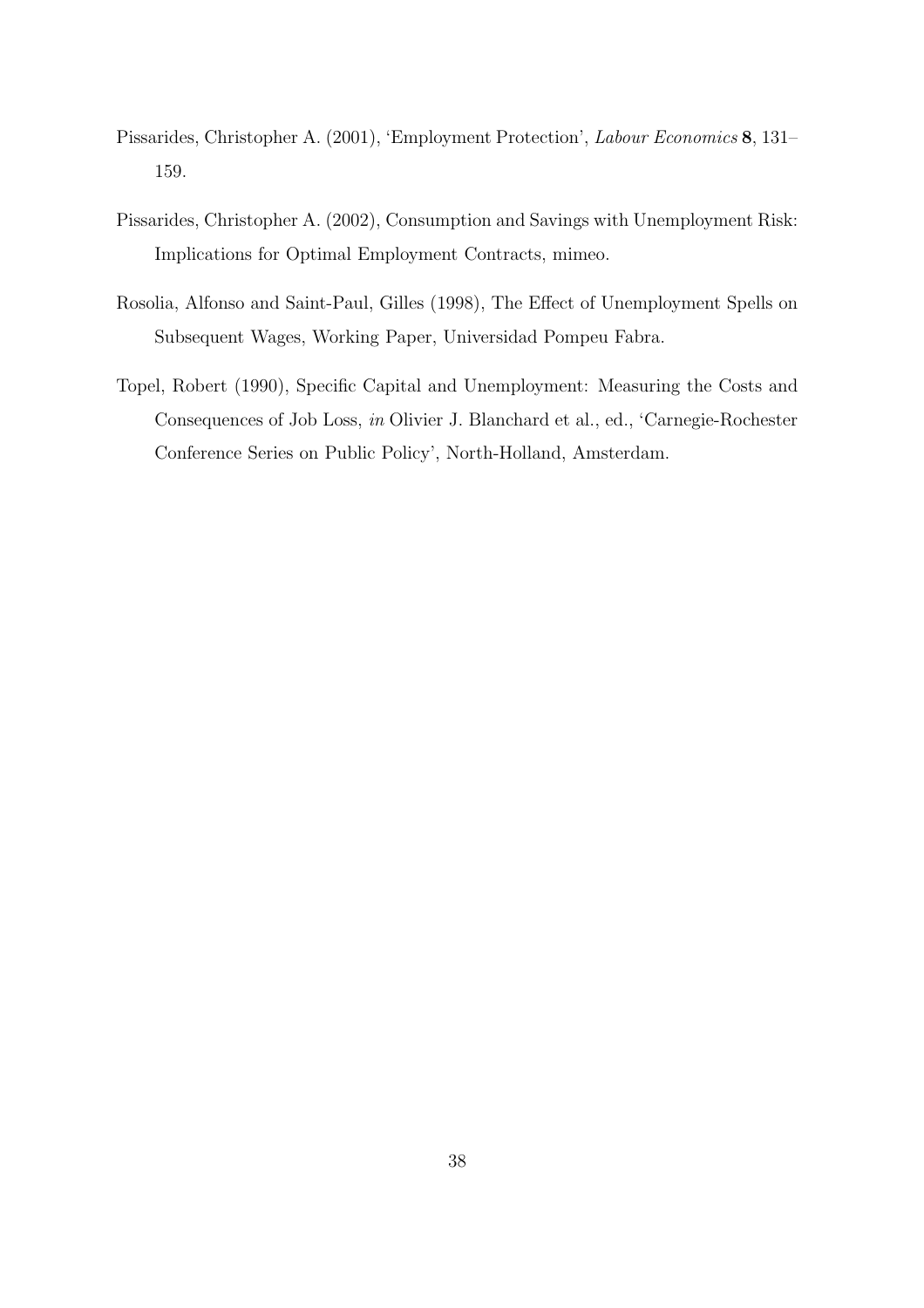## A Appendix

### A.1 Proofs

The proof of the uniqueness of stationary SPE payoffs is a straightforward adaptation of results in Merlo and Wilson (1995).

Be  $S = [y, 1] \times R^2$  a Borel subset of a complete metric space. We call  $s =$  $\{y, w_c, F_c\} \in S$  a state. Let H denote the space of bounded measurable functions on S taking values in R. A stationary SPE payoff is a pair of functions  $W, J \in H$ .

Define  $W$  and  $J$  as

$$
W(s) = \max_{i,j \in \{0,1\}} (1-i) W_u(0) + i \left\{ (1-j) \max_{F} W_u(F) + j \left[ \max_{w} u(w) \Delta + \beta E_{|s} W(s') \right] \right\}
$$
(19)

s.t. 
$$
-(1-j) F + j [(y-w) \Delta + \beta E_{|s} J(s')] = \max \{-F_c, (y-w_c) \Delta + \beta E_{|s} J(s')\},
$$
 (20)

$$
J(s) = i \left\{ - (1 - j) F + j \left[ (y - w) \Delta + \beta E_{|s} J(s') \right] \right\},\tag{21}
$$

where  $\beta = 1 - r\Delta$  is the discount factor and  $E_{|s}$  is the expectation operator conditional on the state s.

W is the value function associated with the following maximization problem. If the worker proposes at n.1, viz.  $i = 1$ , she offers an agreement on the Pareto frontier which maximizes her payoff subject to the constraint that the firm's payoff cannot fall below the higher between the payoff associated with firing the worker at  $F_c$  and with producing at wage  $w_c$ . If the highest such feasible payoff to the worker falls below the return to unemployment  $W_u(0)$ , the worker quits in which case the firms payoff equals zero.

Equations (19)-(21) define an operator T which maps a pair of functions  $(W, J) \in H$ into a new pair of functions in H.

**Proposition 6** A pair of functions W,  $J \in H$  is a stationary SPE if and only if  $(W, J) = T (W, J).$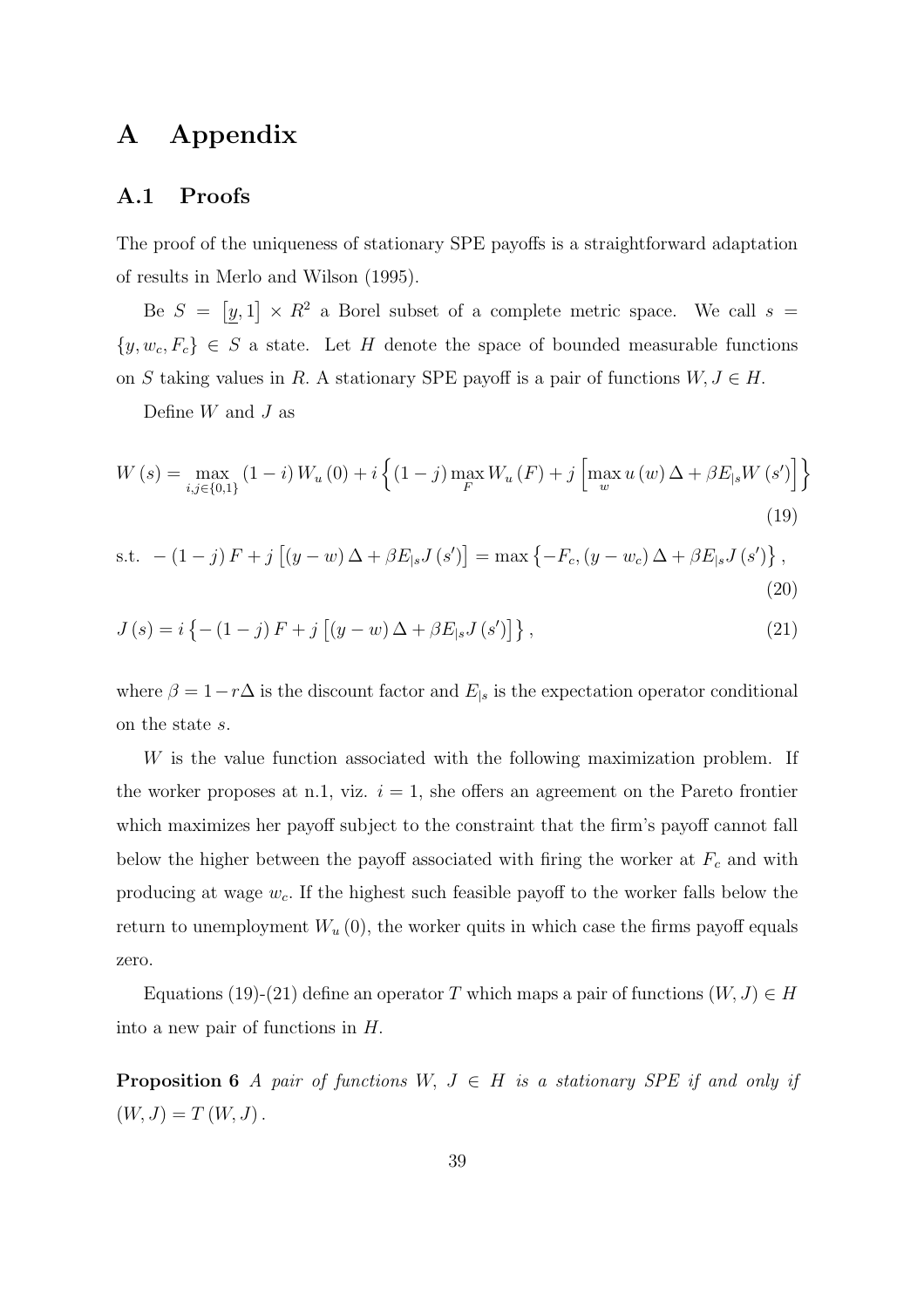**Proof.** Sufficiency. Suppose W, J is an stationary SPE payoff. Fix  $s \in S$ . Consider a firm's SPE response at n.2 to some feasible proposal yielding a payoff  $v$  for the firm. If v is strictly larger than the right hand side of  $(20)$  the firm accepts. If v is strictly smaller than the right hand side of (20) the firm rejects if  $-F_c < (y - w_c) \Delta +$  $\beta E_{|s}J(s')$  and fires the worker if  $-F_c \ge (y - w_c) \Delta + \beta E_{|s}J(s')^{25}$ . Therefore, by making an unacceptable proposal at n.1 the worker can guarantee herself  $W_u \left( F_c \right)$  if  $-F_c \ge$  $(y - w_c)\Delta + \beta E_{|s}J(s')$  and  $u(w_c)\Delta + \beta E_{|s}W(s')$  if  $-F_c < (y - w_c)\Delta + \beta E_{|s}J(s')$ . The worker can obtain the same payoff by proposing respectively a severance payment  $F_c$  and a wage  $w_c$ . Given the restrictions on the firm's strategy, optimality requires that if the worker makes an acceptable proposal at n.1 she proposes an agreement on the Pareto frontier that gives the firm a payoff equal to the right hand side of (20). It follows that, if the worker does not quit,  $W(s)$  satisfies the optimization problem associated with the curly bracket in (19). Optimality requires the worker to quit (propose) if the best agreement for the worker which satisfies constraint (20) yields a payoff to the worker strictly below (above)  $W_u(0)$ . In either case the firm's payoff satisfies (21). If the worker is indifferent between quitting and making an optimal proposal, the firm must also be indifferent since otherwise the worker could marginally reduce her offer and the firm would still accept. Hence, it is  $(W, J) = T(W, J)$ .

*Necessity.* If a fixed point of  $(19)-(21)$  exists it can be supported as a stationary SPE by the following strategies. Be  $j^*(s)$  the worker's optimal choice in state s conditional on not quitting and  $w^*(s)$ ,  $F^*(s)$  the optimal proposals conditional on not quitting and proposing to produce and separate respectively. In what follows we drop the dependence on s.

- n.1 The worker quits if  $W_u(0) < (1 j^*) W_u(F^*) + j^* [u(w^*) \Delta + \beta E_{|s} W(s')]$ , proposes to separate -  $j^*(s) = 0$  - if  $W_u(F^*) > \{u(w^*) \Delta + \beta E_{|s} W(s'), W_u \{0\}\}\,$ , proposes a wage  $w^*$  -  $j^*$   $(s) = 0$  - if  $u(w^*) \Delta + \beta E_{|s} W(s') \ge \max \{W_u(F^*)$ ,  $W_u(0)\}$ .
- n.2 If the worker proposes some wage w the firm accepts if  $w \leq w^*$  with  $w^*$  satisfying

<sup>&</sup>lt;sup>25</sup>Alternatively, the firm rejects if  $-F_c \leq (y - w_c) \Delta + \beta_{\Delta} E_{|s} J(s')$  and fires the worker if  $-F_c >$  $(y - w_c) \Delta + \beta_{\Delta} E_{|s} J(s')$ .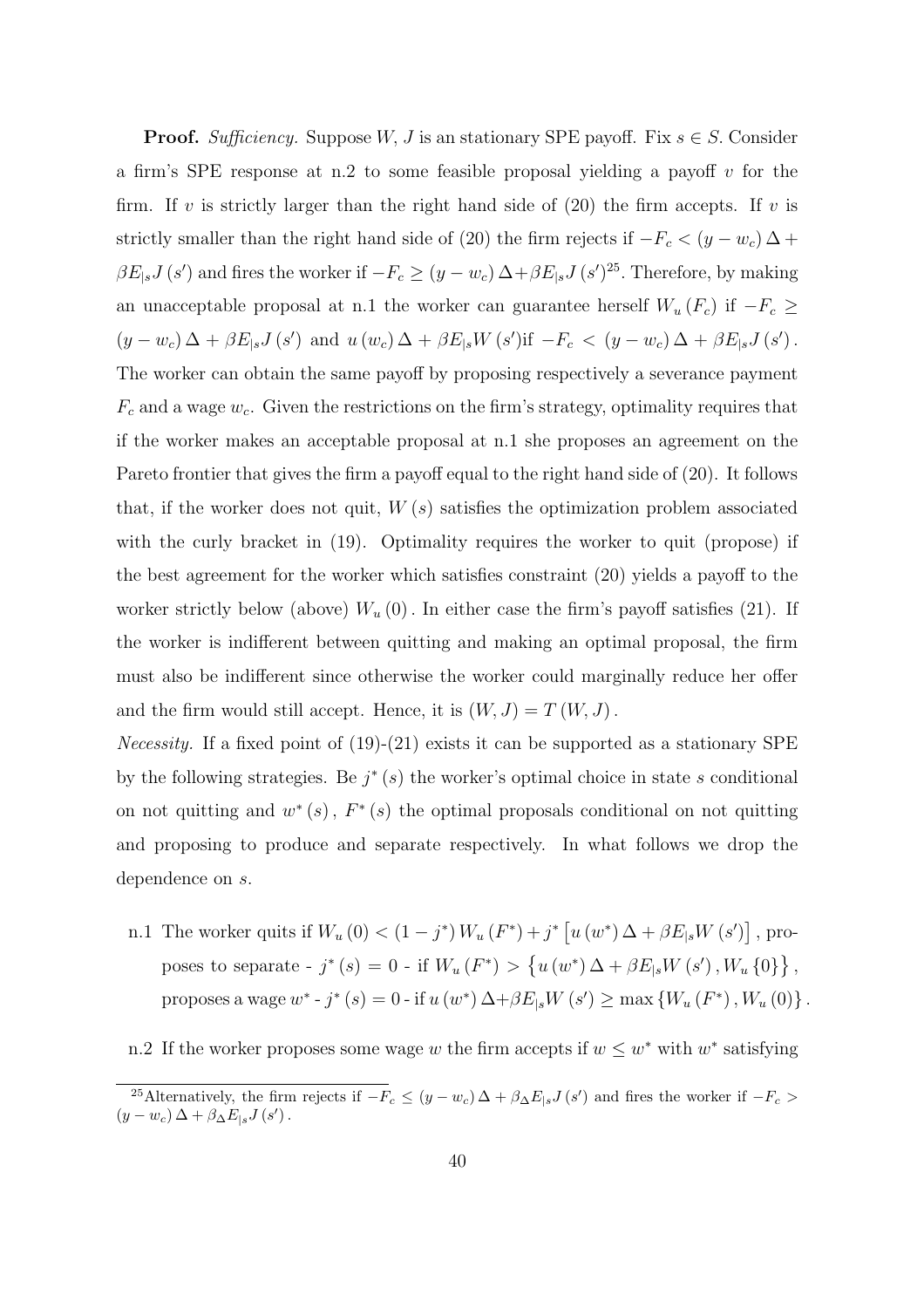$(y - w^*) \Delta + \beta E_{|(w^*,.)} J(s') = \max \{-F_c, (y - w_c) \Delta + \beta E_{|s} J(s')\}$ . If  $w > w^*$ , the firm rejects if  $-F_c < (y - w_c) \Delta + \beta E_{|s} J(s')$  and fires the worker if  $-F_c \ge$  $(y - w_c) \Delta + \beta E_{|s} J(s')$ . If the worker proposes to separate with some payment F the firm accepts if  $F \leq F^*$  with  $-F^* = \max\{-F_c, (y - w_c)\Delta + \beta E_{|s}J(s')\}$ . If  $F > F^*$ , the firm rejects if  $-F_c < (y - w_c) \Delta + \beta E_{|s} J(s')$  and fires the worker if  $-F_c \ge (y - w_c) \Delta + \beta E_{|s} J(s')$ .

**Proof of Proposition 1.** It needs to be shown that the mapping  $T$  is a contraction mapping. (20) and (21) imply the firm's value function satisfies

$$
J(s) = i \max \left\{ -F_c, (y - w_c) \Delta + \beta E_{|s} J(s') \right\}.
$$
 (22)

Equation (22) defines a mapping  $T'$  from  $H$  onto itself. By definition the Pareto frontier is strictly decreasing in payoff space. Therefore, there is a unique mapping from the firm's to the worker's payoff in all states in which the worker proposes. The mapping is also trivially unique in those states in which the worker quits. Therefore, it is sufficient to show that given two functions  $J_1, J_2 \in H$  the mapping T' shrinks the distance  $||J_1 - J_2||_{\infty}$ , where  $||.||_{\infty}$  is a norm on R satisfying  $||J||_{\infty} = \sup_{s \in S} |J(s)|$ .

Given  $\beta$  < 1, it follows that there exists  $\delta$  < 1 such that  $\beta |E_{|s} (J_1 - J_2)|$  <  $\delta ||J_1 - J_2||_{\infty}$ . So,

$$
|T'(J_1)(s) - T'(J_2)(s)| \leq \beta |E_{|s}(J_1 - J_2)|,
$$
\n(23)

for any  $s \in S$ , is a sufficient condition for T' to be a contraction mapping.

Fix a state s. We need to consider three cases. All others can be obtained by permutation.

- 1.  $T'(J_1)(s) T'(J_2)(s) = 0$ . Trivially satisfied.
- 2.  $T'(J_1)(s) = (y w_c)\Delta + \beta E_{|s}J_1(s')$ ,  $T'(J_2)(s) = -F_c$ . This implies  $0 \le$  $T'(J_1)(s) - T'(J_2)(s)$  by definition of T'. Since,  $T'(J_2)(s) \ge (y - w_c)\Delta +$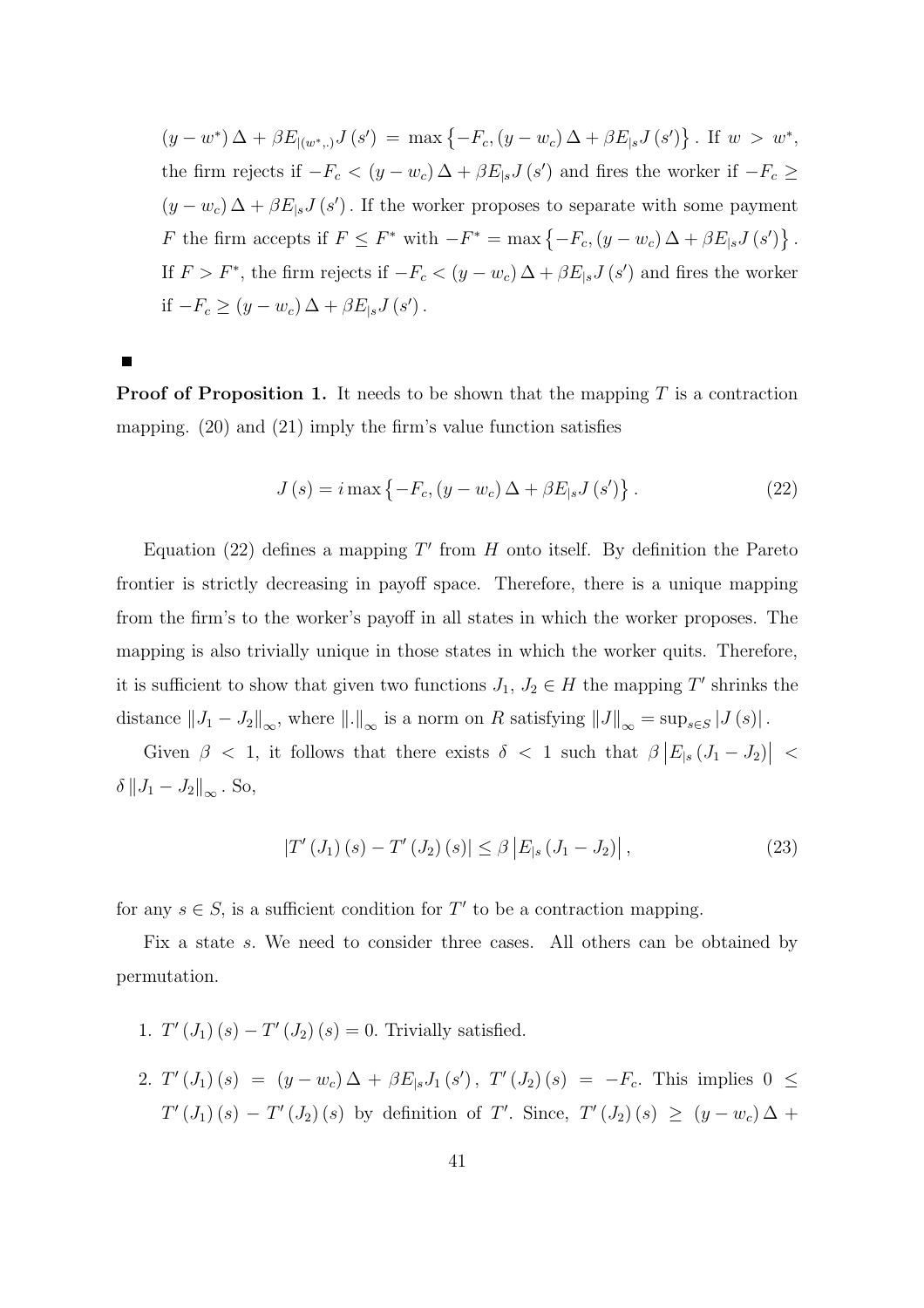$\beta E_{|s}J_2(s')$ , it follows that  $0 \le T'(J_1)(s) - T'(J_2)(s) \le \beta |E_{|s}(J_1-J_2)|$ .

3.  $T'(J_1)(s) = 0$  with  $i_1(s) = 0$  and  $T'(J_2)(s) \neq 0$ .  $i_1(s) = 0$  implies  $(y - w_c) \Delta +$  $\beta E_{|s}J_1(s') > 0$  since otherwise the worker could propose a payoff to the firm  $x \leq 0$ and achieve a payoff no smaller than  $W_u(0)$ . Also, it has to be  $T'(J_2)(s) < 0$ . Since the Pareto frontier and the state are the same both under  $J_1$  and  $J_2$  and the worker's payoff under  $J_1$  is equal to  $W_u(0)$  the worker cannot, under  $J_2$ , obtain a payoff at least equal to  $W_u(0)$  with the firm obtaining a strictly positive payoff. Therefore it is  $0 \le T'(J_1)(s) - T'(J_2)(s) \le (y - w_c)\Delta + \beta E_{|s}J_1(s') - T'(J_2)(s) \le$  $\beta |E_{|s} (J_1 - J_2)|.$ 

**Proof of Lemma 1.** It needs to be shown that under an optimal contract it is always  $u(w_c)\Delta + \beta E_{|s}W(s') \geq W_u(0)$ . Suppose not. Be  $t = t_0$ . Constraint (20) implies that the wage can only be renegotiated down at n.2. At n.1 optimality then requires the worker either to quit or to propose to end the relationship. In either case the match ends with probability one at  $t_0$  despite gains from trade being positive. Hence, the contract cannot be optimal. If  $u(w_c) \Delta + \beta E_{|s} W(s') \geq W_u(0)$  at  $t = t_0$ , the same must apply at  $t > t_0$  as (19) implies that the worker proposes at n.1 in equilibrium only if this yields a payoff no smaller than  $W_u(0)$ .

Proof of Proposition 2. It follows from Lemma 1 that under an optimal contract  $i(s) = 1$  in (19)-(21)  $\forall s$ . Replacing for  $E_{|s}(J(s')) = (1 - \lambda \Delta) J(s) + \lambda \Delta \int J(y', w_c, F_c) dG$ in (19) and taking the limit for  $\Delta \to 0$  yields (5). Furthermore, if  $j = 1$  the w the maximizes the worker's payoff is  $w = \min \{w_c, w_{\Delta}(y, F_c)\}\$  where  $w_{\Delta}(y, F_c)$  satisfies  $[y - w_{\Delta}(y, F_c)] \Delta + \beta E_{|s} J(s') = -F_c$ . Replacing for  $E_{|s}(J(s'))$  noticing that it is  $J(s) = -F_c$  and taking the limit for  $\Delta \rightarrow 0$  yields (7). Replacing for the optimal w and  $E_{|s}(W(s')) = (1 - \lambda \Delta) W(s) + \lambda \Delta \int W(y', w_c, F_c) dG$  in (19) and taking the limit yields  $(6)$ .

Proof of Proposition 3. If a full insurance contract exists, it is unique, given the assumptions on preferences, and trivially optimal. We now show that a contract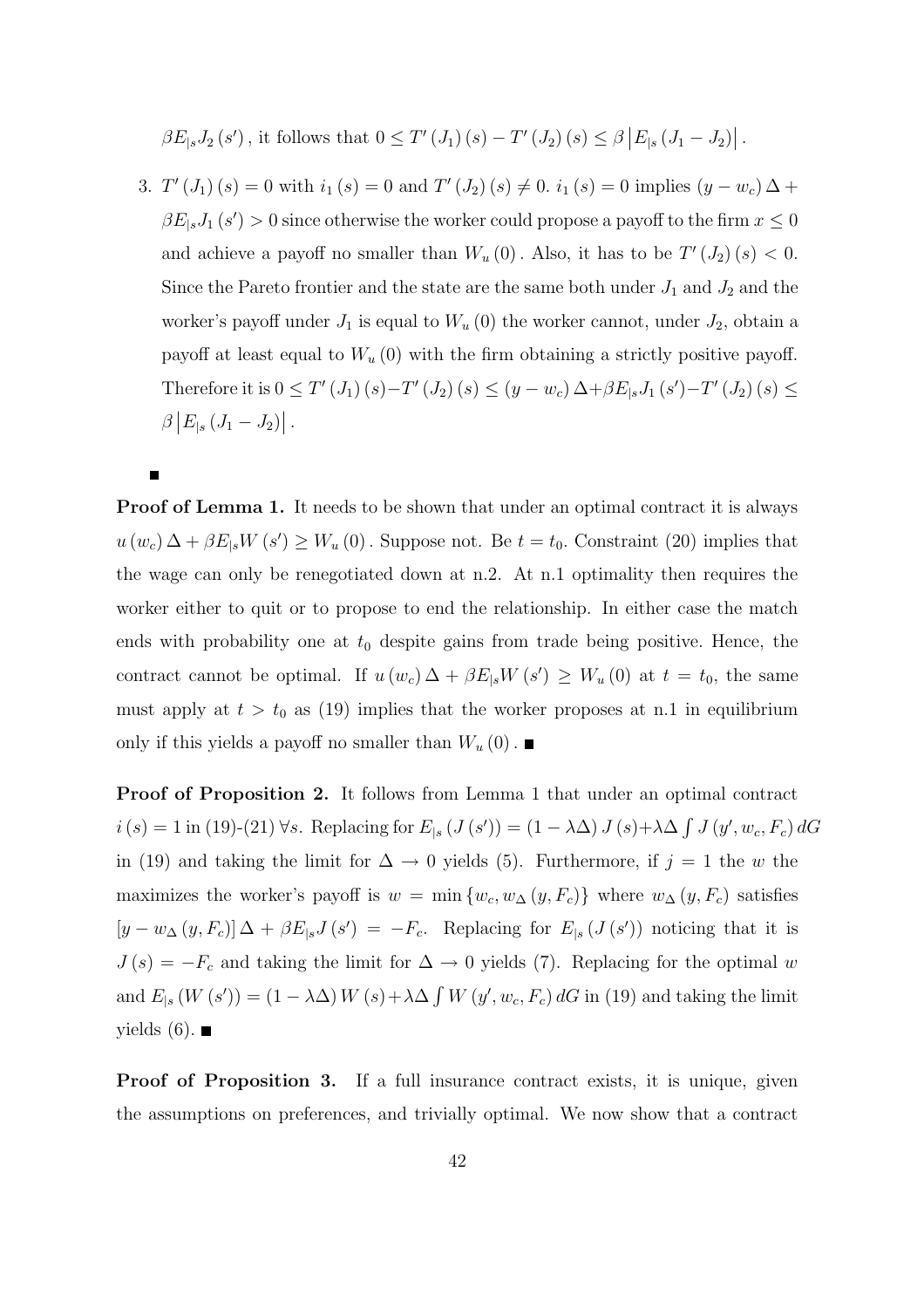featuring  $w_c = b + (r + p) F_c$  provides full insurance.

STEP 1.  $w_c = b + (r + p) F_c$  implies  $y^* \leq y_d$ .

Suppose to the contrary it is  $y^* > y_d$ . Corollary 2 implies  $y_d$  satisfies equation (9). It follows that the left hand side of (9) equals  $u(w(y_d, F_c)) / r$  as  $W(y', w, F_c) = W_u(F_c)$  $\forall y'$  as the wage is never renegotiated for any  $y' \geq y_d$  and the worker's utility equals  $W_u(F_c)$ , for any  $y' < y_d$ . By definition,  $y^* > y_d$  implies  $w(y_d, F_c) < w_c = b + (r + p) F_c$ . But then (3) implies  $W_u(F_c) > u (w (y_d, F_c)) / r$  as an unemployed worker receives a strictly higher income and expects an increase in utility  $p(W(1, w_c, F_c) - U(F_c)) > 0$ . A contradiction.

STEP 2.  $w_c = b + (r + p) F_c$  implies  $y^* = y_d$ .

Suppose to the contrary it is  $y^* < y_d$ . Corollary 1 implies  $y_d$  satisfies equation (8). It follows that  $W_u(-J(y_d, w_c, F_c)) = u (b - (r + p) J(y_d, w_c, F_c)) / r$ . As the wage is never renegotiated it is  $W(1, w_c, F_c) = W(y_d, w_c, F_c)$  which equals  $W_u(-J(y_d, w_c, F_c))$  by (8). By definition,  $y^* < y_d$  implies  $b - (r + p) J (y_d, w_c, F_c) < w_c = b + (r + p) F_c$ . Since renegotiation has the reservation property, the expected utility of the marginal worker  $W(y_d, w_c, F_c)$  satisfies

$$
[r + \lambda G(y_d)] W (y_d, w_c, F_c) = u (w_c) + \lambda \left[ \int_{y^*}^{y_d} W_u (-J(y, w_c, F_c)) dG + G (y^*) U (F_c) \right].
$$
\n(24)

As  $J(y, w_c, F_c)$  is decreasing in y, the square bracket in (24) is strictly positive larger than  $W(y_d, w_c, F_c)$ . This implies  $W(y_d, w_c, F_c) > u (b - (r + p) J (y_d, w_c, F_c)) / r$ . A contradiction.

**Proof of Corollary 3.** In the limit as  $\gamma \to 0$  it is  $W(1, w_c, F_c) = W_u(0)$  which, by (3) evaluated at  $F = 0$ , implies  $W_u(0) = u(b)/r$ . By setting  $F_c = 0$  the optimal contract in Proposition 3 features full insurance and satisfies  $W(1, w_c, F_c) = W_u(0)$ . If  $\gamma > 0$ , the Nash bargaining solution implies  $W(1, w_c, F_c) > W_u(0)$  and the optimal contract must ensure a constant income flow strictly in excess of b. Hence, the optimal  $F_c$  is strictly positive.

**Proof of Proposition 4.** Assume it is  $y_d \leq y^*$ . The same argument used in Step 1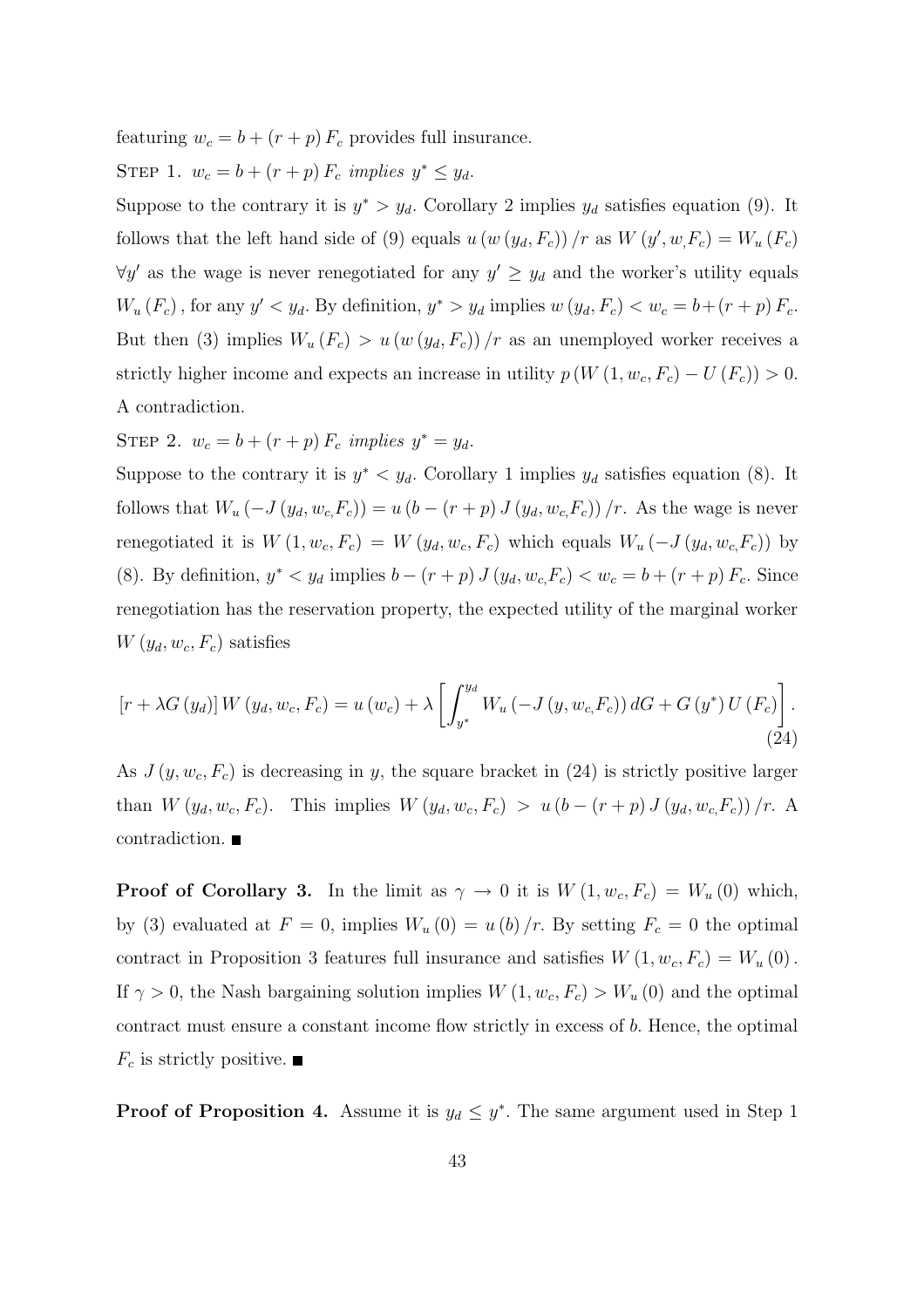in the proof of Proposition 3 implies a contradiction.

Proof of Proposition 5. Given that renegotiation has the reservation property there are two possible cases to consider.

CASE 1. 
$$
y^* \leq y_d
$$
.

In such a case  $w_c$  is never renegotiated. Be  $c_u$  (.) the policy function of a job loser. The contract curve is given by

$$
\int_{y_d}^{\bar{y}} \left[ u'(w_c) - u'(c_u(F_c)) \right] dG + \int_{y^*}^{y_d} \left[ u'(c_u(-J(y_d, w_c, F_c))) - u'(c_u(F_c)) \right] dG = 0 \tag{25}
$$

with  $y_d$  satisfying the counterpart of  $(8)$ 

$$
2u(w_c) = W_u(-J(y_d, w_c, F_c)).
$$
\n(26)

Since an unemployed worker is exposed to risk while an employed worker is not, for (26) to be satisfied the severance payment  $-J(y_d, w_c, F_c)$  accruing to the marginal job loser must give her a lifetime wealth strictly larger than the lifetime wealth of her employed counterpart. This requires  $-J(y_d, w_c, F_c)$ , hence  $F_c$ , to exceed a job loser's lifetime wealth loss relative to continuing employment at  $w_c$ .

CASE 2.  $y^* > y_d$ .

In such case  $w_c$  but not  $F_c$  is renegotiated with positive probability. The contract curve is given by

$$
\int_{y_d}^{y^*} \left[ u'(w(y, F_c)) - u'(w_c) \right] dG + \int_{\underline{y}}^{y_d} \left[ u'(c_u(F)) - u'(w_c) \right] dG = 0 \tag{27}
$$

with  $y_d$  satisfying the counterpart of  $(9)$ 

$$
2u(w(y_d, F_c)) = W_u(F_c).
$$
 (28)

Since  $w_c > w(y, F_c)$  for  $y \in [y_d, y^*)$ , the optimality condition (27) requires  $c_u(F_c) > w_c$ . Since current consumption is no larger than permanent income if  $u''' \geq 0$ , this requires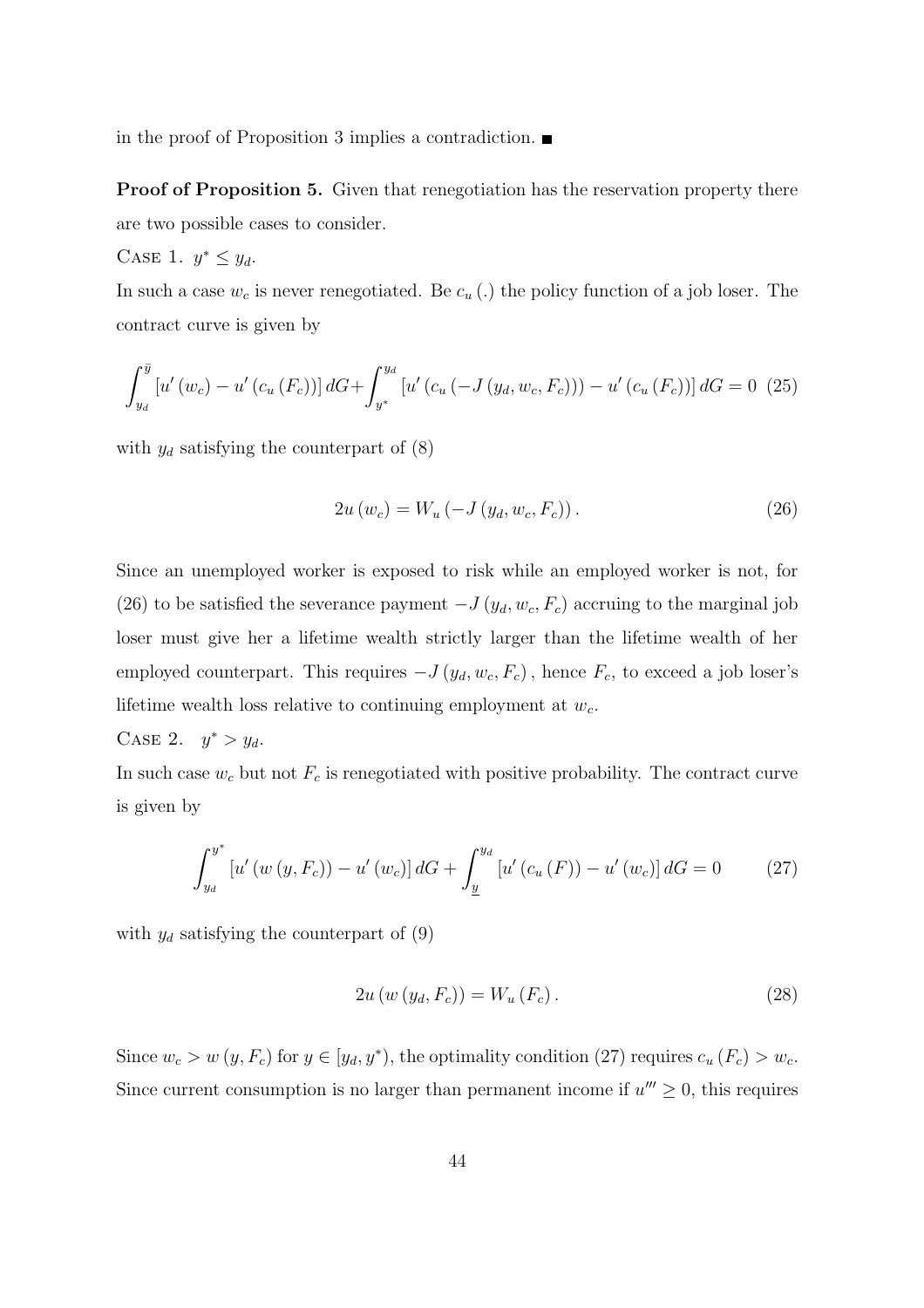the permanent income of a job loser to exceed that of a worker employed at  $w_c$ .

### A.2 Derivatives of ex ante payoffs.

Lemma 2 implies that under an optimal contract  $J(1,.)$  is given by the second expression inside the maximum operator in equation (5) evaluated at  $y = 1$ . Since renegotiation has the reservation property, differentiating  $(5)$  with respect to  $w_c$  and  $F_c$  yields

$$
\frac{\partial J(y,.)}{\partial w_c} = -\frac{1}{r + \lambda G\left(y^*\right)}\tag{29}
$$

and

$$
\frac{\partial J(y,.)}{\partial F_c} = -\frac{\lambda G(y^*)}{r + \lambda G(y^*)},\tag{30}
$$

(34)

for any  $y > y^*$ . Also, given that gains from trade are positive when a match is formed  $W(1, .)$  is given by the second expression inside the maximum operator in  $(6)$  evaluated at  $y = 1$  and  $w' = w_c$ . Differentiating (6) using equation (3) yields

$$
\frac{\partial W\left(1,\right)}{\partial w_c} = \frac{1}{r + \lambda G\left(\max\left\{y^*, y_d\right\}\right)} \times \tag{31}
$$

$$
\left[ u'(w_c) - \lambda \int_{\min\{y_{d,}y^*\}}^{y_d} u'(b - (r+p) J(y,.)) \frac{\partial J(y,.)}{\partial w_c} dG \right]
$$
(32)

and

$$
\frac{\partial W\left(1,\right)}{\partial F_c} = \frac{\lambda}{r + \lambda G\left(\max\left\{y^*, y_d\right\}\right)} \left[\int_{y_d}^{\max\left\{y^*, y_d\right\}} \frac{\partial W\left(y,\right)}{\partial F_c} dG - \int_{\min\left\{y_d, y^*\right\}}^{y_d} u'\left(b - \left(r + p\right)J\left(y,\right)\right) \frac{\partial J\left(y,\right)}{\partial F_c} dG + G\left(\min\left\{y^*, y_d\right\}\right)u'\left(b + \left(r + p\right)F_c\right)\right]
$$
\n(33)

### A.3 Data and variables used in section 5.1

This section contains the data used to construct Figure 1 in section 5.1. The data for the monthly exit rate from unemployment  $p(\theta)$  are from the OECD unemployment duration database. The benefit replacement rates  $\rho$  are from Nickell (1997) with the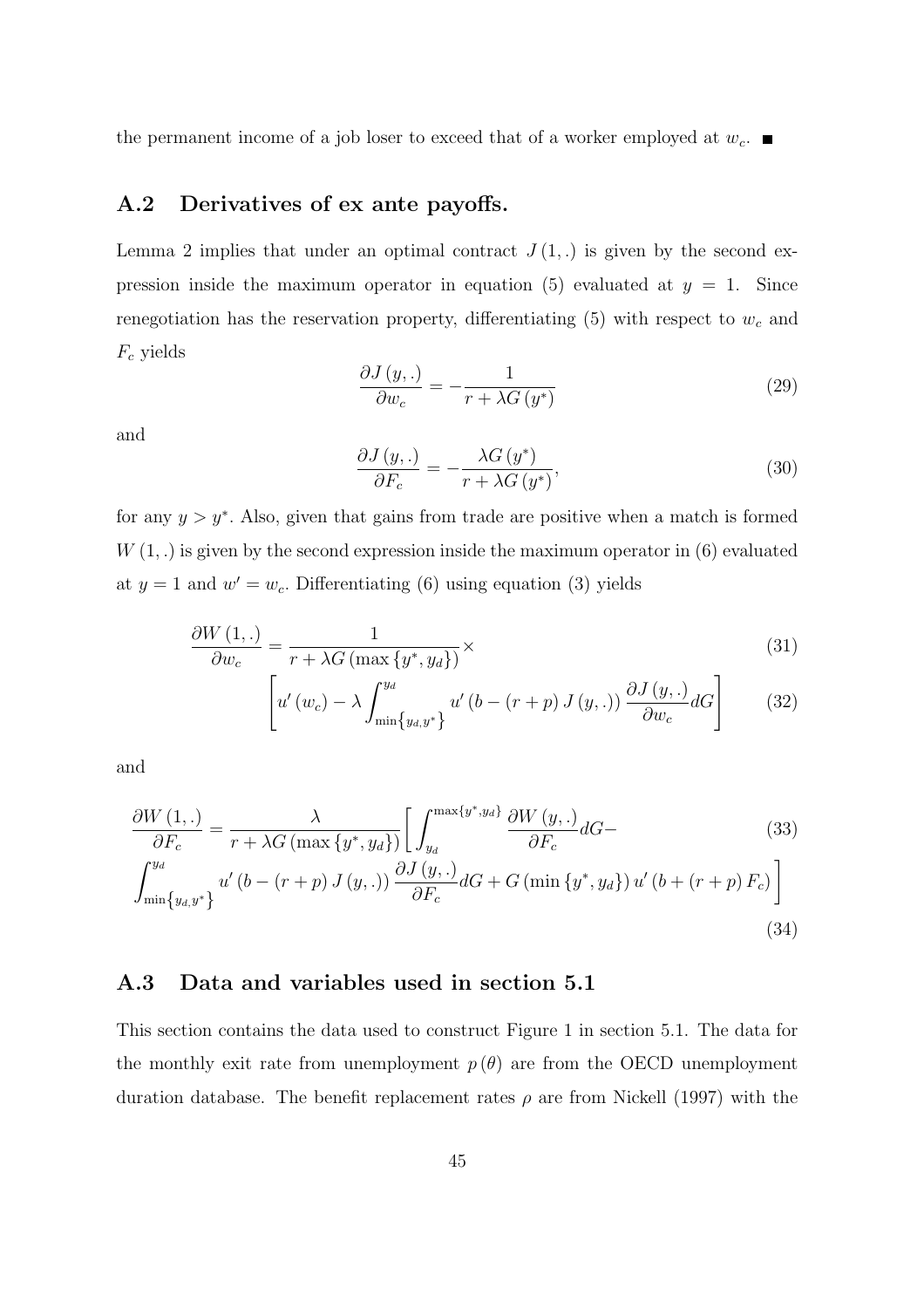exception of the Italian replacement rate which has been updated on the basis of information in Office of Policy (2002). The average completed job tenure ACJT is from the dataset in Nickell et al. (2002). It is an average over each country's sample period.

The notice periods and severance payments in columns 5 to 8 are obtained by applying the appropriate formulas for legislated notice and severance pay to a tenure equal to the average completed job tenure in column 4. The relevant formulas for the European countries come from Grubb and Wells (1993), with the exception of those for Austria, Finland, Norway, Sweden which are derived from IRS (Industrial Relations Service) (1989). The size of the legislated severance pay for Italy is the sum of the damages workers are entitled to if their dismissal is deemed unfair (5 months) plus the amount they are entitled to if they give up their right to reinstatement (15 months). Our value is consistent with the estimates in Ichino (1996). The formula in Grubb and Wells (1993) wrongly treats as severance pay the *Trattamento di fine rapporto*, a form of forced saving workers are entitled to whatever the reason for termination<sup>26</sup>, including voluntary quit and summary dismissal. The data for Portugal and New Zealand come respectively from European Foundation (2002) and CCH New Zealand Ltd (2002). The data for legislation in Australia, Canada and the United States are from Bertola, Boeri and Cazes (1999).

 $^{26}$ On this see Brandolini and Torrini (2002).